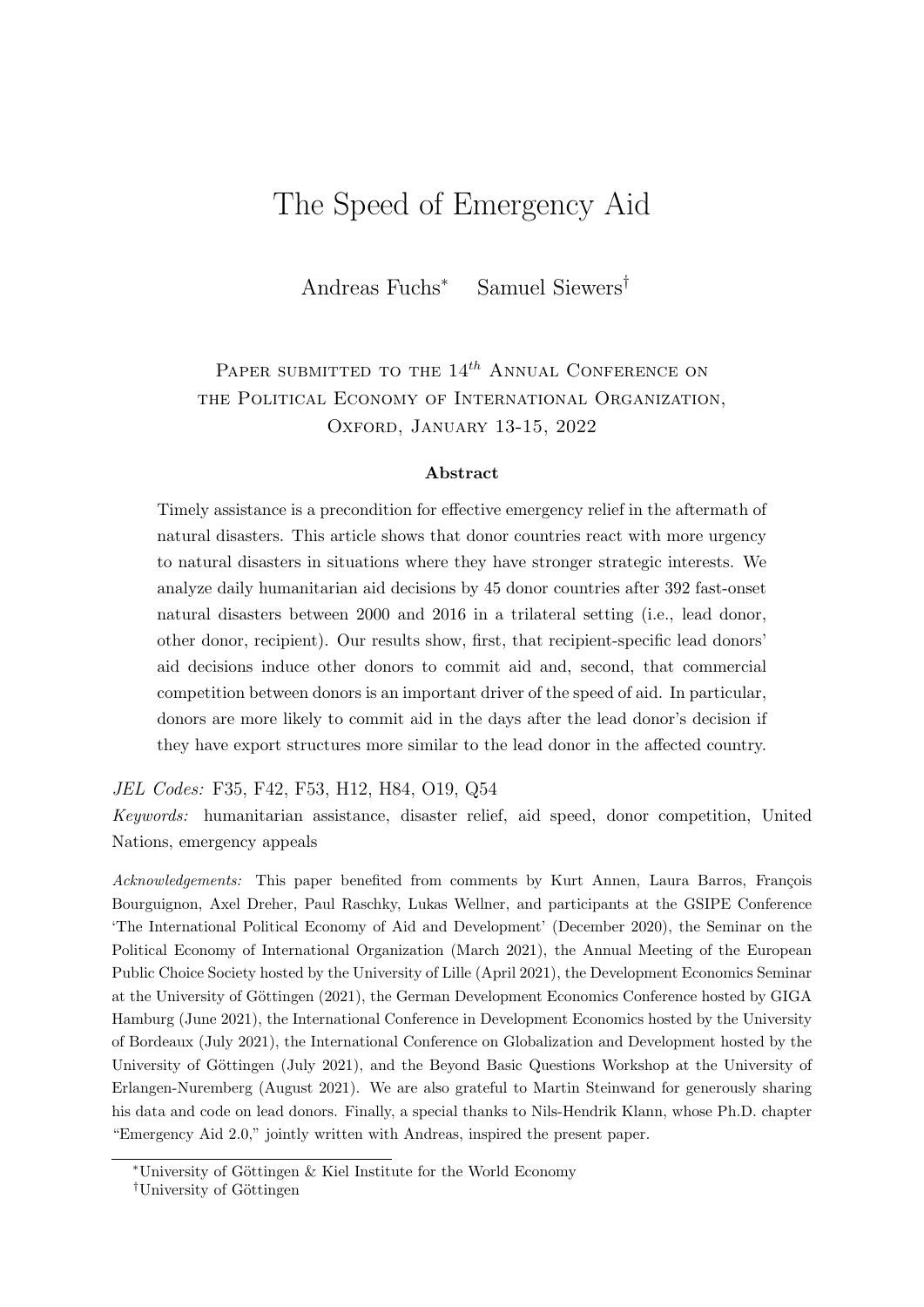### 1 Introduction

More than 7,300 natural and man-made disaster events occurred around the globe since 2000. They caused 1.23 million casualties, affected the livelihoods of more than 4 billion people, and accumulated economic costs of almost US\$ 3 trillion [\(CRED & UNDRR,](#page-20-0) [2020\)](#page-20-0). Although these events occur in both rich and poor countries at similar frequencies, they are often much more damaging in the developing world because of worse infrastructure and fewer capabilities to assist disaster victims [\(Kahn,](#page-22-0) [2005,](#page-22-0) Strömberg, [2007\)](#page-23-0). Hence, many (developing) countries require international humanitarian assistance to cope with these catastrophes. Donor governments, usually from rich countries, then step in to provide emergency relief. This is important not only to deal with catastrophes' direct consequences, but also to help mitigating more long-term negative effects, ranging from a decline in life satisfaction and life expectancy to higher risk of conflicts erupting in the future (Neumayer and Plümper, [2007,](#page-22-1) [Nel and](#page-22-2) [Righarts,](#page-22-2) [2008,](#page-22-2) [Luechinger and Raschky,](#page-22-3)  $2009$ ).<sup>[1](#page-1-0)</sup> As climate change increases both the likelihood and the intensity of extreme weather events, the relevance of emergency aid will likely become even more salient in the future [\(IPCC,](#page-21-0) [2018\)](#page-21-0).

When earthquakes strike or volcanoes erupt, a difference of a couple of days—if not hours—in the decision to provide aid can save hundreds of lives. As acknowledged by the international community, a fast provision of emergency relief in the aftermath of natural disasters is thus, in most cases, essential for its effectiveness. The 42 donors organized in the Good Humanitarian Donorship (GHD) initiative (most of which are included in our sample) endorse a common set of principles that call for rapid assistance. Explicit goals are to "strive to ensure flexible and timely funding" (Principle 5) and to "[m]aintain readiness to offer support to the implementation of humanitarian action" (Principle 17).<sup>[2](#page-1-1)</sup> The commitment to provide quick disaster relief also figures prominently among the key priorities communicated by individual donors. The United States Agency for International Development (USAID), for example, declares that "[a]ll efforts must be made to ensure that timely and appropriate assistance is efficiently delivered to the neediest victims."[3](#page-1-2) When needed, USAID's Office of U.S. Foreign Disaster Assistance (OFDA) claims to be able to send a Disaster Assistance Response Team (DART) "within hours of an emergency."<sup>[4](#page-1-3)</sup> Given the importance of a fast response to disasters, it is crucial to evaluate aid activities not only based on their monetary volume, but also on response's timeliness.

The attention policymakers and aid practitioners devote to timely relief notwithstanding, this issue has not received sufficient scholarly consideration. In fact, to the best of our knowledge, our paper is the first to empirically analyze the speed of the (emergency) aid decision.<sup>[5](#page-1-4)</sup> Despite donors' penchant for

<span id="page-1-0"></span><sup>&</sup>lt;sup>1</sup>As Felbermayr and Gröschl [\(2014,](#page-21-1) p.96) note, "[d] isasters in developed countries destroy more physical capital but less human capital" compared to developing countries.

<span id="page-1-1"></span><sup>2</sup>The list of the 24 Principles and Good Practice of Humanitarian Donorship are available at [https://www.ghdinitiative.org/ghd/gns/principles-good-practice-of-ghd/](https://www.ghdinitiative.org/ghd/gns/principles-good-practice-of-ghd/principles-good-practice-ghd.html) [principles-good-practice-ghd.html](https://www.ghdinitiative.org/ghd/gns/principles-good-practice-of-ghd/principles-good-practice-ghd.html) (accessed November 2020).

<span id="page-1-2"></span><sup>3</sup>See the USAID's operational policy (chapter 251) at [https://www.usaid.gov/ads/policy/200/](https://www.usaid.gov/ads/policy/200/251) [251](https://www.usaid.gov/ads/policy/200/251) (accessed February 2021). Similarly, Ireland's Department of Foreign Affairs emphasizes its goal to "respond effectively, efficiently and in a timely manner to the humanitarian needs of crisis affected peoples." For more information, see [https://www.irishaid.ie/media/irishaid/allwebsitemedia/](https://www.irishaid.ie/media/irishaid/allwebsitemedia/20newsandpublications/publicationpdfsenglish/humanitarian-relief-policy1.pdf) [20newsandpublications/publicationpdfsenglish/humanitarian-relief-policy1.pdf](https://www.irishaid.ie/media/irishaid/allwebsitemedia/20newsandpublications/publicationpdfsenglish/humanitarian-relief-policy1.pdf) (accessed November 2020).

<span id="page-1-3"></span><sup>4</sup>For more details, see [https://www.usaid.gov/sites/default/files/documents/1866/OFDA\\_](https://www.usaid.gov/sites/default/files/documents/1866/OFDA_Fact_Sheet_02-25-2019.pdf) [Fact\\_Sheet\\_02-25-2019.pdf](https://www.usaid.gov/sites/default/files/documents/1866/OFDA_Fact_Sheet_02-25-2019.pdf) (accessed March 2021).

<span id="page-1-4"></span><sup>&</sup>lt;sup>5</sup>Previous work has investigated the speed of aid disbursements *after* the initial aid decision was made [\(Kilby,](#page-22-4) [2011,](#page-22-4) [Kersting and Kilby,](#page-22-5) [2016\)](#page-22-5). Moreover, our paper is related to [McDowell](#page-22-6) [\(2017\)](#page-22-6), who analyzes the speed of loan approval after countries have submitted a letter of intent to the International Monetary Fund. He finds that the approval speed increases with the financial exposure of the Fund's five major shareholders in the potential recipient country.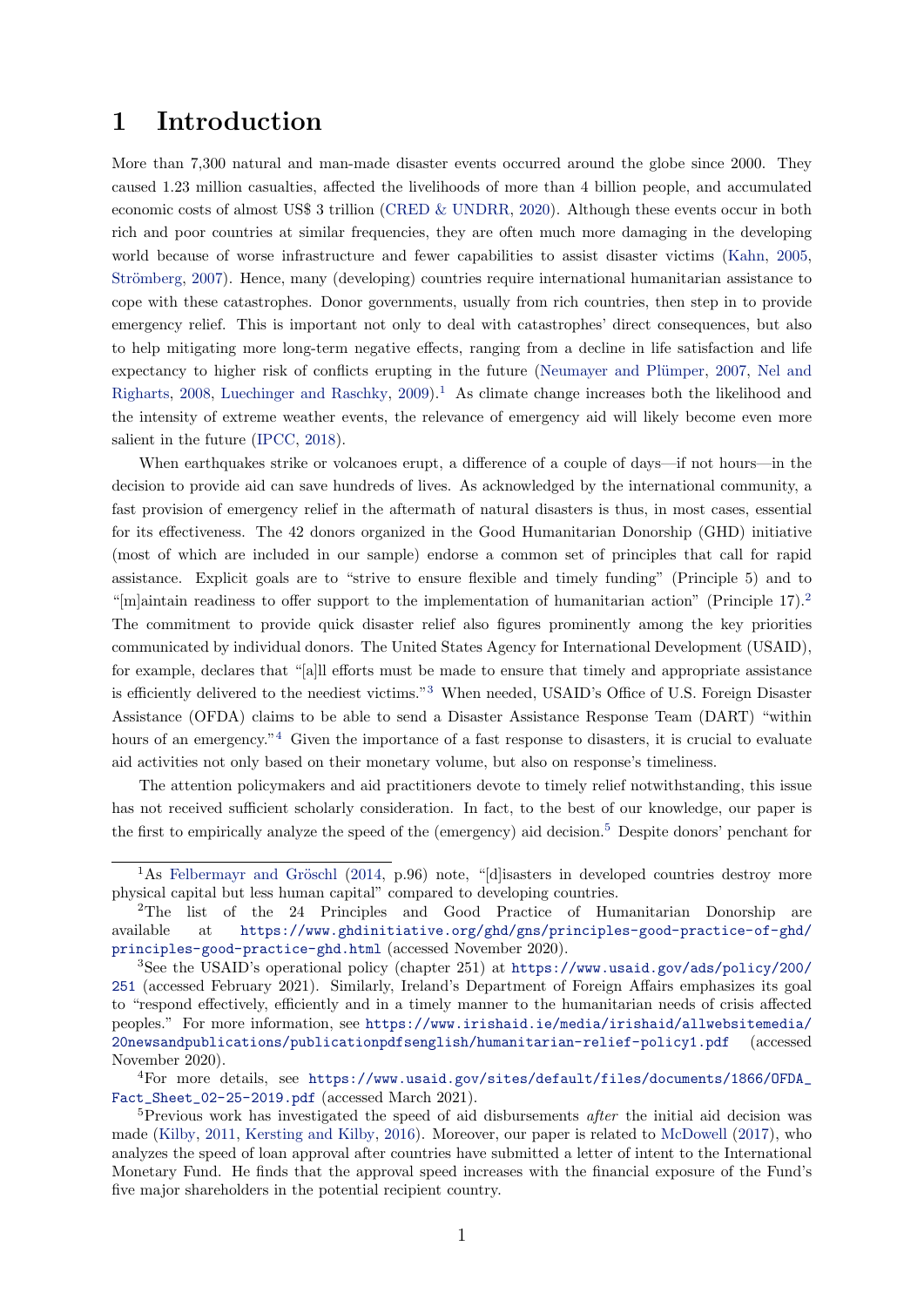portraying humanitarian aid as strictly need-based, strategic (commercial and political) donor interests play a considerable role in allocation decisions [\(Drury et al.,](#page-21-2) [2005,](#page-21-2) [Fink and Redaelli,](#page-21-3) [2011,](#page-21-3) [Raschky](#page-23-1) [and Schwindt,](#page-23-1) [2012,](#page-23-1) [Annen and Strickland,](#page-20-1) [2017\)](#page-20-1). The global humanitarian system, with its current emphasis on post-disaster management, favors a process of decision making that may have become "far too politicized, leading to delays, poor decisions, and bad coordination" [\(Clarke and Dercon,](#page-20-2) [2016,](#page-20-2) p.4). Therefore, we suspect that also the speed with which donors react to emergencies may not be driven solely by humanitarian concerns. Taking into consideration previous work on donor coordination or lack thereof [\(Aldasoro et al.,](#page-20-3) [2010,](#page-20-3) [Fuchs et al.,](#page-21-4) [2015,](#page-21-4) [Davies and Klasen,](#page-20-4) [2019\)](#page-20-4), we posit that commercial and political competition between donors is a particularly important threat to a timely—and thus effective aid provision.

We empirically investigate whether strategic interests—and donor competition in particular accelerate the speed of donors' first emergency aid commitment in the aftermath of natural disasters. To do so, we combine daily data on aid flows from the UN Office for the Coordination of Humanitarian Affairs [\(OCHA,](#page-22-7) [2017\)](#page-22-7) with disaster start dates provided by the International Disaster Database [\(Guha-](#page-21-5)[Sapir,](#page-21-5) [2017\)](#page-21-5). Our sample consists of 392 fast-onset natural disasters that took place in 121 (recipient) countries between 2000 and 2016, leading to almost 3,000 aid flows originating from 45 different donor countries.[6](#page-2-0)

Considering how little we know about the speed of aid, we first analyze, descriptively, whether (donor and recipient) political and economic characteristics are associated with the speed with which countries decide to provide relief. If aid speed follows the same logic as aid allocation, we would expect that close trade partners and countries that are of higher geopolitical importance receive a more favorable treatment—i.e., faster assistance. Hence, we create a measure, in days, of the time that passes after the onset of an emergency before a donor commits (for the first time) to provide relief. In line with expectations, we find that donors react faster to natural disasters that occur in countries that are more important trade partners and more distant in terms of foreign-policy preferences—which is consistent with the argument that humanitarian assistance can be used as a cheaper, low-commitment tool to sway geopolitical foes [\(Fink and Redaelli,](#page-21-3) [2011\)](#page-21-3).

In the main part of our analysis, we take full advantage of the fine-grained nature of our data by constructing a trilateral panel data set (i.e., lead donor, other donor, recipient) of humanitarian aid commitments at daily frequency. This data structure offers an ideal setting to analyze donors' strategic behavior. It allows us to identify how donors move after each other, and thus investigate whether their interaction has consequences for the speed of aid. That is, contrary to most other studies, which can only study the final allocation outcome, our approach comes thus with the advantage that we observe the process as it unfolds, day after day.

We first test, for each disaster event, if a donor is more likely to provide assistance after the lead donor committed to do so, and thus assess to what extent donors are subject to pressure from their peers [\(Round and Odedokun,](#page-23-2) [2004\)](#page-23-2). Moreover, given widespread evidence of donors competing with each other [\(Mascarenhas and Sandler,](#page-22-8) [2006,](#page-22-8) [Djankov et al.,](#page-20-5) [2009,](#page-20-5) [Davies and Klasen,](#page-20-4) [2019\)](#page-20-4), we expect that the influence that a given lead donor has on the decision of other donors increases with the salience of their strategic interests. We capture these interests mainly in terms of competing commercial interests, and calculate the similarity in terms of export and import patterns between a pair of donors in a given recipient country [\(Finger and Kreinin,](#page-21-6) [1979,](#page-21-6) [Fuchs et al.,](#page-21-4) [2015\)](#page-21-4). Our main hypothesis is that, when donors observe their competitors providing assistance to an important trade partner, they respond quicker in order to secure their interests in the recipient country—be it in terms of protecting their export markets or securing the provision of import goods.

<span id="page-2-0"></span> $6$ Our donor sample includes, in addition to G20 members, any country that has provided emergency aid at least once (on average) in each year in the period between 2000 and 2016.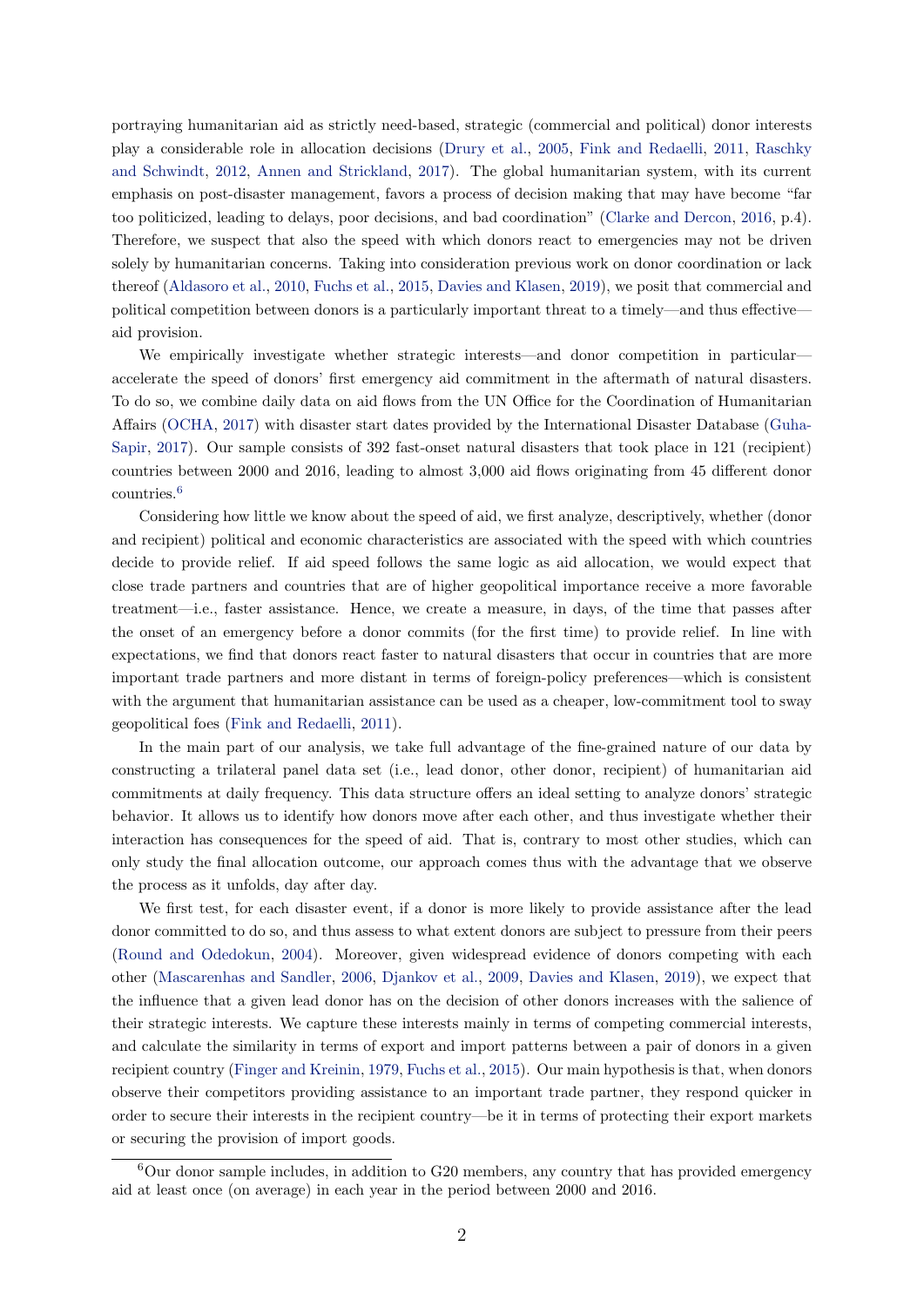To asses how recipient-year-specific leading donors steer the behavior of other aid providers, we do not impose a priori a fixed set of important donors that should be as relevant to all recipient countries. Instead, we follow [Steinwand](#page-23-3) [\(2015\)](#page-23-3)'s definition and empirically identify, for every year in each recipient country, who the lead donor is (if there is one at all). Broadly speaking, these are donors that typically maintain long-term bonds with the recipient countries under their sphere of influence, and make their leadership role evident to all other participants in the aid community. Therefore, we expect these donors to possess the greatest amount of local expertise, and to be thus in a position to dictate the pace to other donors. Since these are the natural first movers, they offer a good opportunity to identify chains of reaction, as one is able to distinguish who is moving after whom.

In our daily analysis, we are able to include, among others, emergency-day fixed effects, which absorb all disaster-specific daily variation that is common to all donors for a period of 180 days after disaster onset. This rules out the possibility that our results could be driven by confounding factors such as new information flows about these disasters that become available to the international community on a daily basis and likely influence the timing of aid commitments. Identification in this rigorous setting thus stems from within-day variation between donors.

The analysis of the daily interaction between donors shows, first, that lead donors indeed exert considerable influence over other donors' speed of reaction. The lead donor's decision to provide assistance increases by 7.6 percentage points the likelihood that another donor commits to aid in the next three days. In the context of emergency relief, this highlights that certain donors, given their leadership position, can serve as a powerful agent to accelerate aid provision and thus increase its overall effectiveness. Second, we find that the extent to which donors follow each other increases with their degree of commercial competition in a given recipient country. Donors are particularly sensitive to threats to their export interests. If a donor has a similar export structure to the lead donor in the affected country, it is more than 17 percentage points more likely to decide to provide aid after its competitor—i.e., the lead donor has done so. This result is robust to the inclusion of other confounding channels, such as informational and geopolitical similarity, and—consistent with our interpretation of donors vying to curry favors with recipient countries—driven by government-to-government (rather than to IOs or NGOs) and financial (rather than in-kind) aid. That is, the types of aid that give the recipient the most freedom to decide how to use the funds and are thus likely to be preferred [\(Raschky and Schwindt,](#page-23-1) [2012\)](#page-23-1).

Taken together, our results show that donor countries react with more urgency to natural disasters in situations where they have stronger commercial interests at stake. Decisions to assist are also affected to some degree by geopolitical considerations. Our findings thus stand in sharp contrast to the UN Resolution 46/182 (OP2), which states that "humanitarian assistance must be provided in accordance with the principles of humanity, neutrality and impartiality" [\(OCHA,](#page-22-9) [2009\)](#page-22-9). Hence, this study raises important concerns about the neutrality of bilateral humanitarian aid provision and about its effectiveness in general, thus underscoring the necessity to promote mechanisms that foster donor cooperation and coordinated humanitarian assistance in international fora.

We proceed as follows: Section [2](#page-3-0) describes the data and provides a descriptive analysis of what explains the variation in the speed of the aid at the emergency-event level. In Section [3,](#page-9-0) we present our main analysis based on daily (i.e., event-day) aid decisions. Finally, Section [4](#page-18-0) summarizes our paper and concludes.

### <span id="page-3-0"></span>2 Measuring the Speed of Aid

In this section, we introduce the data and a measure of aid speed, namely the *duration* (in days) between disaster start and donors' first commitment to assist, which we then use to analyze the factors that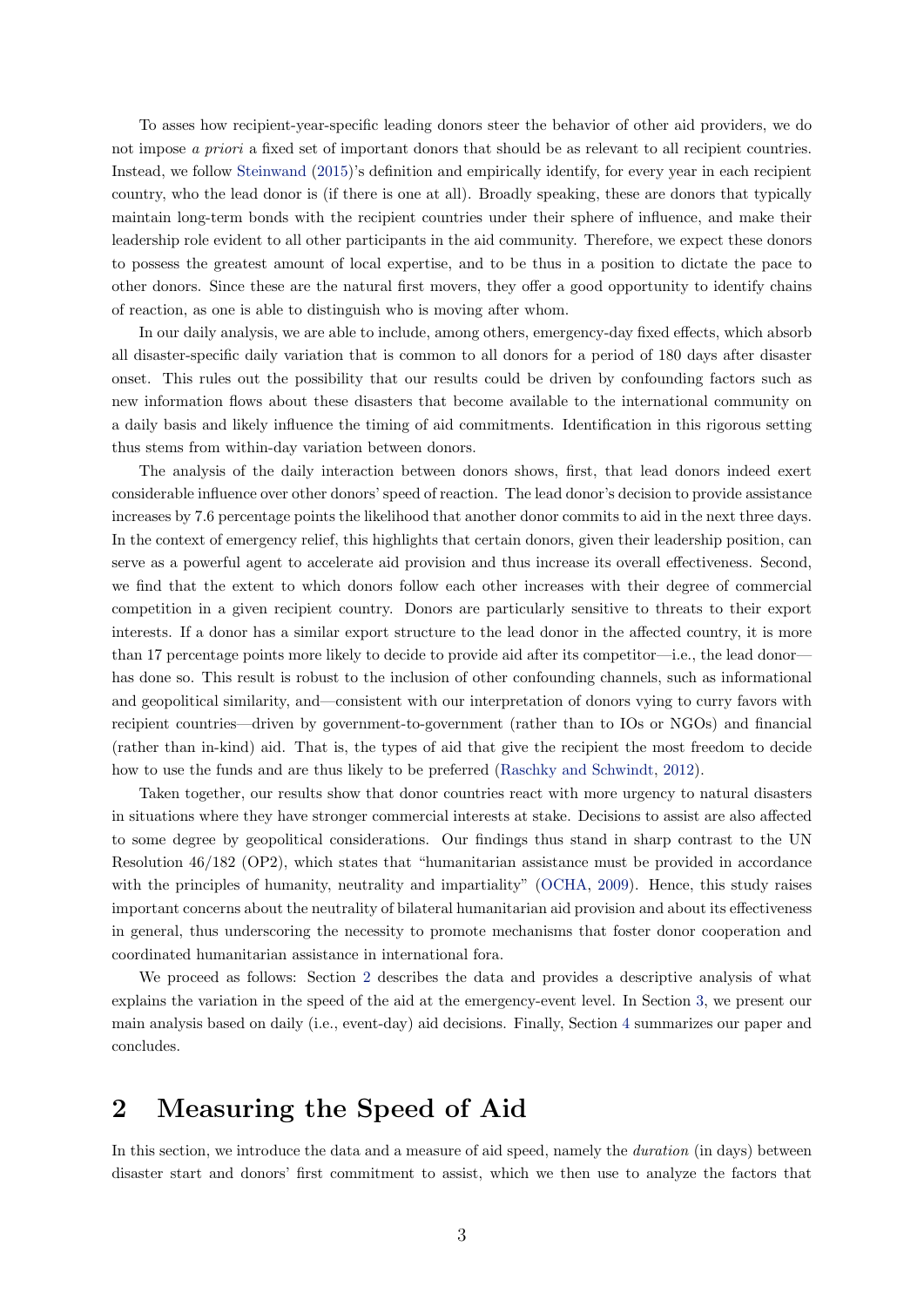are associated with the speed of emergency aid at the disaster-event level. Specifically, we examine whether the promptness with which donors react to catastrophes is associated with disaster severity, need indicators, and variables that capture donors' commercial and political interests.

### 2.1 Data

Our measure of the speed of aid relies on data on humanitarian aid commitments from the Financial Tracking System (FTS) of the UN Office for the Coordination of Humanitarian Affairs [\(OCHA,](#page-22-7) [2017\)](#page-22-7). Humanitarian assistance is defined as "[a]n intervention to help people affected by natural disasters and conflict to meet their basic needs and rights" [\(OCHA,](#page-22-7) [2017\)](#page-22-7). The FTS tracks humanitarian funding flows worldwide and is based on self-reported information, provided by either donor governments, recipient agencies, collected from donor websites, or quoted in pledging conferences.[7](#page-4-0) The FTS is widely used in policy analysis and academic research (e.g., [Fink and Redaelli,](#page-21-3) [2011,](#page-21-3) [Raschky and Schwindt,](#page-23-1) [2012,](#page-23-1) [Eichenauer et al.,](#page-21-7) [2020\)](#page-21-7) and is arguably the best database available for analyses of humanitarian aid that, like ours, are not restricted to OECD donors, but rather encompasses a wide range of donor countries.<sup>[8](#page-4-1)</sup> It is crucial for our purposes that the database covers humanitarian assistance in response to natural disasters and contains information on individual decision dates.

While the database covers information on aid flows provided by 166 bilateral donors, including countries such as the Democratic Republic of Congo and North Korea, we focus on those with significant donor activities. As such, we limit our analysis to the behavior of the G20 members and all other countries that have provided emergency aid to at least one disaster event per year, on average. In other words, we remove countries that do not satisfy the threshold of 17 records of emergency aid provision in the 17-year period (2000 to 2016) included in the sample. Thus, we are left with 45 donor countries, which provided more than  $2,800$  emergency aid flows to 121 (recipient) countries.<sup>[9](#page-4-2)</sup> While FTS reports humanitarian aid flows contributed, committed and pledged, we exclude the latter as these represent only a "non-binding announcement of an intended contribution or allocation by the donor" [\(OCHA,](#page-22-7)  $2017$ ).<sup>[10](#page-4-3)</sup>

We then measure donor country is speed of aid after disaster event  $k$  in recipient country  $r$  by computing the duration, in days, from disaster onset,  $StartDate_{i,k,r,t}$ ,<sup>[11](#page-4-4)</sup> until the day on which donor

<span id="page-4-0"></span><sup>&</sup>lt;sup>7</sup>In cases where donation data stem from various sources, FTS invests significant efforts into cross-validation and reconciliation. For a more detailed description of the data collection and subsequent cross-checking process, refer to [https://fts.unocha.org/sites/default/files/](https://fts.unocha.org/sites/default/files/criteria_for_inclusion_2017.pdf) [criteria\\_for\\_inclusion\\_2017.pdf](https://fts.unocha.org/sites/default/files/criteria_for_inclusion_2017.pdf) (accessed April 2020). By comparing FTS records with data of the OECD's Development Assistance Committee, [Fink and Redaelli](#page-21-3) [\(2011\)](#page-21-3) find only minor differences between both databases, which shows that FTS has relatively good data coverage. See [Harmer and](#page-21-8) [Cotterrell](#page-21-8) [\(2005\)](#page-21-8) for a discussion of strengths and weaknesses of FTS data.

<span id="page-4-1"></span><sup>&</sup>lt;sup>8</sup>In contrast to the commonly used OECD Creditor Reporting System and the project-level database AidData [\(Tierney et al.,](#page-23-4) [2011\)](#page-23-4), FTS has the advantage that the it covers virtually every country in the world. Even countries with a low aid transparency, like China and Saudi Arabia, are covered by FTS.

<span id="page-4-2"></span><sup>9</sup>Table [8](#page-28-0) in the Appendix reports all donor countries in our sample together with the number of aid provisions, amount contributed, and average duration.

<span id="page-4-3"></span><sup>&</sup>lt;sup>10</sup>Committed and contributed funds, on the other hand, constitute either a *de facto* payment, guaranteed by a signed contract, or the actual transfer of funds and in-kind goods from the donor to the recipient.

<span id="page-4-4"></span><sup>&</sup>lt;sup>11</sup>StartDate<sub>i,k,r,t</sub> denotes the start date of the disaster event k as registered on the International Disaster Database [\(Guha-Sapir,](#page-21-5) [2017\)](#page-21-5), maintained by the Centre for Research on the Epidemiology of Disasters (CRED). The database covers information on disaster characteristics, such as the disaster type, magnitude, number of people affected, number of people killed, and—crucial for our purposes information on the start and end dates. All disasters included in the data set must meet at least one of the following criteria: (i) 10 or more people have died, (ii) 100 or more people have been affected,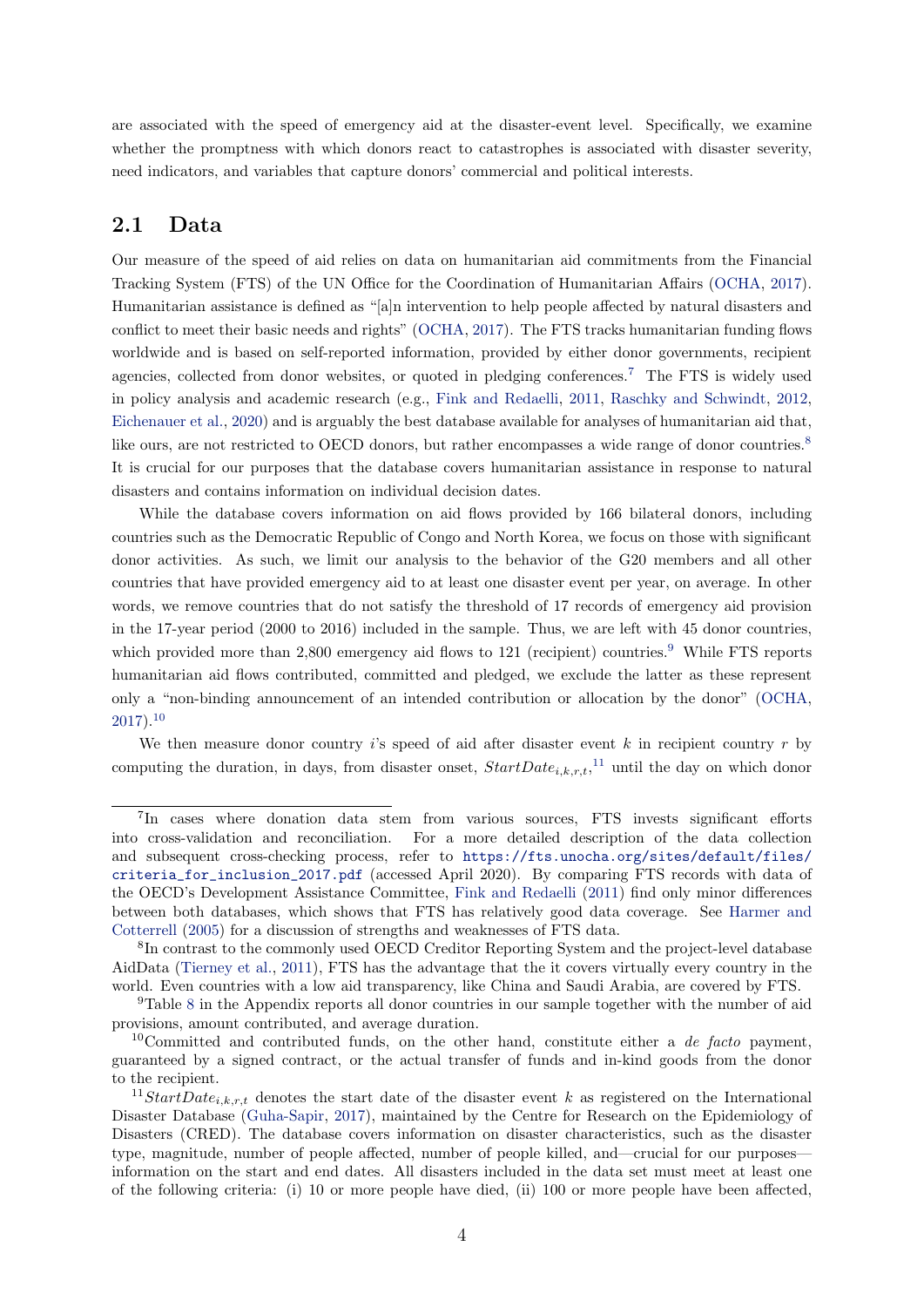i first decided to provide assistance to recipient r to cope with disaster event k,  $DecisionDate_{i,k,r,t}$ .<sup>[12](#page-5-0)</sup> Formally, we define:

$$
Duration_{i,k,r,t} = DecisionDate_{i,k,r,t} - StartDate_{i,k,r,t} + 1,
$$
\n<sup>(1)</sup>

where a value of 1 indicates that the decision is taken on the start day of the disaster event and higher values imply slower aid speed.[13](#page-5-1) In the regression models in this section, we use the logarithm of this measure as the dependent variable.

From the resulting difference, we exclude aid flows with a decision time greater than or equal to 180 days, since aid delivered with such a delay hardly aims at urgent needs that require speedy assistance. The selection of 180 days as cut-off level is in line with the UN's definition of a flash appeal, which structures a coordinated humanitarian response for up to six months after the start of an emergency.<sup>[14](#page-5-2)</sup>

To be able to precisely measure the aid speed, we restrict our analysis to disaster types with a clearly identifiable start date. This means that we, similarly to [Fink and Redaelli](#page-21-3) [\(2011\)](#page-21-3), restrict our analysis to fast-onset disasters, and thus exclude events such as drought, extreme temperature, and insect infestation. The remaining disaster types include earthquakes, floods, landslides, storms, and volcanic activity. In a second step, we keep only those events that have a precise start day, i.e., exclude entries for which only a start month or year is available. This focus on fast-onset disasters comes with the advantage that it mitigates endogeneity concerns, since the exact outburst timing of these fast-onset disasters is largely unpredictable.<sup>[15](#page-5-3)</sup> Furthermore, the natural catastrophes themselves typically do not last more than a day—in contrast to the humanitarian catastrophe that they trigger, which can last much longer. Hence, differently from slow-onset events, such as cold winters or droughts, there is no reason to believe that the speed of aid may affect the occurrence and timing of a rapid-onset disaster nor whether and when such event is considered to be a humanitarian crisis.

Our final sample consists of 392 fast-onset disasters. Since 29 of these affect more than one country at the same time, we end up with 450 disaster events, i.e., disaster-recipient pairs.[16](#page-5-4) Table [1](#page-6-0) reports disaster-type-specific information on the frequency and severity of disasters, as well as on the average number of donors active per catastrophe in our sample.

Figure [1](#page-6-1) illustrates how the distribution of our speed measure varies according to different dimensions. The upper-left panel shows significant heterogeneity with respect to disaster type. Donor countries' response time is the shortest after earthquakes, followed by storms. Landslides trigger the slowest response. Turning to differences among four of the most active donor countries, Japan has the shortest average response time to natural disasters, followed by the United States. Germany and Norway are

<sup>(</sup>iii) a state of emergency has been declared, or (iv) a call for international assistance has been made in response to the wreck.

<span id="page-5-0"></span><sup>&</sup>lt;sup>12</sup> FTS defines the variable *decision date* as the "[d]ate on which a donor is reported to have made a funding commitment" (see FTS website at <https://fts.unocha.org/glossary>; accessed September 2020). Rather than studying the decision day, one may want to analyze information on the exact day on which aid packages reach the disaster area, or when funds are transferred. Unfortunately, this information is not available for most project records. However, these dates may be more appropriate to study aid effectiveness rather than—as we do—the political decision to provide aid.

<span id="page-5-1"></span><sup>&</sup>lt;sup>13</sup>In the case of storms, to account for donors' efforts toward disaster preparation, all aid decisions taken in the week before the onset are assumed to have been made on Day 1.

<span id="page-5-2"></span><sup>14</sup>More information at [https://www.unocha.org/sites/dms/CAP/FAs\\_What\\_you\\_need\\_to\\_know.](https://www.unocha.org/sites/dms/CAP/FAs_What_you_need_to_know.pdf) [pdf](https://www.unocha.org/sites/dms/CAP/FAs_What_you_need_to_know.pdf) (accessed April 2020).

<span id="page-5-3"></span><sup>15</sup>While earthquakes cannot be predicted, storms are, at best, predictable two weeks in advance [\(Zhang et al.,](#page-23-5) [2019\)](#page-23-5).

<span id="page-5-4"></span><sup>&</sup>lt;sup>16</sup>We define a disaster event as a disaster in a specific country. For example, we treat the 2004 Indian Ocean tsunami as nine disaster events as it affected nine countries in our sample: India, Indonesia, Malaysia, Maldives, Myanmar, Seychelles, Somalia, Sri Lanka, and Thailand.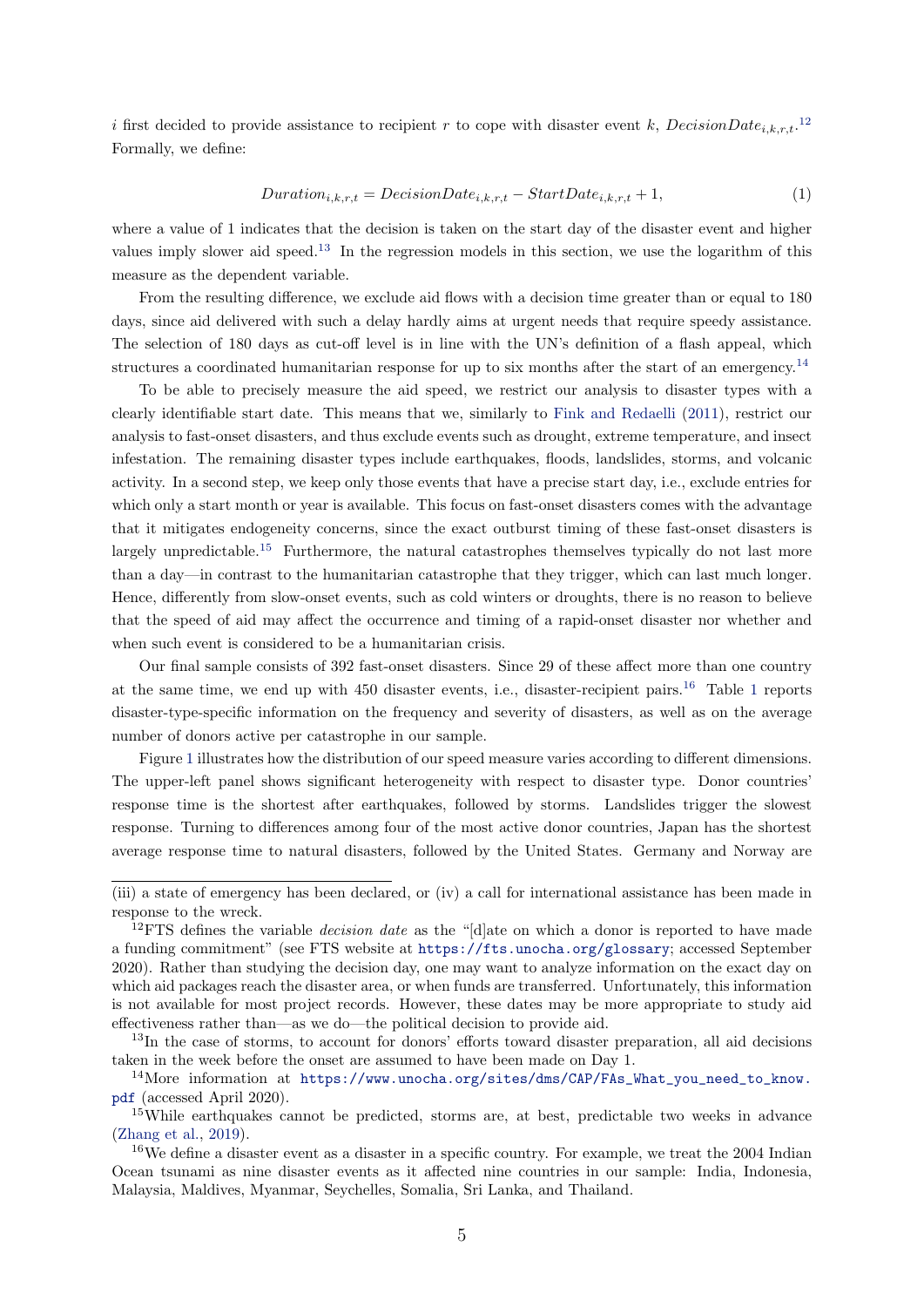<span id="page-6-0"></span>

|                   |     |        | No. of events Avg. no. people killed Avg. no. people affected Avg. no. donors |    |
|-------------------|-----|--------|-------------------------------------------------------------------------------|----|
| Earthquake        | 72  | 31,088 | 3,251,377                                                                     | 23 |
| Flood             | 228 | 188    | 2,985,759                                                                     | 11 |
| Landslide         | 16  | 472    | 65,084                                                                        | 10 |
| Storm             | 118 | 8,180  | 1,945,625                                                                     | 15 |
| Volcanic activity | 16  | 65     | 70.875                                                                        | 13 |
| Total             | 450 | 10.691 | 2,661,198                                                                     | 15 |

Table 1 – Fast-onset Natural Disasters (2000–2016)

significantly slower. In the bottom-left corner, dividing the sample according to high and low trade ties between donor and disaster-affected country, we find that countries with closer commercial links (i.e., donor-recipient pairs with above-median export and import flows) get faster relief. Finally, the bottom-right panel shows that recipient-year-specific lead donors provide assistance significantly faster than their peers, a feature that we exploit and discuss in more detail in Section [3.](#page-9-0) Overall, we conclude from this figure that the speed of aid shows considerable variation across disaster types, donor countries, and also according to the strength of commercial ties between donor and recipient.<sup>[17](#page-6-2)</sup>

Figure 1 – Duration Distribution

<span id="page-6-1"></span>

### 2.2 Correlates of the Speed of Aid

In the context of humanitarian aid, whose ethical foundations were established in humanitarian law, it would be particularly concerning if the promptness of donor reaction were to be driven by ulterior motivations. In contrast to the more general development assistance, emergency relief's sole purpose is to temporarily assist individuals in times of great vulnerability, with no strings attached, and should be thus "provided in accordance with the principles of humanity, neutrality and impartiality" [\(OCHA,](#page-22-9)

<span id="page-6-2"></span> $17$ Figure [4,](#page-27-0) in the Appendix, shows nevertheless no clear trend in average and median duration across disasters over time.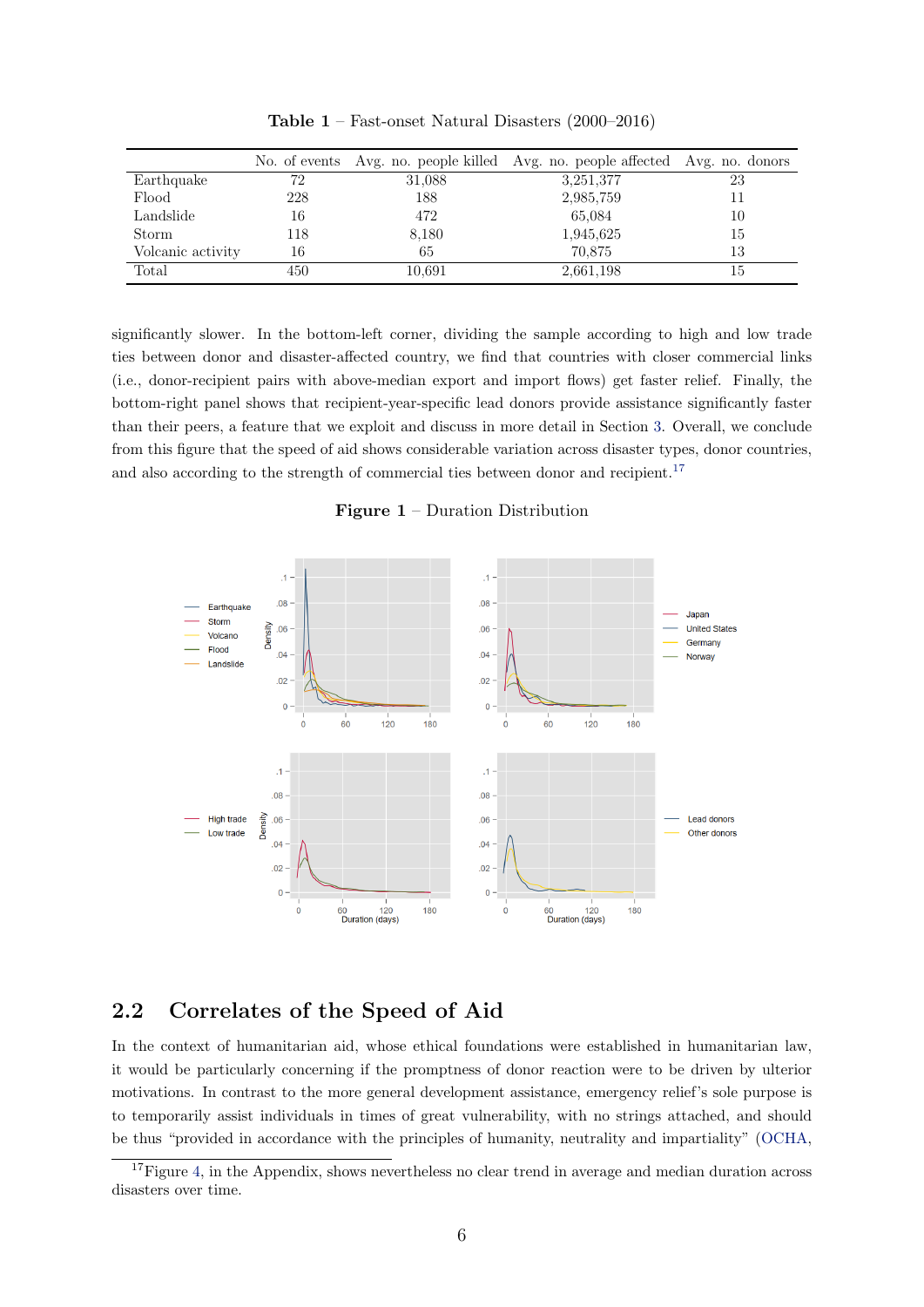[2009\)](#page-22-9). To analyze whether this is indeed the case, we regress our measure of speed of emergency aid, Duration, on selected indicators of (bilateral) commercial and geopolitical motivations using ordinary least squares.[18](#page-7-0)

First, we investigate whether close trade partners receive preferential treatment, as speedier assistance may help mitigate the damage to commercial ties [\(Gassebner et al.,](#page-21-9) [2010\)](#page-21-9). If a donor country exports a substantial part of its production to a country that has been hit by a natural disaster, it may be inclined to provide aid faster than usual to make sure that its exports do not lose their market. Likewise, donors that rely on particular countries for crucial imports should react more quickly to avoid having their supply chains disrupted. We measure trade ties with (the logarithm of) both exports and imports flows between donor and recipient in constant 2010 US dollars [\(IMF,](#page-21-10) [2017\)](#page-21-10).

Second, we examine the role of geopolitical ties for the speed of aid. It is not clear, a priori, how political alignment may affect the speed of humanitarian assistance. On the one hand, closer political ties could be associated with countries receiving faster aid from their allies. Donors may speed up their emergency aid to express their support for befriended countries or even to ensure the survival of politically-aligned governments in cases where a severe disaster threatens the political stability of an entire country [\(Drury and Olson,](#page-21-11) [1998,](#page-21-11) [Drury et al.,](#page-21-2) [2005\)](#page-21-2). On the other hand, donors may give preferential treatment to persuade adversaries or recipients that are politically distant to make concessions to the donor in the future. This second channel seems to be more likely to influence emergency aid contributions rather than general development assistance. In contrast to emergency aid, the provision of assistance aimed at long-term economic and structural development requires a fair amount of collaboration between donor and recipient and hence at least some goodwill to facilitate negotiations [\(Fink and Redaelli,](#page-21-3) [2011,](#page-21-3) [Annen and Strickland,](#page-20-1) [2017\)](#page-20-1). Many aid initiatives have long-run goals, such as the alleviation of poverty, which require certain stability in bilateral relations. Emergency aid, on the other hand, requires hardly any negotiation and considerably less coordination with recipient countries, and thus presents donors with the opportunity to engage with recipient countries that are less politically aligned in more flexible and low-commitment arrangements.

The case of the 2010 Haiti earthquake provides a prime example of these two opposing mechanisms. In the aftermath of the disaster, Taiwan—which currently maintains diplomatic relations with 14 countries, including Haiti—engaged in a large-scale humanitarian mission. Taipei's first rescue team reached Haiti on January 16 and the first medical team arrived five days later. (The People's Republic of) China, which considers Taiwan as a renegade province and attempts to isolate the island diplomatically, showed similar generosity towards Haiti, despite refusing diplomatic relations with the government in Port-au-Prince as a consequence of Haiti's diplomatic recognition of Taiwan. [Tubilewicz](#page-23-6) [\(2012,](#page-23-6) p.6) describes these activities of the two Asian donors as "aid competition." Beijing's first rescue team reached Haiti two days before the one sent by Haiti's close ally Taiwan. In line with the behavior of China in the case of the Haiti earthquake, [Fink and Redaelli](#page-21-3) [\(2011\)](#page-21-3) find politically less affine countries to be more likely to receive emergency aid from a particular donor. In a similar manner, we expect that less affine countries receive speedier assistance.

To measure political ties, we include the voting alignment at the UN General Assembly between donor and recipient, which is a widely used indicator in the empirical aid literature (e.g., [Thacker,](#page-23-7) [1999,](#page-23-7) [Kilby,](#page-22-10) [2009,](#page-22-10) [2011,](#page-22-4) [Faye and Niehaus,](#page-21-12) [2012\)](#page-21-12). More precisely, our indicator of political alignment between donor i and recipient r is the absolute difference of their ideal points, as calculated by [Bailey et al.](#page-20-6)

<span id="page-7-0"></span> $18$ In the Appendix (Tables [6](#page-26-0) and [7\)](#page-27-1), we also present results for unilateral (recipient and donor) characteristics.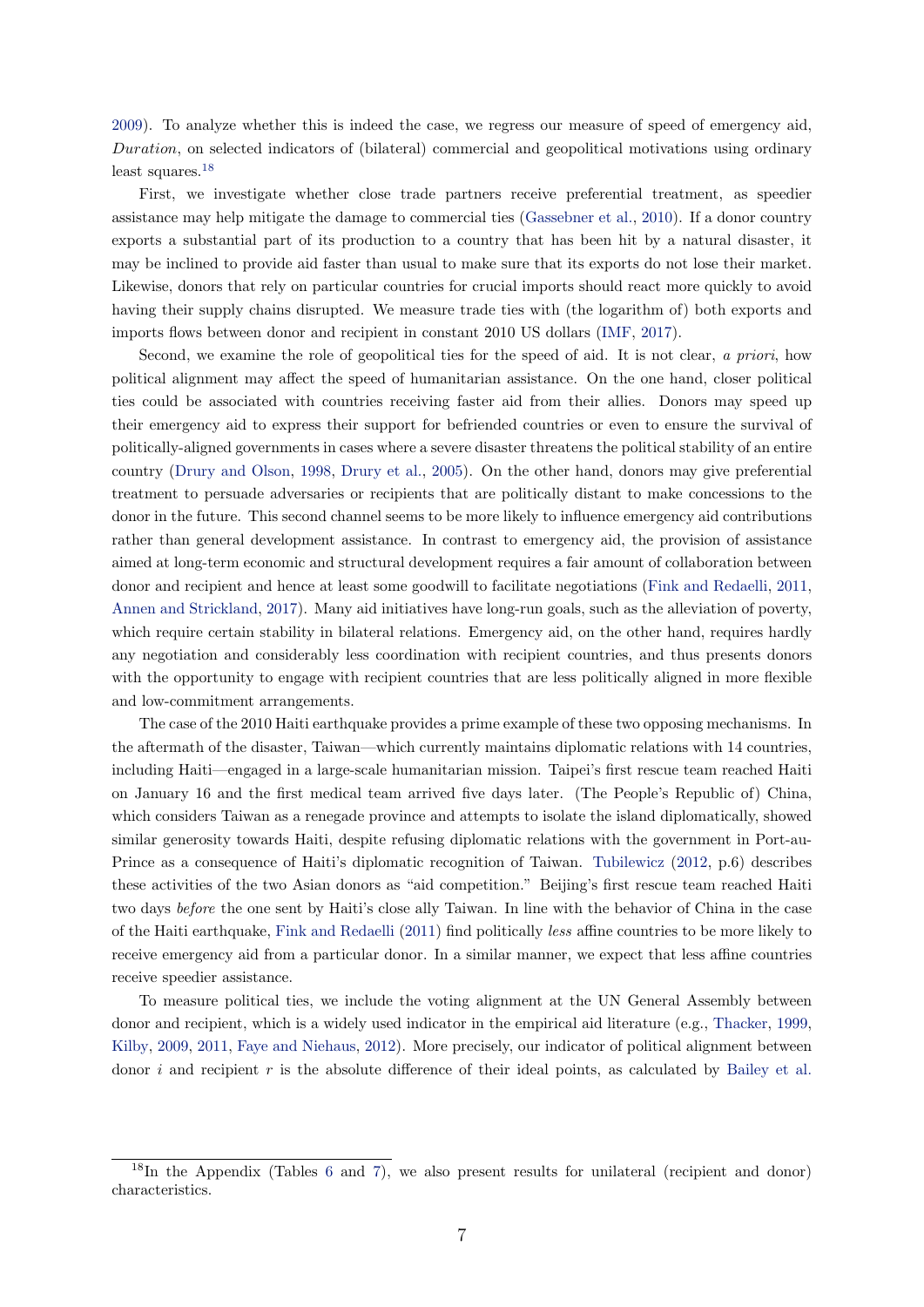$(2017).^{19}$  $(2017).^{19}$  $(2017).^{19}$  $(2017).^{19}$  That is,  $UNG A \Delta_{i,r,t} = | ideal point_{i,t} - ideal point_{r,t}|^{20}$  $UNG A \Delta_{i,r,t} = | ideal point_{i,t} - ideal point_{r,t}|^{20}$  $UNG A \Delta_{i,r,t} = | ideal point_{i,t} - ideal point_{r,t}|^{20}$ 

Additionally, to account for transportation costs of aid provided in kind and for cultural similarities between countries, we control for (the logarithm of) geographic distance in kilometers between donor i and recipient  $r<sub>1</sub><sup>21</sup>$  $r<sub>1</sub><sup>21</sup>$  $r<sub>1</sub><sup>21</sup>$  and for a binary variable that takes a value of one if both countries share an official language.[22](#page-8-3)

Table [2](#page-9-1) presents the results for increasingly conservative sets of fixed effects to deal with unobserved confounding characteristics. We start with emergency fixed effects in columns 1 and 2, add donor-year fixed effects in columns 3 and 4, include donor-disaster-type fixed effects in columns 5 and 6, and donorrecipient fixed effects in columns 7 and 8.[23](#page-8-4) We show results for the full sample (odd columns) and for G20 donors only (even columns). This allows us to focus on (mostly) large aid providers that presumably care the most about consolidating their own agendas abroad and have more agency to tie the speed of aid provision to their objectives. We observe the following. First, there is evidence that commercial and geopolitical ties are associated with relief promptness. We find that, in most specifications, the more a donor country relies on imports from the recipient country, the faster, on average, it provides assistance. According to column 8, our preferred specification, doubling the imported amount decreases Duration by 10%. In this strict model, which includes also donor-recipient fixed effects, for the restricted sample of G20 donors (column 8), our results indicate that recipients that are less politically aligned with donors receive aid significantly quicker. This is in line with the broader literature on humanitarian aid allocation, and in particular with [Fink and Redaelli](#page-21-3) [\(2011\)](#page-21-3) and [Annen and Strickland](#page-20-1) [\(2017\)](#page-20-1), who argue that emergency aid, due to its more short-term horizon, is frequently used as a less costly tool (in comparison to official development aid) to try to sway political "foes."[24](#page-8-5) In our settings, however, due to our fixed-effect structure, these findings imply in particular that, for a given donor-recipient pair, aid provision gets faster (slower) if the pair become politically more distant (closer) over time.

Table [6](#page-26-0) (in the Appendix) provides additional evidence of distortions in the speed of emergency aid. In the strictest specifications, we find that more democratic countries and recipients that occupy a seat at the UN Security Council at the time of the disaster receive, on average, faster assistance.[25](#page-8-6) We report that donors are nevertheless responsive to need, as aid speed increases significantly with the number of disaster victims.

Taken together, these results suggest in particular that commercial and geopolitical ties affect the speed with which donors respond to humanitarian crises. Nevertheless, despite controlling for many confounding factors and including various fixed effects, these findings are mostly descriptive. What is

<span id="page-8-0"></span> $19$ For each year, [Bailey et al.](#page-20-6) [\(2017\)](#page-20-6) estimate a country's ideal point within a one-dimensional preference space. How a country votes (i.e., yay, nay or abstain) in each UNGA vote is thus seen as a function of its ideal point. Therefore, the more similar are the voting behaviors of two countries, the closer their ideal points are, and hence the smaller the absolute difference between the two.

<span id="page-8-2"></span><span id="page-8-1"></span><sup>20</sup>Table [9](#page-29-0) in the Appendix provides descriptive statistics of all variables.

 $21$ We define the distance between countries as the distance between the major cities of the two countries, weighted by their population size. See [Mayer and Zignago](#page-22-11) [\(2011\)](#page-22-11).

<span id="page-8-3"></span><sup>&</sup>lt;sup>22</sup>Past research has shown that shorter distance and same language can facilitate the provision of emergency aid (e.g., Strömberg, [2007\)](#page-23-0). We have also experimented controlling for donor and recipient having common colonial history and common major religion, but, contrary to sharing a language, these similarities did not turn out to play a significant role (results not shown).

<span id="page-8-4"></span><sup>23</sup>We include disaster-type dummies to account for unobserved characteristics of the different disaster types. It is conceivable that different types of disasters per se trigger different responses from the aid community. For example, Eisensee and Strömberg [\(2007\)](#page-21-13) report that the newsworthiness of emergencies depends on disaster type.

<span id="page-8-5"></span> $24$ [Bommer et al.](#page-20-7) [\(2019\)](#page-20-7) show that humanitarian aid can also be distorted by regional differences within recipient countries, and favor, for instance, the birth region of political leaders.

<span id="page-8-6"></span><sup>&</sup>lt;sup>25</sup>See [Kuziemko and Werker](#page-22-12) [\(2006\)](#page-22-12), [Dreher et al.](#page-20-8) [\(2009](#page-20-8)a) and [Vreeland and Dreher](#page-23-8) [\(2014\)](#page-23-8) for a discussion on why UN Security Council members would receive more aid.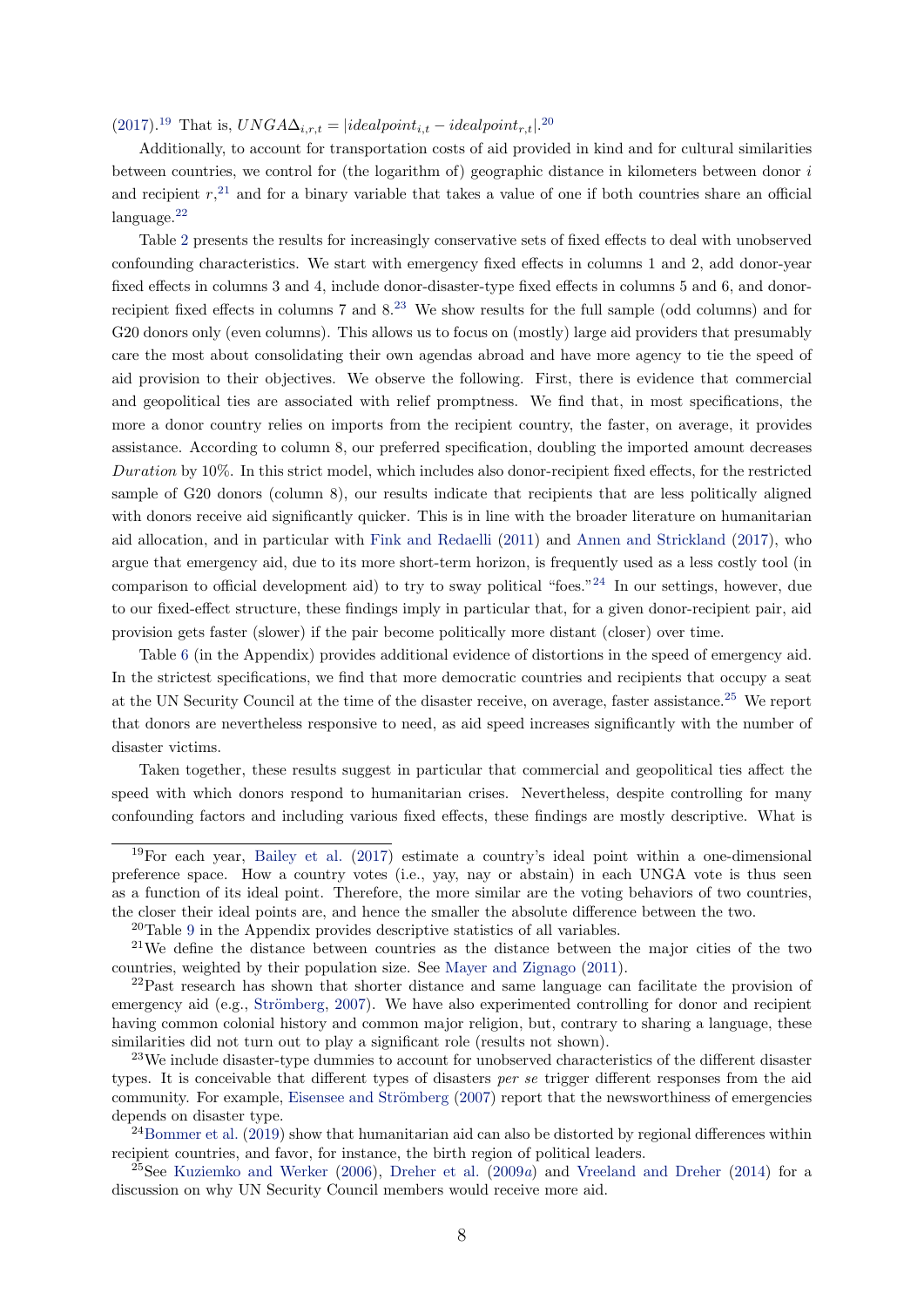more, our estimation sample only includes information on the decision time if the respective donor has committed aid after a specific disaster, and we thus face the problem of incidental truncation of our data. To mitigate these concerns, we switch next to a daily analysis.

<span id="page-9-1"></span>

|                                |             | Dependent Variable: <i>Duration</i> (log) |                       |            |                       |                     |                |             |  |
|--------------------------------|-------------|-------------------------------------------|-----------------------|------------|-----------------------|---------------------|----------------|-------------|--|
|                                | (1)         | (2)                                       | (3)                   | (4)        | (5)                   | (6)                 | (7)            | (8)         |  |
| Exports, $D$ to $R$ (log)      |             | $-0.0492***-0.0278$                       | $-0.0158$             | 0.0086     | $-0.0120$             | 0.0158              | $-0.0312$      | $-0.1485$   |  |
|                                | (0.0144)    | (0.0201)                                  | (0.0161)              | (0.0220)   | (0.0171)              | (0.0218)            | (0.0674)       | (0.1818)    |  |
| Imports, from $R$ to $D$ (log) | $-0.0297**$ |                                           | $-0.0715***-0.0313**$ |            | $-0.0512***-0.0307**$ | $-0.0508***-0.0595$ |                | $-0.1452*$  |  |
|                                | (0.0136)    | (0.0198)                                  | (0.0147)              | (0.0152)   | (0.0130)              | (0.0158)            | (0.0629)       | (0.0693)    |  |
| UNGA delta                     |             | $-0.1823***-0.1389**$                     | 0.0707                | $-0.1026$  | 0.0355                | $-0.1638*$          | $-0.9570$      | $-2.0106**$ |  |
|                                | (0.0535)    | (0.0630)                                  | (0.1504)              | (0.0866)   | (0.1505)              | (0.0836)            | (1.4077)       | (0.7250)    |  |
| Distance $(\log)$              | 0.0429      | 0.0121                                    | $0.1687**$            | $0.1574**$ | $0.1715**$            | $0.1563*$           |                |             |  |
|                                | (0.0694)    | (0.0899)                                  | (0.0775)              | (0.0738)   | (0.0845)              | (0.0753)            |                |             |  |
| Common language                | $-0.1090$   | $-0.0749$                                 | $-0.1903**$           | $-0.1545$  | $-0.1682*$            | $-0.1212$           |                |             |  |
|                                | (0.0921)    | (0.0845)                                  | (0.0811)              | (0.0925)   | (0.0943)              | (0.0982)            |                |             |  |
| Emergency FE                   | Yes         | Yes                                       | Yes                   | <b>Yes</b> | Yes                   | Yes                 | Yes            | Yes         |  |
| Donor-Year FE                  | No          | No                                        | Yes                   | Yes        | Yes                   | Yes                 | Yes            | Yes         |  |
| Donor-Disaster FE              | No          | No                                        | No                    | No         | Yes                   | Yes                 | Yes            | Yes         |  |
| Donor-Recipient FE             | No          | No                                        | No                    | No         | No                    | No                  | Yes            | Yes         |  |
| Only G20 Donors                | No          | Yes                                       | N <sub>o</sub>        | Yes        | N <sub>0</sub>        | Yes                 | N <sub>0</sub> | Yes         |  |
| N                              | 2582        | 1299                                      | 2427                  | 1246       | 2390                  | 1224                | 1369           | 777         |  |

Table 2 – Correlates of the Speed of Aid

Significance levels: \* p < 0.1, \*\* p < 0.05, \*\*\* p < 0.01. Two-way clustered (at donor and recipient level) standard errors in parentheses. Dependent variable: Duration.

### <span id="page-9-0"></span>3 Daily Analysis

To dive deeper into the speed of emergency aid and donor decision-making, we turn our analysis to the event-day level and focus on reaction chains sparked by lead donors. These aid providers, usually faster than their peers (Figure [1\)](#page-6-1), offer a good opportunity for identifying the logic behind donor interaction. Thus, for each disaster event (that has a lead donor), we study how the behavior of these recipient-yearspecific leaders affects the course of action of other donors. In particular, we examine to what extent lead donors' aid decisions accelerate the reaction of their peers, and whether strategic (commercial and geopolitical) competition strengthens this effect.[26](#page-9-2)

By, roughly speaking, watching the response to disaster emergencies as it unfolds, day after day, we thus improve over existing studies of humanitarian assistance by being able to identify novel patterns of interaction and competition among donors, as well as important features of the political economy of humanitarian aid that have been neglected so far. Instead of only looking at the final picture, as the previous literature does, our unique vantage point lets us track the implications that the decision of one donor has for other aid providers. Thus, in addition to observing who is moving after whom, we can single out strategic drivers of daily aid decisions.

More precisely, we test two hypotheses. First, we know that that aid decisions are often influenced by bandwagon effects and peer pressure from other donors [\(Round and Odedokun,](#page-23-2) [2004,](#page-23-2) [Fink and](#page-21-3) [Redaelli,](#page-21-3) [2011,](#page-21-3) e.g.,). So far, however, we have only been able to observe this herding behavior in the final allocation, and cannot say whether donors happen to be making, autonomously, similar decisions

<span id="page-9-2"></span> $^{26}$ Donors acting according to their own interests, and thus failing to coordinate, is an important (if not the most important) obstacle to improving aid effectiveness (e.g., [Mascarenhas and Sandler,](#page-22-8) [2006,](#page-22-8) [Bourguignon and Platteau,](#page-20-9) [2015\)](#page-20-9).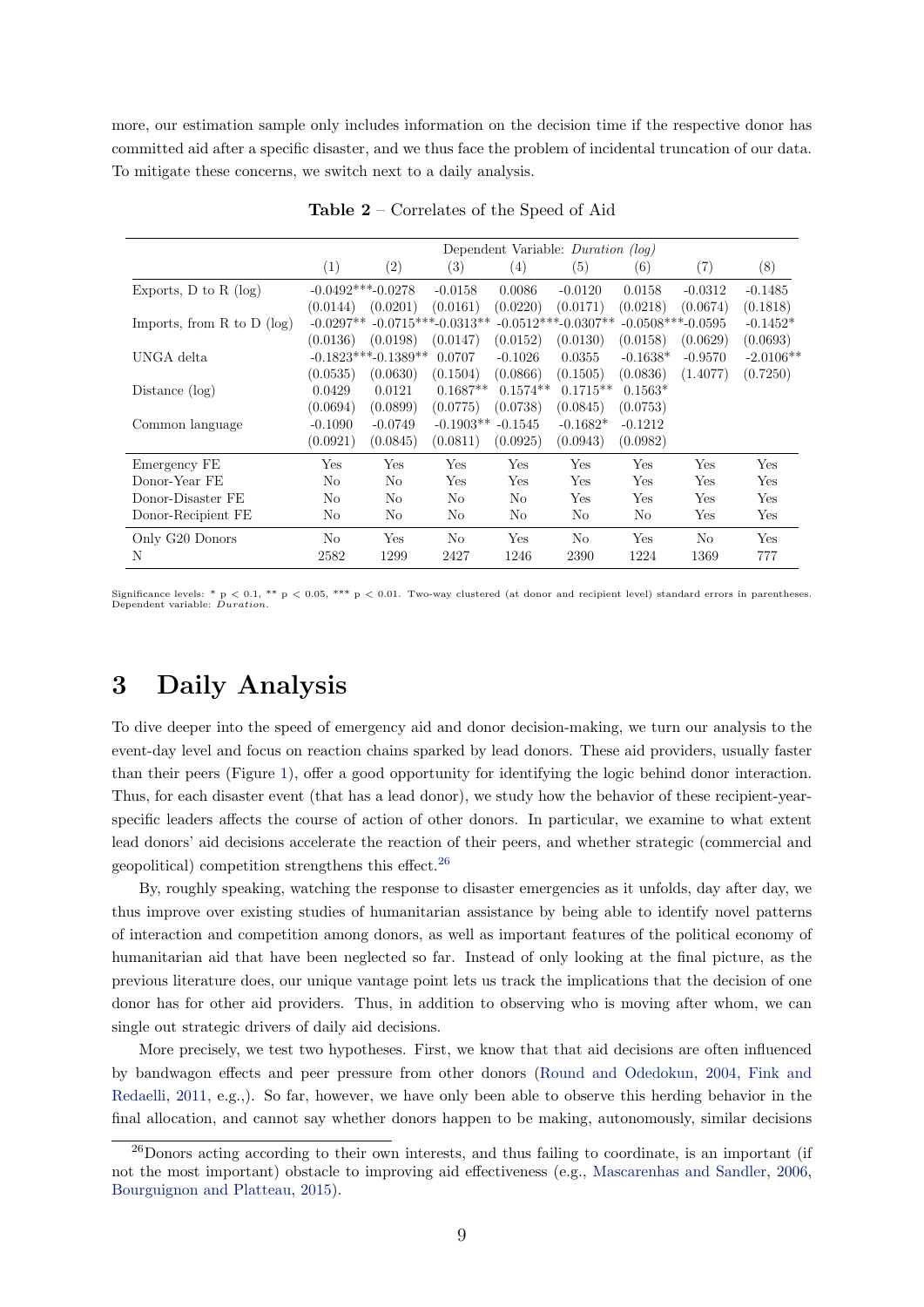or are rather responding to a common trigger. We thus hypothesize that the lead donor's decision to aid works as a powerful catalyst to trigger the behavior of other donors (bandwagon hypothesis). The reason is that donors observe what their peers are doing and frequently communicate with one another (informally or formally via international organizations) about their decisions and in this process end up taking cues from important players that have more in-loco expertise. In the context of emergency aid, if indeed capable of prompting other donors to donate faster, lead donors can act as a powerful force to improve aid effectiveness and reduce the suffering in the aftermath of natural disasters.<sup>[27](#page-10-0)</sup>

Second, there is abundant evidence that donors allocate (humanitarian) aid based not only on recipients' needs, but also on their own strategic interests [\(Drury et al.,](#page-21-2) [2005,](#page-21-2) [Fink and Redaelli,](#page-21-3) [2011,](#page-21-3) e.g.,), and that donors compete with each other in order to secure their own agendas [\(Djankov et al.,](#page-20-5) [2009,](#page-20-5) [Davies and Klasen,](#page-20-4) [2019\)](#page-20-4). Moreover, in Section [2](#page-3-0) above, we provide descriptive evidence that also the speed with which donors react to emergencies is distorted by their own interests. Therefore, we conjecture that lead donors influence their peers not only via a bandwagon effect, but rather that this reaction is reinforced by the strategic interests of these other donors. More precisely, the more the interests of a particular donor collide with the lead donor's, the faster we expect the former to react to the decision of the latter (competition hypothesis). That is, on top of a bandwagon effect that is presumably common to all players in the aid community, if a pair of donors vie for the goodwill of the recipient country, one is even more likely to engage and try to secure its interests if its rival has already done so, such that the net effect that the lead donor has on other donors varies according to their degree of competition. Below, we devote most of our attention to discuss two particular sources of (commercial) competition between donors: exports and imports interests.

### 3.1 Empirical Strategy

To test our two hypotheses, we take full advantage of the daily nature of our data. We construct a panel data set in which the unit of analysis is donor-disaster event by day. That is, for every disaster event, we observe each of our 45 donor countries for a maximum of 180 days from disaster start until the day in which the donor (first) decides to provide aid.<sup>[28](#page-10-1)</sup> We thus analyze whether and how, during a specific emergency, the decision of lead donors to provide aid today influences the behavior of other (potential) donors in the next three days and, by doing so, nudges the latter to speed up.<sup>[29](#page-10-2)</sup>

Next, we proceed the concept of lead donors. To begin with, according to [Steinwand](#page-23-3) [\(2015\)](#page-23-3), two attributes separate lead donorship from conventional aid provision. First, lead donors typically maintain long-term bonds with the recipient countries under their sphere of influence, and their leadership role is evident to all participants in the aid community. Second, and particularly relevant in our case, lead donors are in a privileged position to steer the behavior of other donors. To empirically determine which country (if any) is the lead donor in each recipient country in a given year, we use data on official development assistance (ODA) provided by the [OECD](#page-22-13)  $(2020)^{30}$  $(2020)^{30}$  $(2020)^{30}$  $(2020)^{30}$  and follow [Steinwand](#page-23-3) [\(2015\)](#page-23-3) by requiring

<span id="page-10-0"></span> $^{27}A$  priori, the aid decision of lead donors can either encourage other donors to provide aid or, alternatively, crowd out resources that would otherwise have been donated. In the former case, competition between donors could induce donors to help where the competitor has aided [\(Fuchs et al.,](#page-21-4) [2015\)](#page-21-4). Peer pressure could equally lead to more aid [\(Mosley,](#page-22-14) [1985\)](#page-22-14). In the latter case, donors could reduce their aid effort if aid is understood as an international public good [\(Schweinberger and Lahiri,](#page-23-9) [2006\)](#page-23-9).

<span id="page-10-1"></span> $28\text{In most specifications in this section, some donors inevitably leave the sample, either because they are the same.}$ never provided assistance in response to a disaster in which the major donor has also been involved or due to the fixed-effect structure.

<span id="page-10-3"></span><span id="page-10-2"></span> $^{29}$ As shown in Table [4](#page-15-0) and Figure [3,](#page-14-0) our results are robust to the selection of different time windows. <sup>30</sup>These flows include both (gross) humanitarian assistance and all other forms of ODA.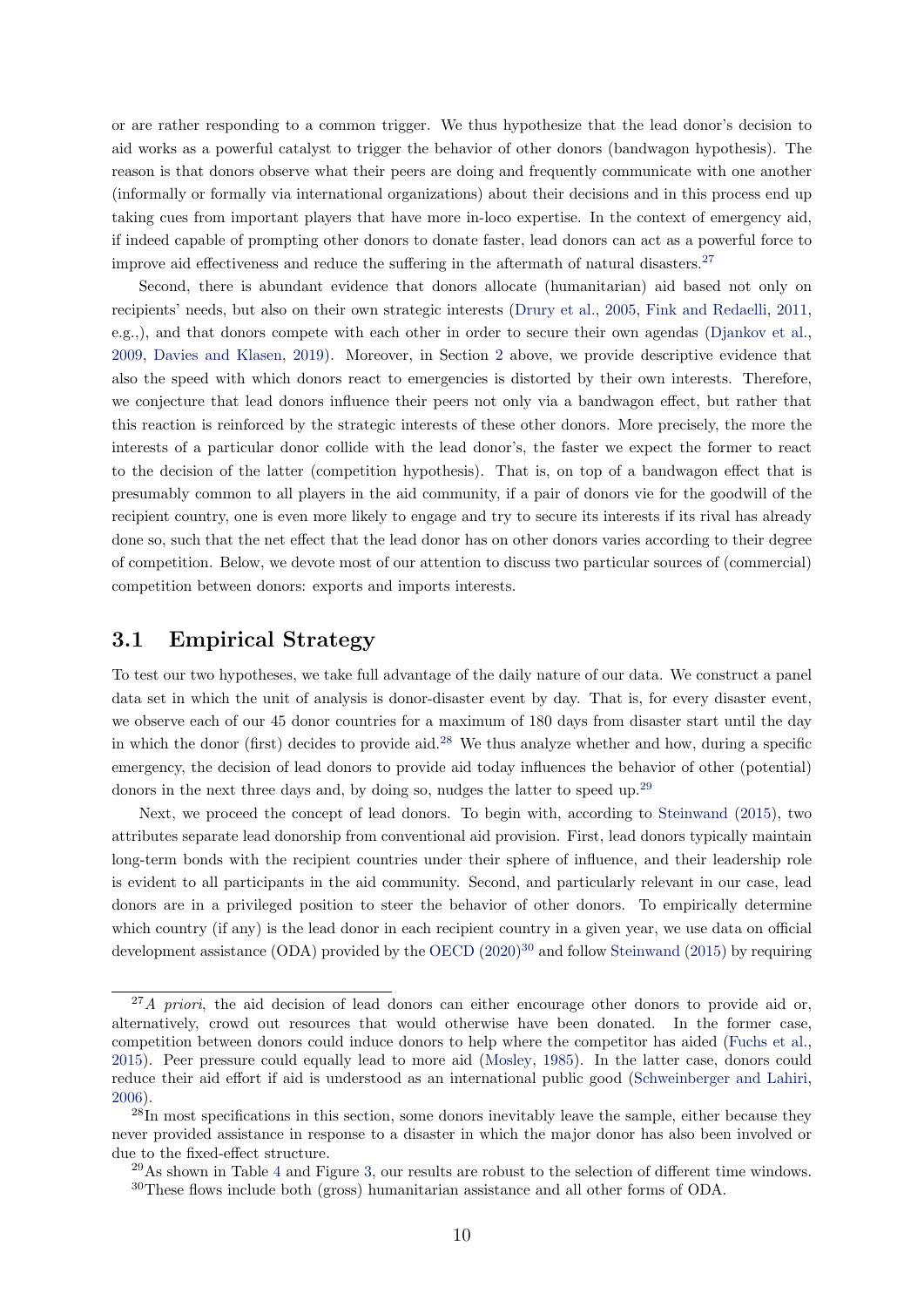that the lead donor meets all of the following five criteria: (i) the lead donor has the largest share in the recipient country's aid receipts in a given year; (ii) the lead donor has the largest share in the recipient country's aid receipts during at least five out of nine consecutive years;<sup>[31](#page-11-0)</sup> (iii) the lead donor must not drop out of the first place (in terms of the aid share) for more than two consecutive years within this nine-year window; (iv) the share of the lead donor must be substantially larger than that of the second largest donor;<sup>[32](#page-11-1)</sup> and  $(v)$  the lead donor must operate in a concentrated environment (i.e., the recipient country has a low donor fragmentation).<sup>[33](#page-11-2)</sup> The most frequent lead donor in our sample is the United States (33 recipient-year pairs), followed by Japan (24), Australia (15), and France (12). About 24% of the recipient-year pairs in our sample have a lead donor. Figure [2](#page-11-3) indicates the most frequent lead donor (if any) for each recipient country during our sample period.

#### **Figure 2** – Most Frequent Lead Donor by Country  $(2000-2016)$

<span id="page-11-3"></span>

Most frequent lead donor (between 2000 and 2016) across different recipient countries according to definition in [Steinwand](#page-23-3) [\(2015\)](#page-23-3). Data on<br>total (gross) ODA disbursement from [OECD](#page-22-13) [\(2020\)](#page-22-13). New Zealand and Portugal are the m that do not show up in the map.

To investigate the role of commercial interests in our event-day setting, we construct trilateral indicators of export and import similarity between donors  $i$  and  $j$  with respect to the recipient country r based on sectoral (SITC, Rev. 2) international trade data [\(Growth Lab,](#page-21-14) [2019\)](#page-21-14) and, following [Finger](#page-21-6) [and Kreinin](#page-21-6) [\(1979\)](#page-21-6), calculate both export and import similarity indices (ESI and ISI, respectively) for each donor pair in a particular recipient country.<sup>[34](#page-11-4)</sup> Specifically, the Export Similarity Index ESI of donor countries i and i in recipient country r and year t is given by:

$$
ESI_{i,j,r,k,t} = \sum_{s} Min(X_s^{i,r,k,t}; X_s^{j,r,k,t}) \in [0,1]
$$
\n(2)

where  $X_s^{i,r,k,t}$  represents i's exports in sector s to r in year t as a share of i's total exports to r in t. Analogously, we use the sectoral import share to calculate the Import Similarity Index ISI. The indices

<span id="page-11-0"></span> $31$ This is to avoid short-term fluctuations. [Steinwand](#page-23-3) [\(2015\)](#page-23-3) argues that aid programs often last around four to five years, and thus requires the lead donor to be the major aid provider in the majority of the time during approximately two aid cycles.

<span id="page-11-1"></span> $32$ To be precise, the difference between the top two shares must be larger than the conditional median of this difference for the subsample that satisfies the longitudinal criteria.

<span id="page-11-2"></span><sup>&</sup>lt;sup>33</sup>The aid environment in a recipient-year is considered concentrated if the Hirschman-Herfindahl Index (HHI) of donor concentration is above median for the subsample that satisfies the longitudinal criteria.

<span id="page-11-4"></span> $34$ See [Fuchs et al.](#page-21-4) [\(2015\)](#page-21-4) and [Asmus et al.](#page-20-10) [\(2021\)](#page-20-10) for applications of the export and import similarity indices in the aid literature.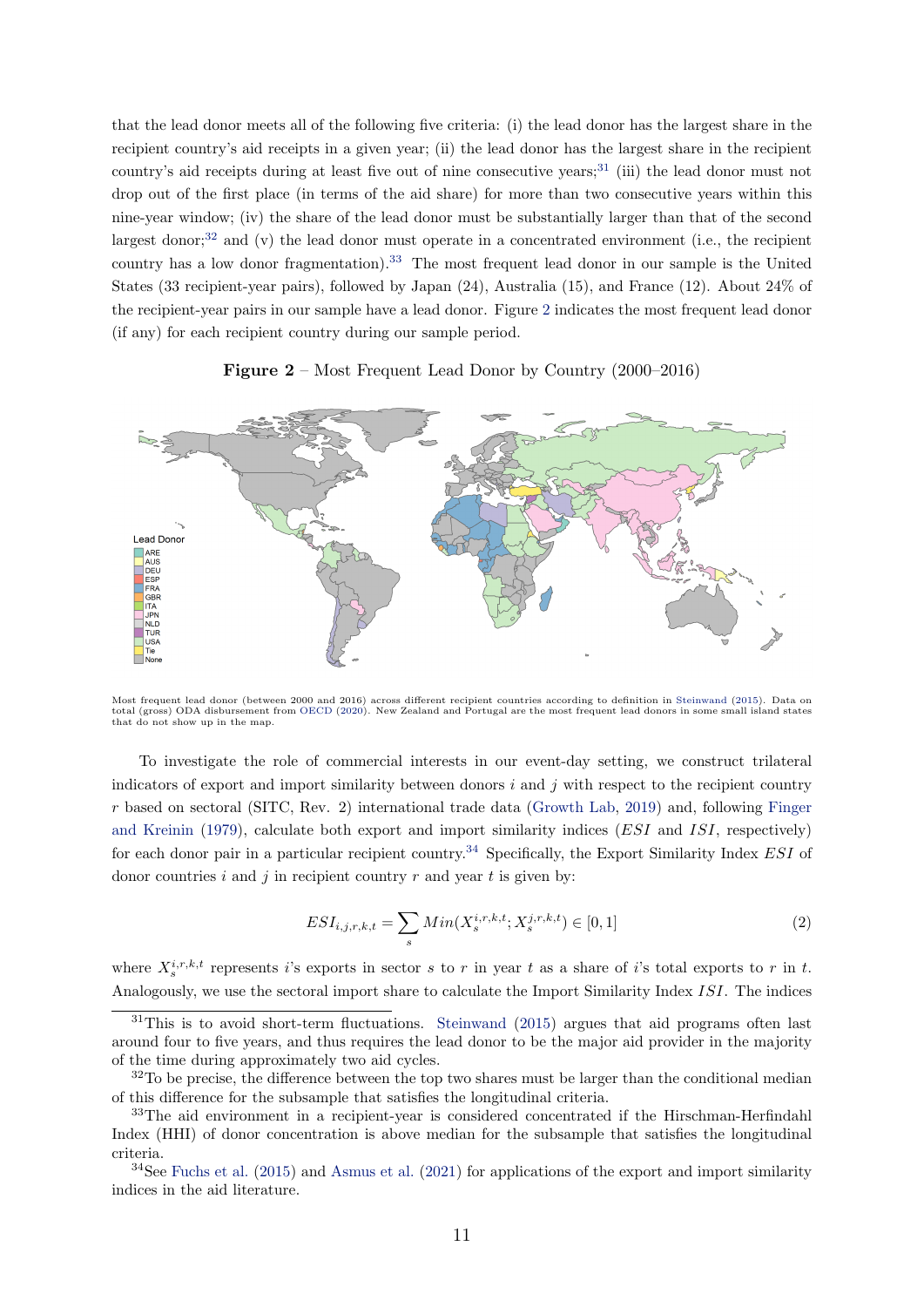take values between zero and one, with one indicating perfect similarity.[35](#page-12-0) In both cases, the higher the overlap between a pair of donors in a given recipient, arguably the higher their degree of competition with one another.

With this in mind, we proceed to estimate the following regression equation using ordinary least squares:

<span id="page-12-5"></span>
$$
Aid_{i,k,r,d} = \gamma_1 Aid_{j,k,r,[d-3,d-1]} + \gamma_2 Aid_{j,k,r,[d-3,d-1]} \times SI_{i,j,k,r,t-1} + \gamma_3 SI_{i,j,k,r,t-1} + H(Days_{i,k,r,d}) + \eta_d + \theta_d + \kappa_d + \lambda_i + \pi_{k,r} + v_{i,k,r,d}
$$
(3)

where our dependent variable,  $\text{A}id_{i,k,r,d}$ , is a binary variable that indicates whether donor country i on day d decides to provide humanitarian assistance to recipient country r in response to disaster  $k^{36}$  $k^{36}$  $k^{36}$ On the right-hand side of the equation, we include a binary variable,  $\text{A}id_{j,k,r,[d-3,d-1]}$ , that indicates whether the recipient's lead donor j has decided to provide aid within the last three days,  $[d-3, d-1]$ .<sup>[37](#page-12-2)</sup> We further add the two similarity indices introduced above,  $ESI_{i,j,k,r,t-1}$  and  $ISI_{i,j,k,r,t-1}$ , and their interactions with  $\text{Ai}d_{j,k,r,d-1}$ .<sup>[38](#page-12-3)</sup> In terms of the discussion above, the bandwagon hypothesis implies positive  $\gamma_1$  and the competition hypothesis requires positive  $\gamma_2$ .

Moreover, we add a polynomial function  $H(.)$  of the number of days passed between disaster start and the decision date of donor  $i$  to provide its first assistance to take into consideration a potential (non-linear) influence of the total time passed since onset on the decision to provide assistance.[39](#page-12-4) To account for unobserved characteristics that may influence the timing of aid provision, we include in all specifications weekday, day-of-the-month, month, donor and emergency fixed effects. We are thus able to remove, for instance, all the time-invariant (during a particular emergency) donor and recipient characteristics that influence the speed of assistance, such as donor aid infrastructure and particularities of each type of disaster, but are unrelated to the influence of lead donors.

In our preferred specification, we also add emergency-day fixed effects, i.e., 179 binary variables for each day after the start of each emergency. Although this comes with the disadvantage of no longer being able to estimate  $\gamma_1$ , i.e., the baseline effect that the lead donor decision to provide aid has on the behavior of other donors, it significantly improves the identification of the interaction term and, in turn, our ability to test the competition hypothesis. Once we control for all emergency-day-specific variation that is common to all donors (e.g., new information on a given disaster becoming available to the international aid community), we are able to pin down in which ways a donor's decision (not) to follow the lead donor depends on its strategic (trilateral) interests.

<span id="page-12-0"></span> ${}^{35}$  ${}^{35}$  ${}^{35}$ Figure 5 in the Appendix shows the average *ESI* and *ISI* between the United States and Japan, two important donor countries in our sample, for each recipient country.

<span id="page-12-1"></span><sup>&</sup>lt;sup>36</sup>Note that we focus on the binary decision to provide aid (and not on the amount provided) as this is arguably the decision in which donors' strategic considerations are the most dominant [\(Drury et al.,](#page-21-2) [2005\)](#page-21-2).

<span id="page-12-2"></span> $37$ We use a three-day period rather than a simple one-day lag as decision-making might be hampered through bureaucratic processes and weekends. This also accounts for differences in time zones. Since this decision is arbitrary to a certain extent, we document the robustness to alternative window lengths below.

<span id="page-12-3"></span> $38$ The similarity indices do not vary daily, but rather yearly, which is why they are indexed by t not d. We lag these annual indices by one year.

<span id="page-12-4"></span> $39\text{In}$  our baseline specification, we control for a polynomial function of degree 3. Moreover, this polynomial is redundant when emergency-day fixed effects are included.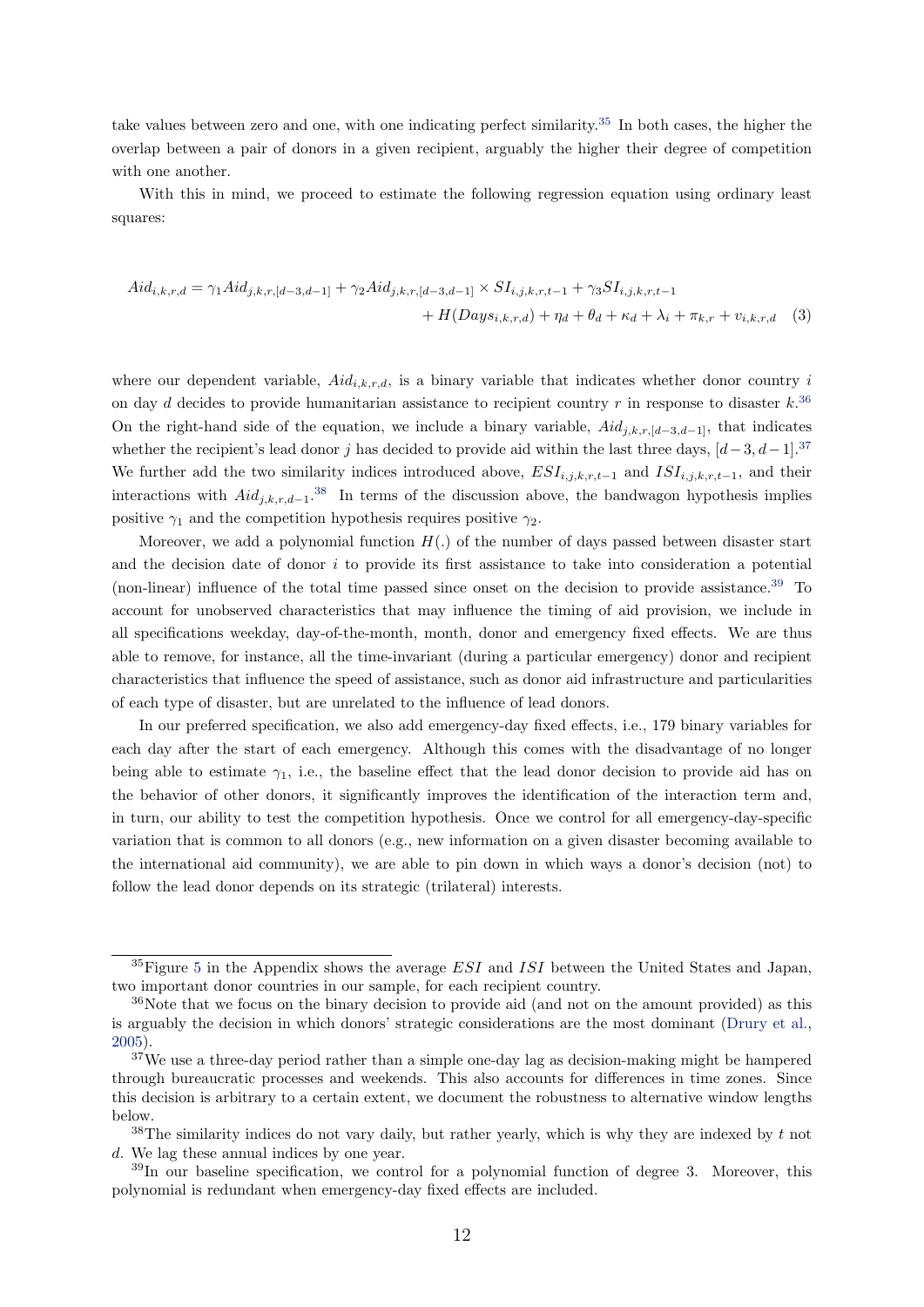#### 3.2 Main Results

Table [3](#page-13-0) presents the main results for the event-day-level analysis. We examine whether donors react to the aid decision of recipient-year-specific lead donors (column 1) and whether this reaction is a function of donors' export similarity (columns 2 and 3), import similarity (columns 4 and 5), or both (columns 6 and 7). We find that a commitment to provide emergency aid by the lead donor significantly increases the probability that other donors will also decide to commit aid during the following three days. All else being equal, the likelihood that a donor provides aid increases by 7.6 percentage points (column 1). This effect is sizable in light of the average probability to aid of 4 percent and is in line with the bandwagon hypothesis.

<span id="page-13-0"></span>

|                           | Dependent Variable: Aid |                |            |                |          |                |            |  |  |
|---------------------------|-------------------------|----------------|------------|----------------|----------|----------------|------------|--|--|
|                           | (1)                     | (2)            | (3)        | (4)            | (5)      | (6)            | (7)        |  |  |
| Aid Lead                  | $0.076***$              | $0.041***$     |            | $0.061**$      |          | $0.040**$      |            |  |  |
|                           | (0.014)                 | (0.012)        |            | (0.024)        |          | (0.020)        |            |  |  |
| ESI Lead                  |                         | $0.051**$      | $0.059***$ |                |          | $0.049**$      | $0.058**$  |  |  |
|                           |                         | (0.022)        | (0.020)    |                |          | (0.023)        | (0.022)    |  |  |
| ESI <sup>*</sup> Aid Lead |                         | $0.113***$     | $0.172***$ |                |          | $0.107***$     | $0.202***$ |  |  |
|                           |                         | (0.039)        | (0.048)    |                |          | (0.040)        | (0.056)    |  |  |
| ISI Lead                  |                         |                |            | 0.012          | 0.008    | 0.005          | $-0.000$   |  |  |
|                           |                         |                |            | (0.023)        | (0.019)  | (0.020)        | (0.016)    |  |  |
| ISI <sup>*</sup> Aid Lead |                         |                |            | 0.044          | $-0.019$ | 0.010          | $-0.067$   |  |  |
|                           |                         |                |            | (0.080)        | (0.073)  | (0.080)        | (0.063)    |  |  |
| H(Daycount)               | Yes                     | Yes            | Yes        | Yes            | Yes      | Yes            | Yes        |  |  |
| Weekday FE                | Yes                     | Yes            | Yes        | Yes            | Yes      | Yes            | Yes        |  |  |
| Day FE                    | Yes                     | Yes            | Yes        | Yes            | Yes      | Yes            | Yes        |  |  |
| Month FE                  | Yes                     | Yes            | Yes        | Yes            | Yes      | Yes            | Yes        |  |  |
| Emergency FE              | Yes                     | Yes            | Yes        | Yes            | Yes      | Yes            | Yes        |  |  |
| Donor FE                  | Yes                     | Yes            | Yes        | Yes            | Yes      | Yes            | Yes        |  |  |
| Emergency-Day FE          | No.                     | N <sub>o</sub> | Yes        | N <sub>o</sub> | Yes      | N <sub>o</sub> | Yes        |  |  |
| N                         | 14755                   | 14755          | 11663      | 14755          | 11663    | 14755          | 11663      |  |  |

Table 3 – Lead Donors and Commercial Competition: Main Results

Significance levels: \*  $p < 0.1$ , \*\*  $p < 0.05$ , \*\*\*  $p < 0.01$ . Two-way clustered (at donor and recipient level) standard errors in parentheses.<br>All regressions include weekday, day of the month, month, donor and emergency number of days passed between disaster start and each donor's decision to provide first assistance. Baseline results using 3-day window after decision day.

Turning to the role of commercial interests, we observe that the likelihood that donors follow the lead donor increases with their export similarity in the recipient country (column 2). The interaction effect with  $ESI$  is positive as expected and statistically significant at the  $1\%$  level. This also holds when we include emergency-day fixed effects in column 3, i.e., control for all variation on disaster impact that is common on a specific day. In quantitative terms, the lead donor commitment makes it 17.2 percentage points more likely that a donor country with an identical export structure (in a given affected country) also decides to provide aid within the next three days. Applying the average  $ESI$  in our sample (0.07), we observe that the average donor is 1.2 percentage points more likely to provide aid. In sum, these results show that lead donors induce other donors to speed up their aid giving and that this effect is more pronounced if the respective donors compete over export markets. These results confirm one of the main findings from Section [2](#page-3-0) in this more rigorous setting: commercial interests bias the speed of aid in emergency situations, which corroborates the competition hypothesis.

By contrast, we find no such effects for import similarity, and thus competition over import goods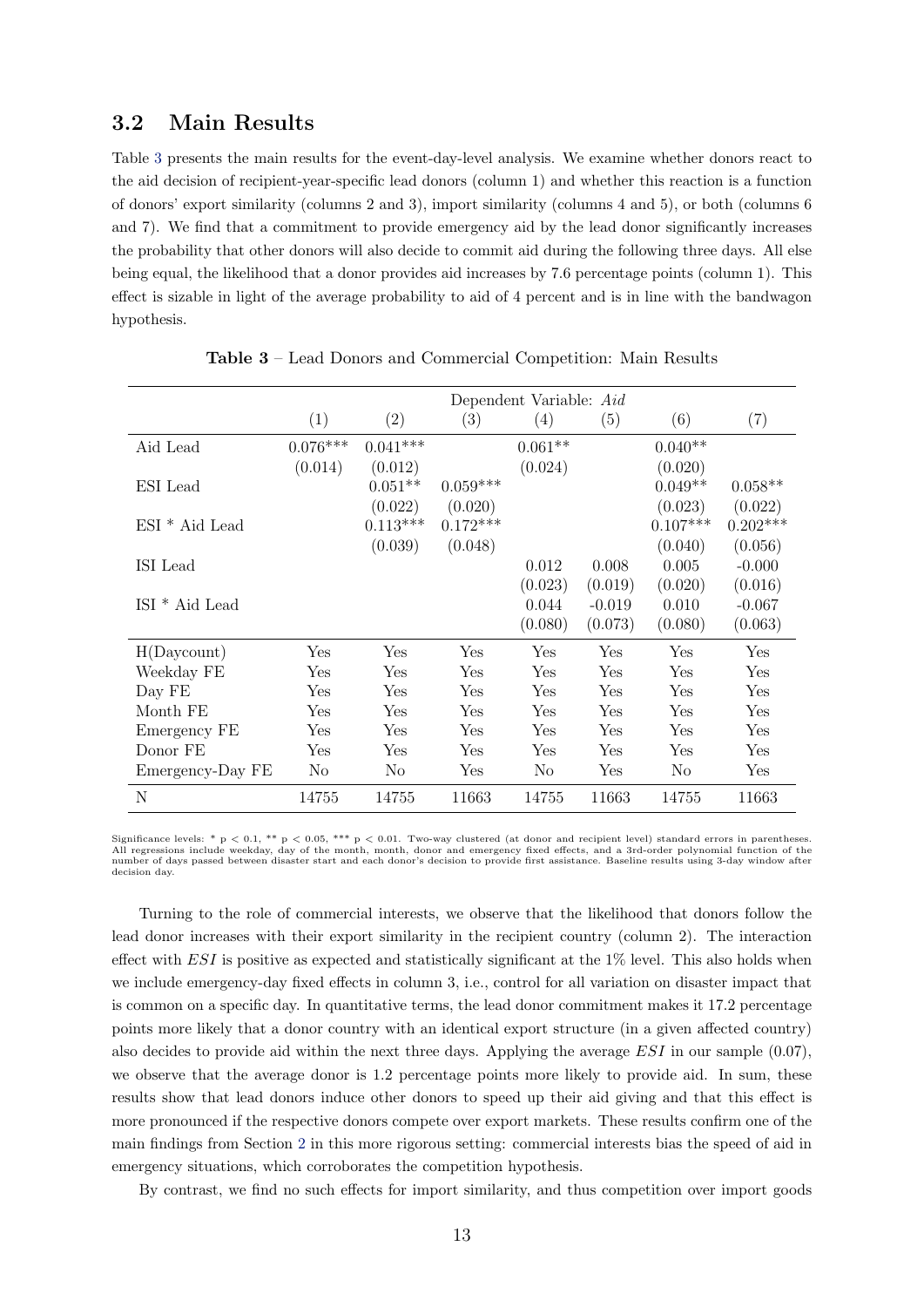does not appear to lead to a similar crowding-in effect (columns 4 and 5). The level effect of the leaddonor commitment remains positive and statistically significant, but the interaction term with ISI does not reach statistical significance at conventional levels.

### 3.3 Extensions and Robustness Checks

In columns 1 to 7 of Table [4,](#page-15-0) we run several additional regressions to test the robustness of our results, and we use as baseline our preferred (and strictest) specification with emergency-day fixed effects from above. In column 1, to control for (unobserved) characteristics that are specific to a donor in a concrete disaster episode, we replace donor and emergency fixed effects with fixed effects for each pair of donor and disaster event. In this stricter specification, our coefficient of interest continues to be positive (as well as similar in magnitude) and significant at the 1% level.

Second, the choice of a three-day response window might appear arbitrary. In column 2 of Table [4,](#page-15-0) we thus replace the three-day window by a one-week window. Our finding is robust to this alteration. The effect becomes somewhat smaller and remains significant only at the 5%-level. This is hardly surprising, as the influence of the lead donor likely dissipates over time. We repeat the exercise with decision-day windows of one to seven days in Figure [3.](#page-14-0) Again, our findings are similar but weaker with longer windows as one would expect. The same figure also contains a "placebo test" where we look at one to five days before the lead donors has decided to help. In line with expectations, we observe no significant effects when we look at the placebo coefficients, which thus strengthens the argument that the lead donor is being followed by other donors—and not the other way around.<sup>[40](#page-14-1)</sup>

<span id="page-14-0"></span>



ESI \* Aid Lead

Notes: The figure shows the coefficient for ESI \* Aid Lead with different time windows, together with 95% confidence intervals. Regressions include weekday, day-of-the-month, month, donor, emergency, and emergency-day fixed effects.

<span id="page-14-1"></span> $^{40}$ Figure [6,](#page-31-0) in the Appendix, shows a similar exercise for the aid coefficient.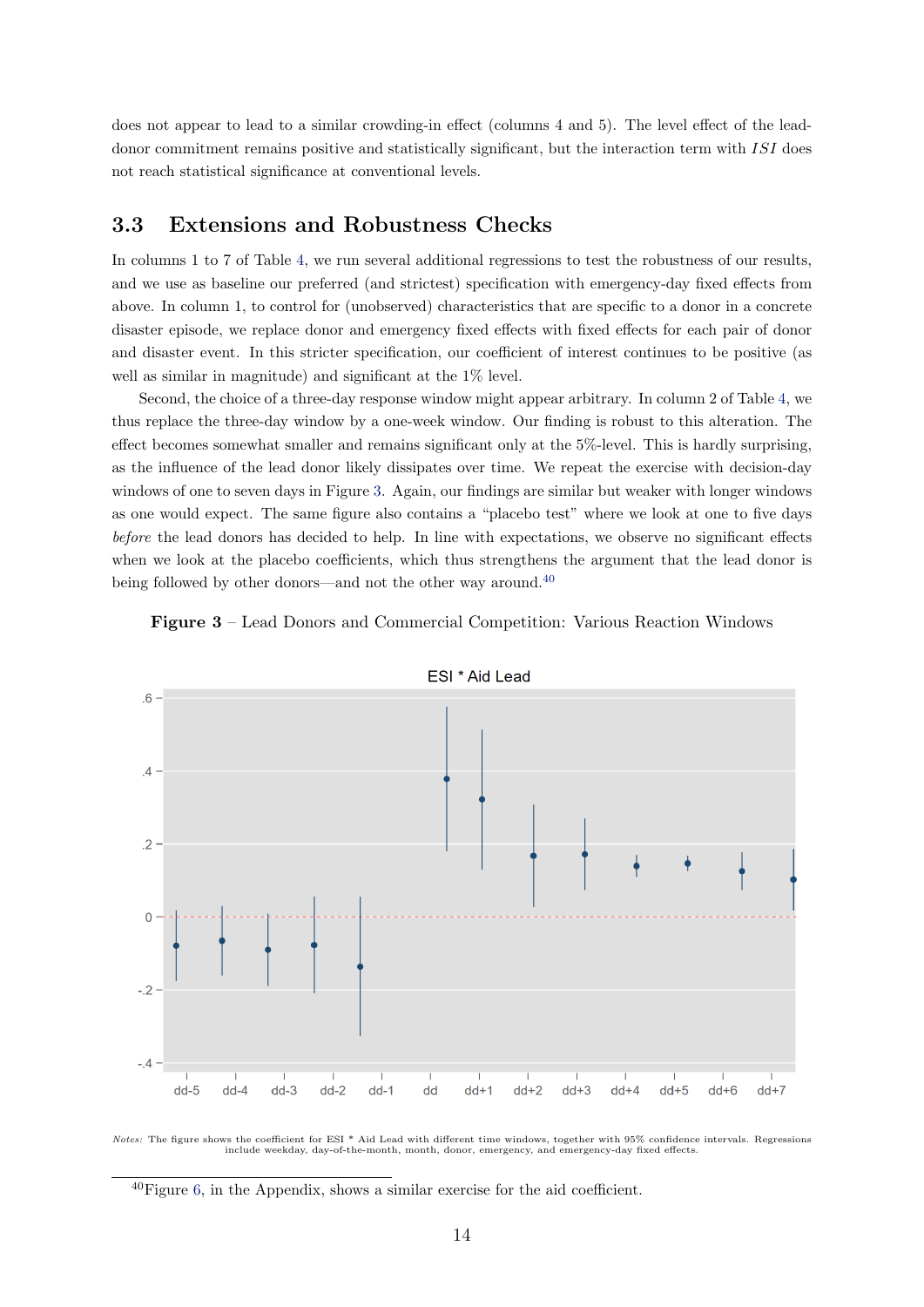<span id="page-15-0"></span>

|                                            | Dependent Variable: Aid |            |           |            |            |            |           |  |
|--------------------------------------------|-------------------------|------------|-----------|------------|------------|------------|-----------|--|
|                                            | (1)                     | (2)        | (3)       | (4)        | (5)        | (6)        | (7)       |  |
| $ESI * Aid$ Lead                           | $0.170***$              |            | $0.161**$ | $0.153***$ | $0.173***$ |            |           |  |
|                                            | (0.043)                 |            | (0.068)   | (0.046)    | (0.048)    |            |           |  |
| ESI Lead                                   |                         | $0.058***$ | $0.061**$ | $0.060***$ | $0.051**$  |            |           |  |
|                                            |                         | (0.021)    | (0.029)   | (0.020)    | (0.019)    |            |           |  |
| $ESI * Aid Lead (7d)$                      |                         | $0.102**$  |           |            |            |            |           |  |
|                                            |                         | (0.041)    |           |            |            |            |           |  |
| InfoSI Lead                                |                         |            | $-0.060$  |            |            |            |           |  |
|                                            |                         |            | (0.043)   |            |            |            |           |  |
| $\mathop{\rm InfoS I}\nolimits$ * Aid Lead |                         |            | 0.036     |            |            |            |           |  |
| PSI Lead                                   |                         |            | (0.058)   | $-0.013$   |            |            |           |  |
|                                            |                         |            |           | (0.059)    |            |            |           |  |
| PSI <sup>*</sup> Aid Lead                  |                         |            |           | $0.133*$   |            |            |           |  |
|                                            |                         |            |           | (0.066)    |            |            |           |  |
| KeyISI Lead                                |                         |            |           |            | $0.030***$ |            |           |  |
|                                            |                         |            |           |            | (0.008)    |            |           |  |
| KeyISI <sup>*</sup> Aid Lead               |                         |            |           |            | $-0.010$   |            |           |  |
|                                            |                         |            |           |            | (0.040)    |            |           |  |
| <b>ESI USA</b>                             |                         |            |           |            |            | $0.043***$ |           |  |
|                                            |                         |            |           |            |            | (0.008)    |           |  |
| $ESI * Aid USA$                            |                         |            |           |            |            | $0.102*$   |           |  |
|                                            |                         |            |           |            |            | (0.058)    |           |  |
| <b>ESI SWE</b>                             |                         |            |           |            |            |            | $0.025**$ |  |
|                                            |                         |            |           |            |            |            | (0.011)   |  |
| $ESI * Aid SWE$                            |                         |            |           |            |            |            | 0.027     |  |
|                                            |                         |            |           |            |            |            | (0.053)   |  |
| H(Daycount)                                | Yes                     | Yes        | Yes       | Yes        | Yes        | Yes        | Yes       |  |
| Weekday FE                                 | Yes                     | Yes        | Yes       | Yes        | Yes        | Yes        | Yes       |  |
| Day FE                                     | Yes                     | Yes        | Yes       | Yes        | Yes        | Yes        | Yes       |  |
| Month FE                                   | Yes                     | Yes        | Yes       | Yes        | Yes        | Yes        | Yes       |  |
| Emergency FE                               | $\rm No$                | Yes        | Yes       | Yes        | Yes        | Yes        | Yes       |  |
| Donor FE                                   | $\rm No$                | Yes        | Yes       | Yes        | Yes        | Yes        | Yes       |  |
| Emergency-Donor FE                         | Yes                     | No         | No        | No         | $\rm No$   | $\rm No$   | $\rm No$  |  |
| Emergency-Day FE                           | Yes                     | Yes        | Yes       | Yes        | Yes        | Yes        | Yes       |  |
| ${\rm N}$                                  | 11638                   | 11663      | 8878      | 11578      | 11663      | 61760      | 61760     |  |

Table 4 – Lead Donors and Commercial Competition: Robustness

 $Notes:$  Significance levels: \*  $p < 0.1$ , \*\*  $p < 0.05$ , \*\*\*  $p < 0.01$ . Two-way clustered (at donor and recipient level) standard errors in parentheses. All regressions include weekday, day of the month, month, donor and emerg 3-day window after decision day.

Third, one might be concerned that our measures of commercial similarity are actually picking up dimensions of similarity other than export similarity and thus just proxying for the underlying (unobserved) affinity between donors. We examine two alternative explanations: information and political alignment. Starting with information, it is possible that not all donors receive information about disaster impact at the same time. Thus, one could expect that more similar donors receive these news at more similar frequencies. If export similarity happens to be correlated with information transmission between countries, our results above for  $ESI$  could be driven by this spurious correlation.<sup>[41](#page-15-1)</sup>

<span id="page-15-1"></span><sup>&</sup>lt;sup>41</sup>The fact that we did not find similar results for  $ISI$  is nevertheless reassuring in this sense. If our similarity indices were just capturing some underlying affinity between donors, it would likely affect ISI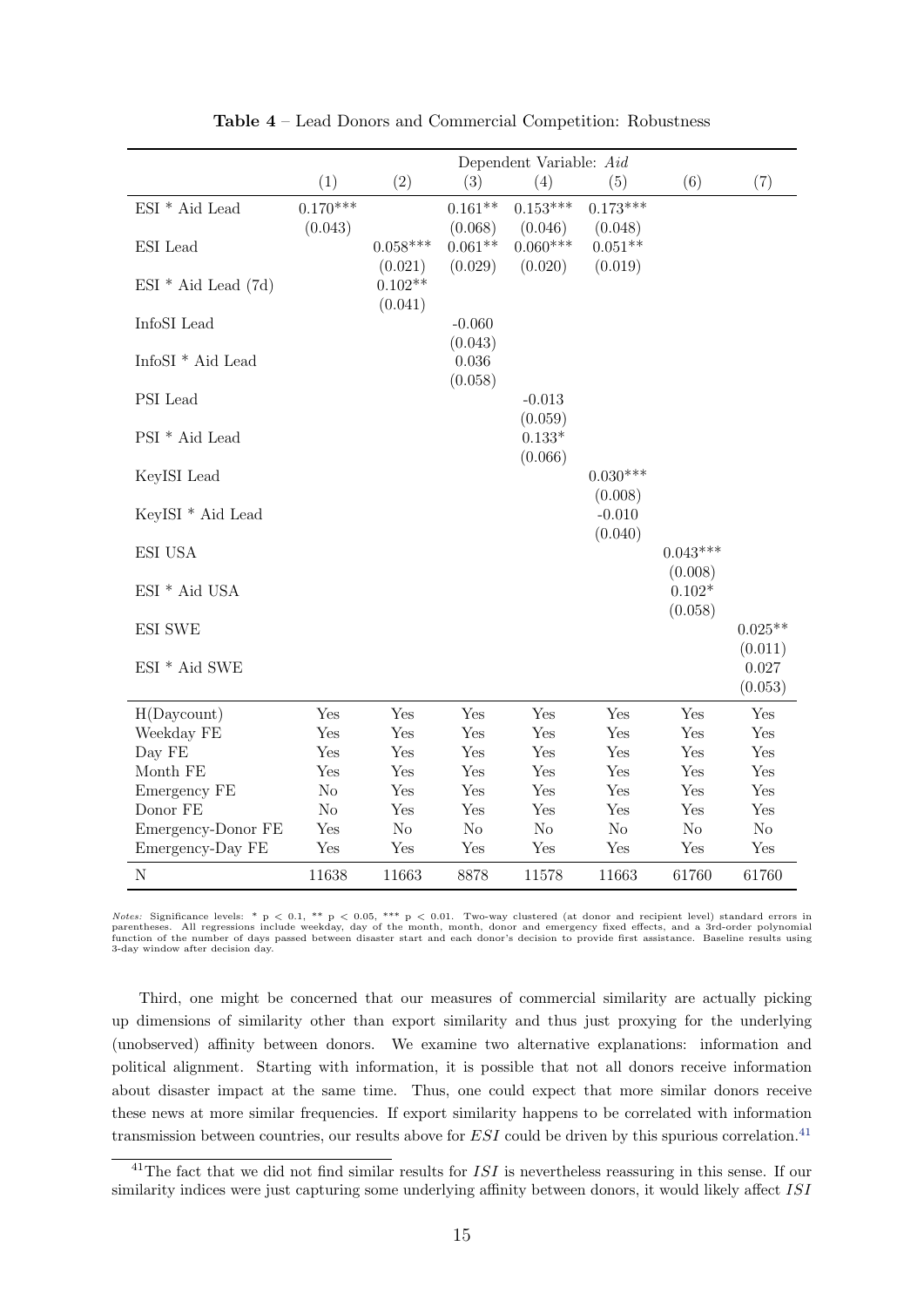To account for this unlikely but possible bias, we construct an information similarity index  $(InfoSI)$  based on the difference in informational globalization levels between donor i and lead donor j:  $KOFI\Delta_{i,j,t} = |KOFI_{i,t} - KOFI_{j,t}|$ , where  $KOFI$  is the informational component of the KOF globalization index [\(Dreher,](#page-20-11) [2006,](#page-20-11) [Gygli et al.,](#page-21-15) [2019\)](#page-21-15). It combines measures of de facto and de jure informational globalization, such as internet bandwidth and press freedom, which should affect how fast disaster news arrive in a country. To obtain  $InfoSI$ , we normalize  $KOFI\Delta_{i,j,t}$  as follows:

$$
InfoSI_{i,j,t} = \frac{-KOFI\Delta_{i,j,t} - Min(-KOFI\Delta_{i,j,t})}{Max(-KOFI\Delta_{i,j,t}) - Min(-KOFI\Delta_{i,j,t})} \in [0,1]
$$
\n
$$
(4)
$$

We expect that a pair of countries with a high  $InfoSI$  obtain new information about a given disaster at more similar times, and thus include it (interacted with Aid) as an additional explanatory variable in equation [3.1.](#page-12-5)<sup>[42](#page-16-0)</sup> If the informational channel was spuriously driving our results, the interacted InfoSI coefficient should dominate and render the interacted ESI coefficient insignificant.

Based on the results presented in column 3 of Table [4,](#page-15-0) the effect of export similarity remains very similar, whereas the interacted  $InfoSI$  coefficient does not reach statistical significance at conventional levels. This provides additional evidence that donors are not moving in sync because they simply receive disaster information at similar times, but are rather speeding up in response to other donors they see as potential export competitors in a given recipient country.

Fourth, another potential confounder is geopolitical alignment. Although we judge it unlikely, it could be that countries with a similar export structure are more politically aligned and we thus falsely attribute our result to commercial competition rather than geopolitical motivations. To rule out this possibility, we draw from a vast literature that uses voting alignment at the United Nations General Assembly to create a political similarity index, which we call  $PSI$  (e.g., [Thacker,](#page-23-7) [1999,](#page-23-7) [Kilby,](#page-22-10) [2009,](#page-22-10) [Dreher et al.,](#page-20-12) [2008\)](#page-20-12). It measures geopolitical affinity between donor countries based on countries' voting behavior. We follow our approach in Section [2,](#page-3-0) but now use the ideal-point distance between donors, i.e.,  $UNG A \Delta_{i,j,t} = |idealpoint_{i,t} - idealpoint_{j,t}|$  (data from [Bailey et al.](#page-20-6) [2017\)](#page-20-6). Then, we construct an index that increases with the similarity of votes cast by donor countries  $i$  and  $j$  in year  $t$ :

$$
PSI_{i,j,t} = \frac{-UNGA\Delta_{i,j,t} - Min(-UNGA\Delta_{i,j,t})}{Max(-UNGA\Delta_{i,j,t}) - Min(-UNGA\Delta_{i,j,t})} \in [0,1]
$$
\n
$$
(5)
$$

As previously discussed, and differently from our measures of export and import similarity, the implications of donor countries having more similar foreign-policy preferences are not straightforward. Whereas a positive coefficient for the interacted *PSI* would indicate that donors are more likely to follow the leadership of important countries if they are politically aligned—and thus signal cooperation— a negative coefficient could be evidence of donor competition fueled by geopolitical rivalries. The net effect is thus an empirical question.

As can be seen from column 4 of Table [4,](#page-15-0) donor countries that are politically aligned with the lead donor are more likely to follow it when it has provided aid to an emergency within the last three days. The respective coefficient is positive and statistically significant at the 10%-level. Rather than political competition, our results indicate that the crowding-in effect of lead donors increases with foreignpolicy alignment, which could thus signal policy coordination and/or international leadership. Most importantly, however, our main finding of export competition speeding up emergency aid remains largely unaltered.

Fifth, column 5 re-investigates our non-finding with respect to import similarity. It might be that only competition over strategic import goods, such as scarce natural resources, matters for commercial

as well.

<span id="page-16-0"></span> $^{42}$ In line with *ESI* and *ISI*, we use one-year lagged *InfoSI* values.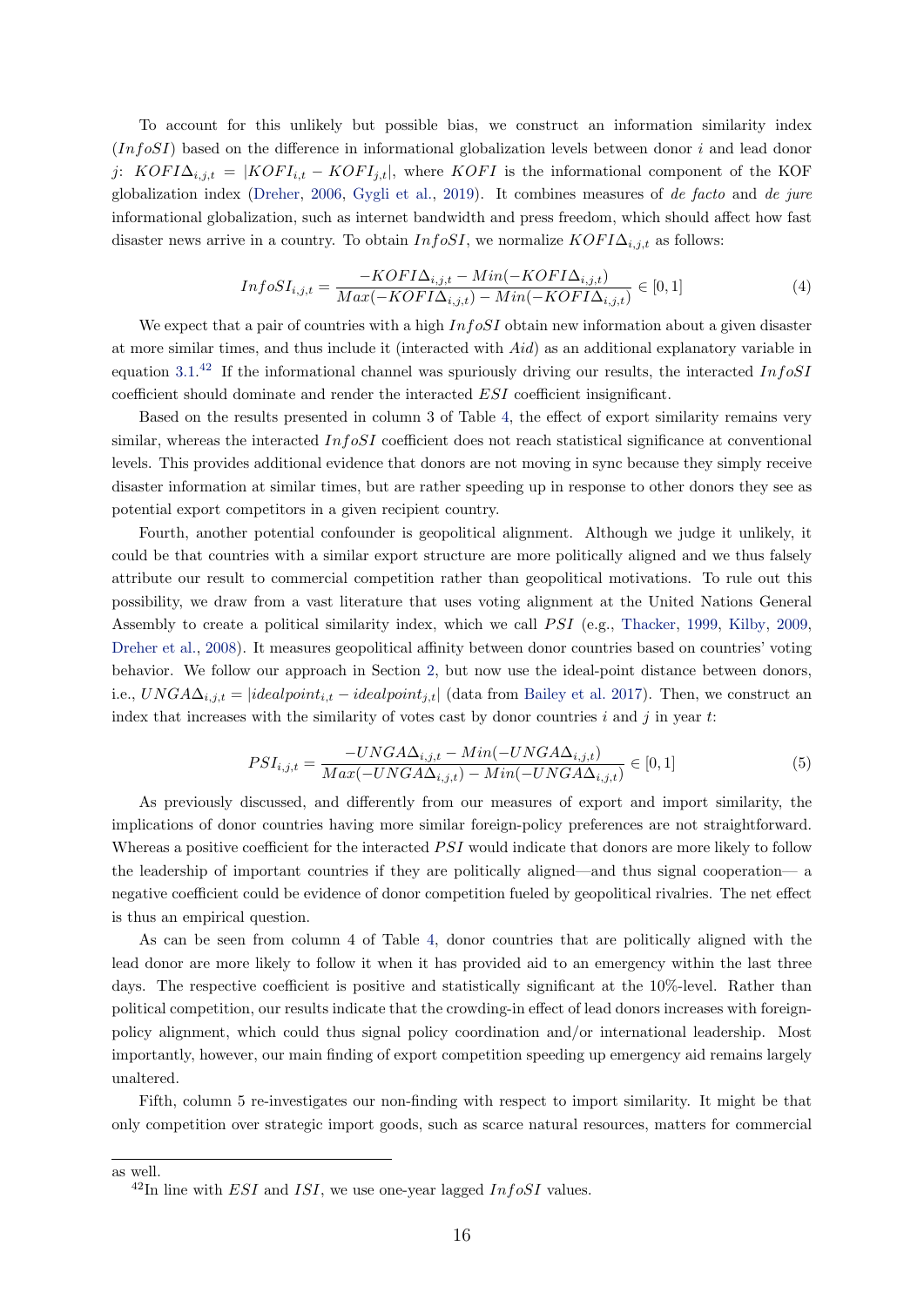competition in humanitarian assistance. This is why we re-run our regressions with an import similarity index for key and strategic goods  $(KeyISI)$  rather than the overall ISI. Specifically, we include metalliferous ores and metal scrap (SITC2 28), all fuel subcategories (32, 33, 34, 35), medicinal and pharmaceutical products  $(54)$ , and iron and steel  $(67)$ .<sup>[43](#page-17-0)</sup> Again, import similarity of strategic goods does not matter, which is in line with our earlier result for overall imports. It is commercial competition over export markets that speeds up emergency aid decisions.

Sixth, given that the United States is the largest and most important (lead) donor in our sample, we test in column 6 whether this country alone is driving the behavior of other donors. Although positive, the coefficient of interest is smaller in magnitude and significant only at the 10% level. It thus indicates that donors are not simply reacting to a single influential actor, the United States, but rather that donor leadership is context-specific.

Finally, in column 7, as an additional placebo test, we examine how donors react to Sweden, a country which, despite being an active and important provider of international assistance (and the fourth most frequent donor in our sample) is widely accepted as a neutral, "good" donor that provides "aid predominantly based on humanitarian motives" [\(Dreher and Fuchs,](#page-20-13) [2015,](#page-20-13) p.1013). As expected, donors do not follow Sweden differentially based on their overlap in terms of exports to recipient countries.

Taken together, our main finding that competition over export goods accelerates aid giving is robust to various alterations of our regression model and is not consistent with alternative interpretations such as informational similarity.

|                  | Dependent Variable: Aid |                   |              |            |                        |  |  |  |  |
|------------------|-------------------------|-------------------|--------------|------------|------------------------|--|--|--|--|
|                  | (1)                     | $\left( 2\right)$ | (3)          | (4)        | (5)                    |  |  |  |  |
| ESI Lead         | 0.036                   | 0.191             | 0.052        | $0.068**$  | $0.055*$               |  |  |  |  |
|                  | (0.029)                 | (0.152)           | (0.077)      | (0.026)    | (0.031)                |  |  |  |  |
| $ESI * Aid Lead$ | $0.136**$               | 0.255             | $0.360***$   | 0.024      | $0.185***$             |  |  |  |  |
|                  | (0.066)                 | (0.163)           | (0.074)      | (0.114)    | (0.062)                |  |  |  |  |
| H(Daycount)      | $\operatorname{Yes}$    | Yes               | Yes          | Yes        | Yes                    |  |  |  |  |
| Weekday FE       | Yes                     | Yes               | Yes          | Yes        | Yes                    |  |  |  |  |
| Day FE           | Yes                     | Yes               | Yes          | Yes        | Yes                    |  |  |  |  |
| Month FE         | Yes                     | Yes               | Yes          | Yes        | Yes                    |  |  |  |  |
| Emergency FE     | Yes                     | Yes               | Yes          | Yes        | Yes                    |  |  |  |  |
| Donor FE         | Yes                     | Yes               | Yes          | Yes        | Yes                    |  |  |  |  |
| Emergency-Day FE | Yes                     | Yes               | Yes          | Yes        | $_{\rm Yes}$           |  |  |  |  |
| Sample           | Cash                    | In Kind           | Govt-to-Govt | Govt-to-IO | G <sub>20</sub> Donors |  |  |  |  |
| Ν                | 8964                    | 1943              | 2761         | 7789       | 4377                   |  |  |  |  |

#### <span id="page-17-1"></span>3.4 Mechanisms

Table 5 – Lead Donors and Commercial Competition: Mechanisms

Significance levels: \* p < 0.1, \*\* p < 0.05, \*\*\* p < 0.01. Two-way clustered (at donor and recipient level) standard errors in parentheses. All regressions include weekday, day of the month, month, donor and emergency fixed effects, and a 3rd-order polynomial function of the<br>number of days passed between disaster start and each donor's decision to provide firs decision day.

<span id="page-17-0"></span><sup>43</sup>For more information on strategic goods, see [https://www1.defence.gov.au/](https://www1.defence.gov.au/business-industry/export/controls/export-controls/defence-strategic-goods-list) [business-industry/export/controls/export-controls/defence-strategic-goods-list](https://www1.defence.gov.au/business-industry/export/controls/export-controls/defence-strategic-goods-list) and [https://op.europa.eu/en/publication-detail/-/publication/](https://op.europa.eu/en/publication-detail/-/publication/08fdab5f-9766-11e7-b92d-01aa75ed71a1/language-en) [08fdab5f-9766-11e7-b92d-01aa75ed71a1/language-en](https://op.europa.eu/en/publication-detail/-/publication/08fdab5f-9766-11e7-b92d-01aa75ed71a1/language-en) (accessed June 2021).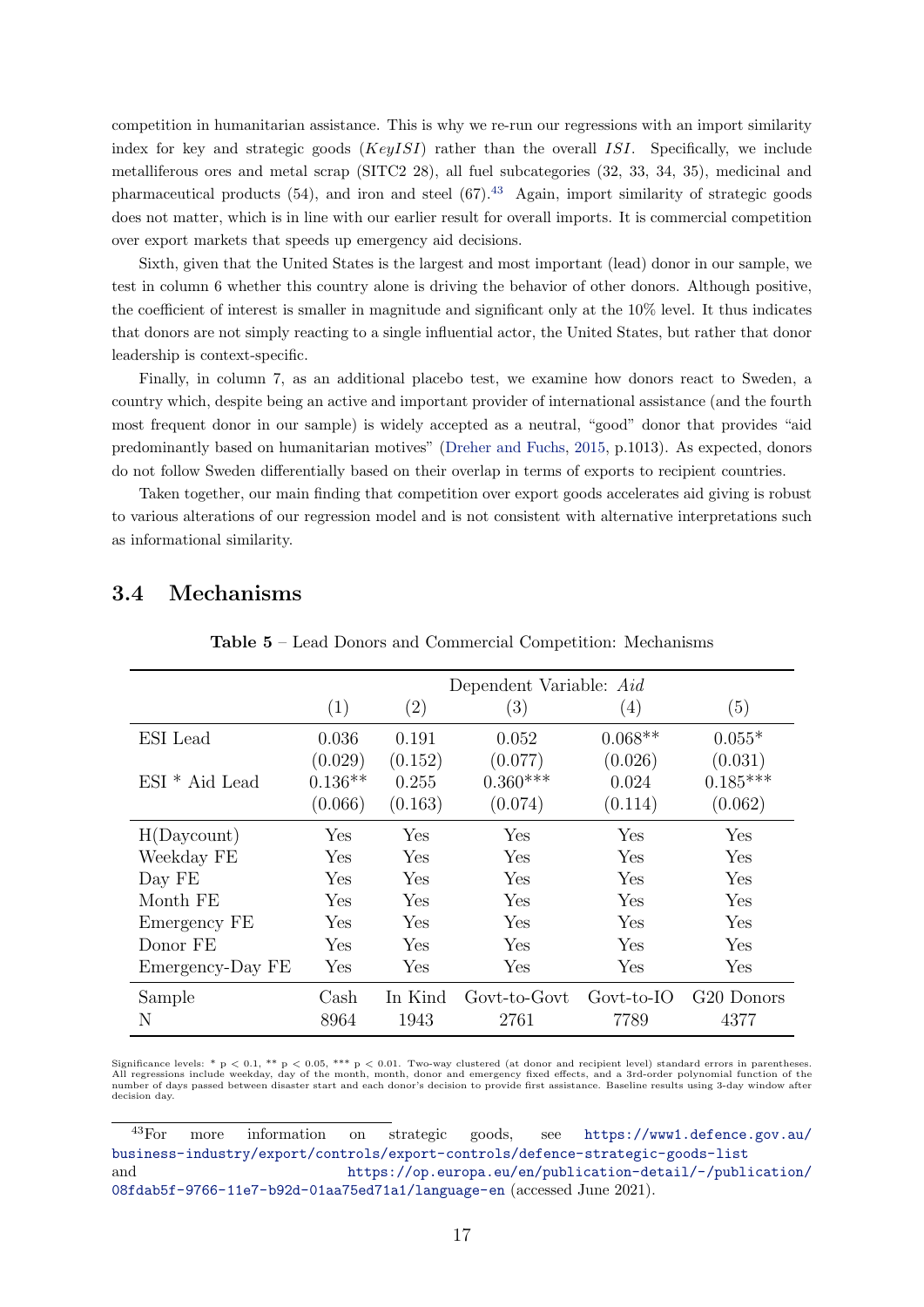In Table [5,](#page-17-1) we run additional regressions to explore the mechanisms driving our main finding. In addition to the timing of the aid decision, donors must also choose the type of assistance they provide cash or in kind—and through which channel it is funnelled, i.e., directly to the recipient government or via other organizations, including international governmental organizations (IOs) and non-governmental organizations (NGOs). As acknowledged by the aid allocation literature (e.g., [Cassen,](#page-20-14) [1986,](#page-20-14) [Dollar](#page-20-15) [and Levin,](#page-20-15) [2006,](#page-20-15) [Raschky and Schwindt,](#page-23-1) [2012\)](#page-23-1), these choices too are likely to depend on donors' strategic interests and reflect, among other considerations, how much discretion and flexibility they entrust recipient countries with. Thus, "[d]onors are more likely to give bilateral transfers/cash transfers to countries where they want to promote strategic or political interests" [\(Raschky and Schwindt,](#page-23-1) [2012,](#page-23-1) p.112), since these are usually preferred by recipient countries for being less restrictive. Therefore, if donors are competing with the lead donor with the goal of securing their commercial interests in the recipient country, we should expect them to choose the aid modality that is more likely to please its beneficiary. As columns 1 to 4 show, this is exactly what we observe. Our main finding is driven by financial aid rather than in-kind aid and government-to-government aid rather than aid delivered through IOs and NGOs. Moreover, the fact that we do not observe an effect for in-kind assistance rules out the alternative explanation that donors with more similar export structures in recipient countries are more likely to follow each other simply because they have more similar logistical infrastructure in place in the recipient country.

Lastly, we test whether export competition is even stronger an incentive among G20 donors, as these are powerful countries with largest economies and are thus in a privileged position to set their commercial agendas. The results in column 5 show indeed larger effects for this group of donors.

## <span id="page-18-0"></span>4 Conclusion

Although much has been written about what determines the allocation of emergency relief (e.g., [Drury](#page-21-2) [et al.,](#page-21-2) [2005,](#page-21-2) [Fink and Redaelli,](#page-21-3) [2011,](#page-21-3) [Raschky and Schwindt,](#page-23-1) [2012\)](#page-23-1), far less attention has been dedicated to one of the most important prerequisites for its success: the speed of its provision. Donor countries differ substantially in terms of how fast they respond to (fast-onset) natural disasters, and we provide novel evidence that some of these variations are systematic and not driven only by humanitarian need in disaster-affected countries. Rather, close trade partners and recipients that have conflicting foreign-policy preferences receive faster assistance, and so do richer and more democratic countries.

Moreover, the results from our empirical analysis at the day level highlight the powerful influence donors have on each other. On the one hand, we observe that, whenever leading donors decide to provide assistance, they encourage their peers to quickly follow suit. In the context of humanitarian relief, this shows that lead donors can play an important role to improve the speed—and thus the effectiveness—of aid provision. On the other hand, our findings indicate that the extent to which donors respond to other aid providers is strengthened by their own agendas, and in particular by an effort to secure their export markets. The more donors compete over exports to a given recipient country, the faster they respond to each other.

While one could naïvely conclude that commercial competition could end up being beneficial, as it induces donors to act faster, there are at least three important caveats. First, assistance motivated by donors' own commercial goals is arguably less effective than a pure need-based approach.<sup>[44](#page-18-1)</sup> Second, based on the ethical principles of humanitarian law, emergency aid has been devised as a tool to provide quick relief to countries at times of great vulnerability and, to a much greater extent than development

<span id="page-18-1"></span><sup>&</sup>lt;sup>44</sup>One strand of the aid literature argues that donor motives matter for aid effectiveness [\(Kilby and](#page-22-15) [Dreher,](#page-22-15) [2010,](#page-22-15) [Dreher et al.,](#page-20-16) [2013,](#page-20-16) [2018\)](#page-20-17).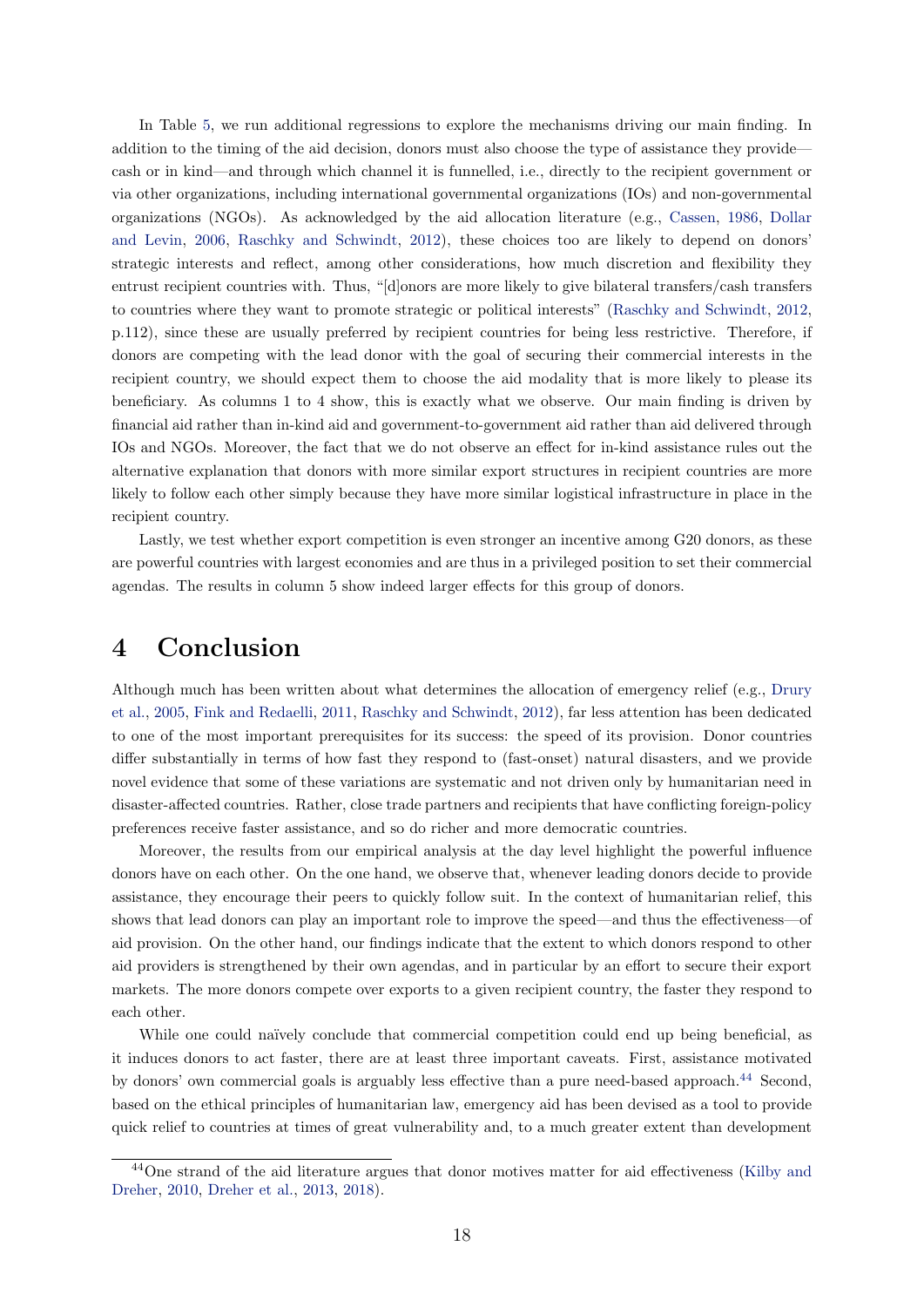aid, is often advertised as being altruistic [\(Drury et al.,](#page-21-2) [2005\)](#page-21-2). As our results indicate, however, this is not what happens in practice. This is likely to thus (further) erode donor credibility and create even more obstacles for a coordinated response. Third, to the extent that donor competition fuels aid fragmentation, it further compromises the effectiveness of emergency relief, in particular—in the case of humanitarian aid—by overburdening recipient bureaucracies at times of great distress.<sup>[45](#page-19-0)</sup>

We acknowledge several limitations of our analysis. First, we lack information on the actual delivery date and are thus confined to an analysis of commitment dates. Although aid commitments are legally binding, information on the day the aid flow arrives at the disaster-affected area would improve our understanding about the implications for aid effectiveness. Second, future research on emergency aid should put more emphasis on how aid requests from disaster-affected countries affect donor response, as recipient behavior is an important part of the donor decision to provide aid [\(Carnegie and Dolan,](#page-20-18) [2020\)](#page-20-18). Finally, although a speedy decision-making process is an important prerequisite for (most types of) disaster aid to be successful, a fast response following a disaster is not the only objective of emergency assistance. Disaster preparedness, for example, should be an important part of humanitarian aid activities. To the extent to which a long decision time stems from aid coordination efforts among donors, donors should not be solely judged on their aid promptness. Beyond the timeliness of the aid decision, future research should evaluate the effectiveness of disaster aid efforts more broadly.

<span id="page-19-0"></span><sup>&</sup>lt;sup>45</sup>There is plenty of evidence of the detrimental consequences of donor fragmentation. See, for example, [Easterly](#page-21-16) [\(2007\)](#page-21-16), [Knack and Rahman](#page-22-16) [\(2007\)](#page-22-16), [Djankov et al.](#page-20-5) [\(2009\)](#page-20-5), and [Gutting and Steinwand](#page-21-17) [\(2017\)](#page-21-17). However, on the positive side, it may also reduce the likelihood of negative (development) aid shocks and hence of violent conflicts in recipient countries [\(Nielsen et al.,](#page-22-17) [2011,](#page-22-17) [Strange et al.,](#page-23-10) [2017\)](#page-23-10). While this potentially beneficial aspect should not be neglected, it is much less relevant for emergency assistance.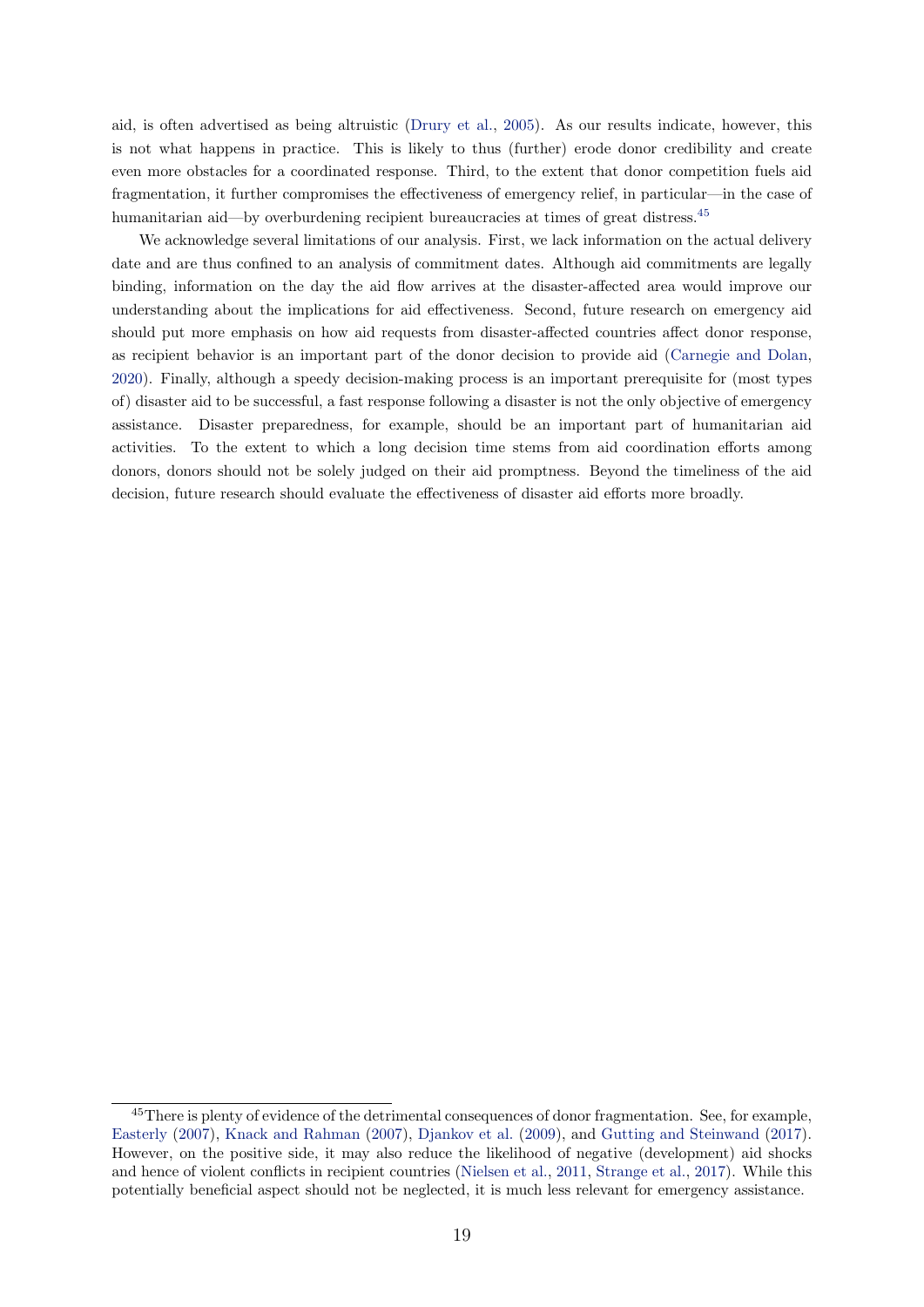## References

- <span id="page-20-19"></span>Al-Yahya, K. and Fustier, N. (2011), 'Saudi arabia as a humanitarian donor: High potential, little institutionalization'. GPPi Research Paper No. 14. Berlin, Germany: Global Public Policy Institute.
- <span id="page-20-3"></span>Aldasoro, I., Nunnenkamp, P. and Thiele, R. (2010), 'Less aid proliferation and more donor coordination? The wide gap between words and deeds', *Journal of International Development*  $22(7)$ , 920–940.
- <span id="page-20-1"></span>Annen, K. and Strickland, S. (2017), 'Global samaritans? Donor election cycles and the allocation of humanitarian aid', European Economic Review 96, 38–47.
- <span id="page-20-10"></span>Asmus, G., Eichenauer, V. Z., Fuchs, A. and Parks, B. (2021), 'Does India use development finance to compete with China? A subnational analysis', Courant Research Centre Poverty, Equity and Growth Discussion Paper No. 281 .
- <span id="page-20-6"></span>Bailey, M., Strezhnev, A. and Voeten, E. (2017), 'Estimating dynamic state preferences from UN voting data', Journal of Conflict Resolution 61(2), 430–456.
- <span id="page-20-7"></span>Bommer, C., Dreher, A. and Perez-Alvarez, M. (2019), 'Home bias in humanitarian aid: The role of regional favoritism in the allocation of international disaster relief', CEPR Discussion Paper No. DP13957 .
- <span id="page-20-9"></span>Bourguignon, F. and Platteau, J.-P. (2015), 'The hard challenge of aid coordination', World Development 69, 86–97.
- <span id="page-20-18"></span>Carnegie, A. and Dolan, L. R. (2020), 'The effects of rejecting aid on recipients' reputations: Evidence from natural disaster responses', Review of International Organizations pp. 1–25.
- <span id="page-20-14"></span>Cassen, R. (1986), Does Aid Work?, Oxford University Press.
- <span id="page-20-2"></span>Clarke, D. J. and Dercon, S. (2016), Dull Disasters? How planning ahead will make a difference, Oxford University Press.
- <span id="page-20-0"></span>CRED & UNDRR (2020), 'Human cost of disasters: An overview of the last 20 years, 2000–2019'. Brussels, Belgium and Geneva, Switzerland: UC Louvain and United Nations Office for Disaster Risk Reduction.
- <span id="page-20-4"></span>Davies, R. B. and Klasen, S. (2019), 'Of donor coordination, free-riding, darlings, and orphans: The dependence of bilateral aid commitments on other bilateral giving', Scandinavian Journal of Economics 121(1), 243–277.
- <span id="page-20-5"></span>Djankov, S., Montalvo, J. G. and Reynal-Querol, M. (2009), 'Aid with multiple personalities', Journal of Comparative Economics 37(2), 217–229.
- <span id="page-20-15"></span>Dollar, D. and Levin, V. (2006), 'The increasing selectivity of foreign aid, 1984–2003', World Development 34(12), 2034–2046.
- <span id="page-20-11"></span>Dreher, A. (2006), 'Does globalization affect growth? Evidence from a new index of globalization', Applied Economics 38(10), 1091–1110.
- <span id="page-20-17"></span>Dreher, A., Eichenauer, V. Z. and Gehring, K. (2018), 'Geopolitics, aid, and growth: The impact of UN Security Council membership on the effectiveness of aid', World Bank Economic Review 32(2), 268– 286.
- <span id="page-20-13"></span>Dreher, A. and Fuchs, A. (2015), 'Rogue aid? An empirical analysis of China's aid allocation', Canadian Journal of Economics 48(3), 988–1023.
- <span id="page-20-16"></span>Dreher, A., Klasen, S., Vreeland, J. R. and Werker, E. (2013), 'The costs of favoritism: Is politically driven aid less effective?', Economic Development and Cultural Change 62(1), 157–191.
- <span id="page-20-12"></span>Dreher, A., Nunnenkamp, P. and Thiele, R. (2008), 'Does US aid buy UN General Assembly votes? a disaggregated analysis', Public Choice 136(1), 139–164.
- <span id="page-20-8"></span>Dreher, A., Sturm, J.-E. and Vreeland, J. R. (2009a), 'Development aid and international politics: Does membership on the UN Security Council influence World Bank decisions?', Journal of Development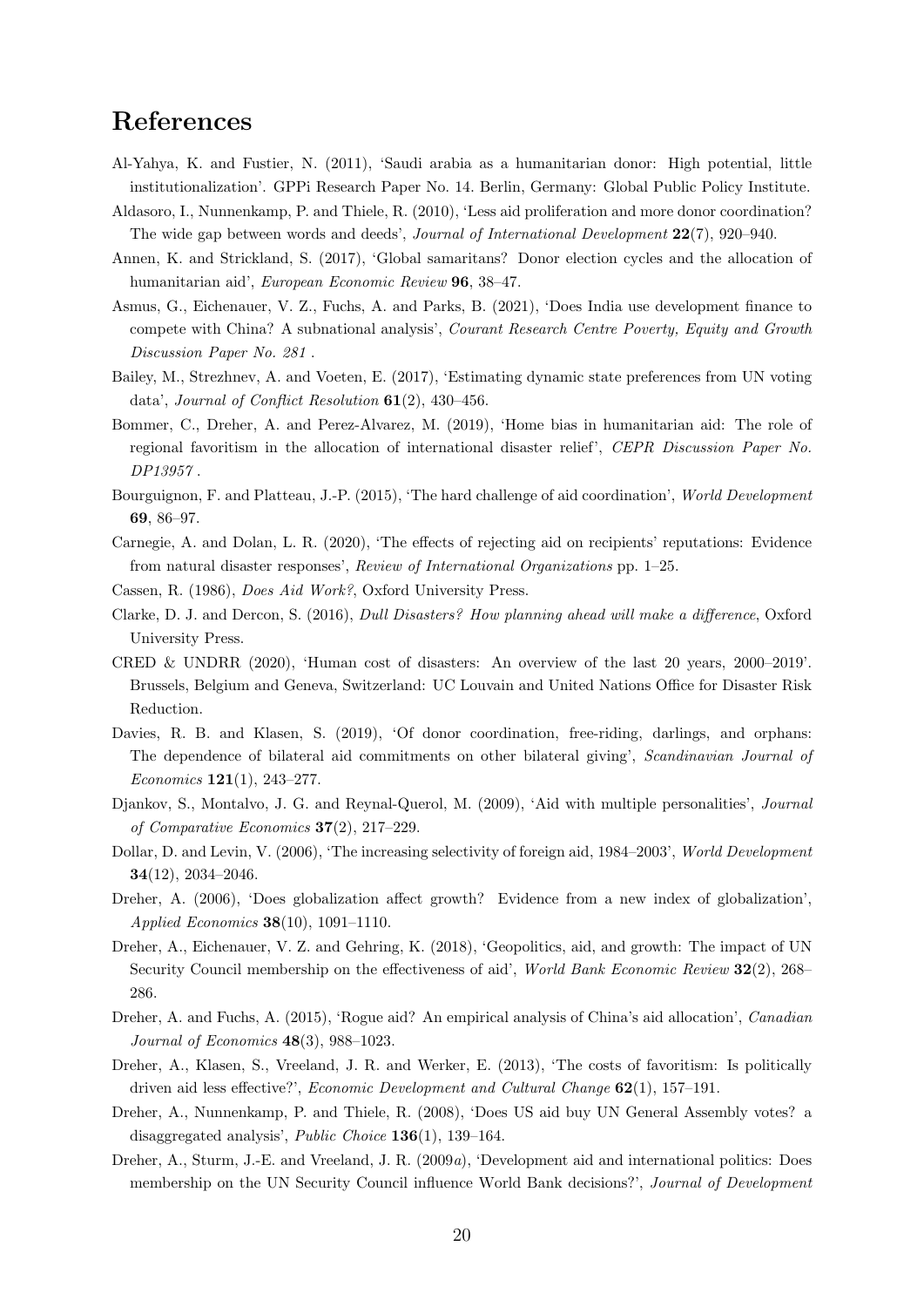Economics 88(1), 1–18.

- <span id="page-21-18"></span>Dreher, A., Sturm, J.-E. and Vreeland, J. R. (2009b), 'Global horse trading: IMF loans for votes in the United Nations Security Council', European Economic Review 53(7), 742–757.
- <span id="page-21-11"></span>Drury, A. C. and Olson, R. S. (1998), 'Disasters and political unrest: An empirical investigation', Journal of Contingencies and Crisis Management 6(3), 153–161.
- <span id="page-21-2"></span>Drury, A. C., Olson, R. S. and Van Belle, D. A. (2005), 'The politics of humanitarian aid: US foreign disaster assistance, 1964–1995', Journal of Politics  $67(2)$ , 454–473.
- <span id="page-21-16"></span>Easterly, W. (2007), 'Are aid agencies improving?', Economic Policy 22(52), 634–678.
- <span id="page-21-20"></span>ECOSOC (2008), 'Trends in South–South and triangular development cooperation: Background study for the Development Cooperation Forum'. New York, NY: United Nations Economic and Social Council. Accessed at [https://www.un.org/en/ecosoc/docs/pdfs/south-south\\_cooperation.pdf](https://www.un.org/en/ecosoc/docs/pdfs/south-south_cooperation.pdf).
- <span id="page-21-7"></span>Eichenauer, V. Z., Fuchs, A., Kunze, S. and Strobl, E. (2020), 'Distortions in aid allocation of united nations flash appeals: Evidence from the 2015 nepal earthquake', World Development 136, 105023.
- <span id="page-21-13"></span>Eisensee, T. and Strömberg, D. (2007), 'News droughts, news floods, and us disaster relief', *Quarterly* Journal of Economics 122(2), 693–728.
- <span id="page-21-12"></span>Faye, M. and Niehaus, P. (2012), 'Political aid cycles', American Economic Review 102(7), 3516–3530.
- <span id="page-21-1"></span>Felbermayr, G. and Gröschl, J. (2014), 'Naturally negative: The growth effects of natural disasters', Journal of Development Economics 111, 92–106.
- <span id="page-21-6"></span>Finger, J. M. and Kreinin, M. E. (1979), 'A measure of 'export similarity' and its possible uses', Economic Journal 89(356), 905–912.
- <span id="page-21-3"></span>Fink, G. and Redaelli, S. (2011), 'Determinants of international emergency aid—Humanitarian need only?', World Development 39(5), 741–757.
- <span id="page-21-4"></span>Fuchs, A., Öhler, H. and Nunnenkamp, P. (2015), 'Why donors of foreign aid do not coordinate: The role of competition for export markets and political support', World Economy 38(2), 255–285.
- <span id="page-21-9"></span>Gassebner, M., Keck, A. and Teh, R. (2010), 'Shaken, not stirred: The impact of disasters on international trade', Review of International Economics 18(2), 351–368.
- <span id="page-21-14"></span>Growth Lab (2019), 'International Trade Data (SITC, Rev. 2)'. Harvard Dataverse. Cambridge, MA: The Growth Lab at Harvard University. Available at <https://doi.org/10.7910/DVN/H8SFD2>.
- <span id="page-21-5"></span>Guha-Sapir, D. (2017). EM-DAT: The Emergency Events Database. Brussels, Belgium: Centre for Research on the Epidemiology of Disasters, Université catholique de Louvain. Available at [www.emdat.](www.emdat.be) [be](www.emdat.be).
- <span id="page-21-17"></span>Gutting, R. and Steinwand, M. C. (2017), 'Donor fragmentation, aid shocks, and violent political conflict', Journal of Conflict Resolution 61(3), 643–670.
- <span id="page-21-15"></span>Gygli, S., Haelg, F., Potrafke, N. and Sturm, J.-E. (2019), 'The KOF globalisation index–revisited', Review of International Organizations 14(3), 543–574.
- <span id="page-21-8"></span>Harmer, A. and Cotterrell, L. (2005), Diversity in donorship: The changing landscape of official humanitarian aid, Humanitarian Policy Group, Overseas Development Institute.
- <span id="page-21-19"></span>Harmer, A. and Martin, E. (2010), 'Diversity in donorship: Field lessons'. Humanitarian Policy Group Research Report 30. London, UK: Overseas Development Institute.
- <span id="page-21-10"></span>IMF (2017), 'Direction of Trade Statistics (DOTS)'. Washington, DC: International Monetary Fund. Available at <http://data.imf.org/?sk=9D6028D4-F14A-464C-A2F2-59B2CD424B85>.
- <span id="page-21-0"></span>IPCC (2018), 'Summary for policymakers'. In: Global Warming of 1.5◦C. An IPCC Special Report on the Impacts of Global Warming of 1.5◦C above Pre-Industrial Levels and Related Global Greenhouse Gas Emission Pathways, in the Context of Strengthening the Global Response to the Threat of Climate Change, Sustainable development, and Efforts to Eradicate Poverty, World Meteorological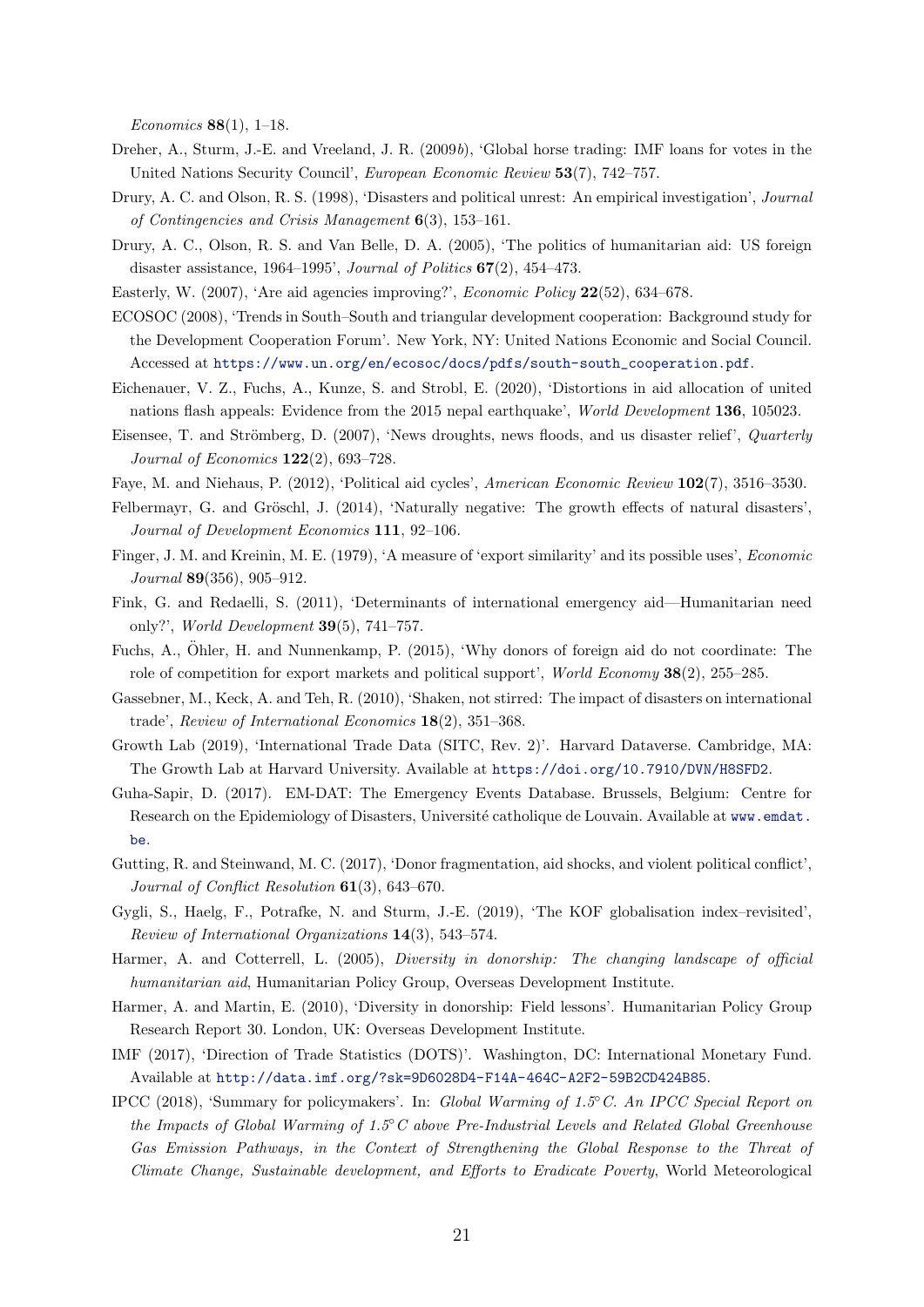Organization.

- <span id="page-22-0"></span>Kahn, M. E. (2005), 'The death toll from natural disasters: The role of income, geography, and institutions', Review of Economics and Statistics 87(2), 271–284.
- <span id="page-22-18"></span>Kaufmann, D., Kraay, A. and Mastruzzi, M. (2009), Governance matters VIII: Aggregate and individual governance indicators 1996-2008, The World Bank.
- <span id="page-22-5"></span>Kersting, E. and Kilby, C. (2016), 'With a little help from my friends: Global electioneering and World Bank lending', Journal of Development Economics 121, 153–165.
- <span id="page-22-10"></span>Kilby, C. (2009), 'The political economy of conditionality: An empirical analysis of World Bank loan disbursements', Journal of Development Economics 89(1), 51–61.
- <span id="page-22-4"></span>Kilby, C. (2011), 'Informal Influence in the Asian Development Bank', Review of International Organizations 6(3-4), 223.
- <span id="page-22-15"></span>Kilby, C. and Dreher, A. (2010), 'The impact of aid on growth revisited: Do donor motives matter?', Economics Letters 107(3), 338–340.
- <span id="page-22-16"></span>Knack, S. and Rahman, A. (2007), 'Donor fragmentation and bureaucratic quality in aid recipients', Journal of Development Economics 83(1), 176–197.
- <span id="page-22-12"></span>Kuziemko, I. and Werker, E. (2006), 'How much is a seat on the Security Council worth? Foreign aid and bribery at the United Nations', Journal of Political Economy 114(5), 905–930.
- <span id="page-22-3"></span>Luechinger, S. and Raschky, P. A. (2009), 'Valuing flood disasters using the life satisfaction approach', Journal of Public Economics 93(3-4), 620–633.
- <span id="page-22-8"></span>Mascarenhas, R. and Sandler, T. (2006), 'Do donors cooperatively fund foreign aid?', Review of International Organizations 1(4), 337–357.
- <span id="page-22-11"></span>Mayer, T. and Zignago, S. (2011), 'Notes on CEPII's distances measures: The GeoDist database'. CEPII Working Paper 2011-25. Paris, France: Centre d'Etudes Prospectives et d'Informations Internationales.
- <span id="page-22-6"></span>McDowell, D. (2017), 'Need for speed: The lending responsiveness of the IMF', Review of International Organizations 12(1), 39–73.
- <span id="page-22-19"></span>Meier, C. and Murphy, C. S. R. (2011), 'India's growing involvement in humanitarian assistance'. GPPi Research Paper No. 13. Berlin, Germany: Global Public Policy Institute.
- <span id="page-22-14"></span>Mosley, P. (1985), 'The political economy of foreign aid: A model of the market for a public good', Economic Development and Cultural Change 33(2), 373–393.
- <span id="page-22-2"></span>Nel, P. and Righarts, M. (2008), 'Natural disasters and the risk of violent civil conflict', International Studies Quarterly  $52(1)$ , 159–185.
- <span id="page-22-1"></span>Neumayer, E. and Plümper, T. (2007), 'The gendered nature of natural disasters: The impact of catastrophic events on the gender gap in life expectancy, 1981–2002', Annals of the Association of American Geographers 97(3), 551–566.
- <span id="page-22-17"></span>Nielsen, R. A., Findley, M. G., Davis, Z. S., Candland, T. and Nielson, D. L. (2011), 'Foreign aid shocks as a cause of violent armed conflict', American Journal of Political Science 55(2), 219–232.
- <span id="page-22-9"></span>OCHA (2009), 'Reference Guide. Normative Developments on the coordination of humanitarian assistance in the General Assembly, the Economic and Social Council, and the Security Council since the adoption of General Assembly resolution 46/182'. Available at [https://www.refworld.]( https://www.refworld.org/docid/4a8e660d2.html) [org/docid/4a8e660d2.html]( https://www.refworld.org/docid/4a8e660d2.html).
- <span id="page-22-7"></span>OCHA (2017). Financial Tracking System, United Nations Office for the Coordination of Humanitarian Affairs, available at <http://fts.unocha.org/>.
- <span id="page-22-13"></span>OECD (2020), 'Total official flows by donor (ODA+OOF)'. Paris, France: Organisation for Economic Co-operation and Development. Accessed at [https://stats.oecd.org/Index.aspx?DataSetCode=](https://stats.oecd.org/Index.aspx?DataSetCode=REF_TOTALOFFICIAL#)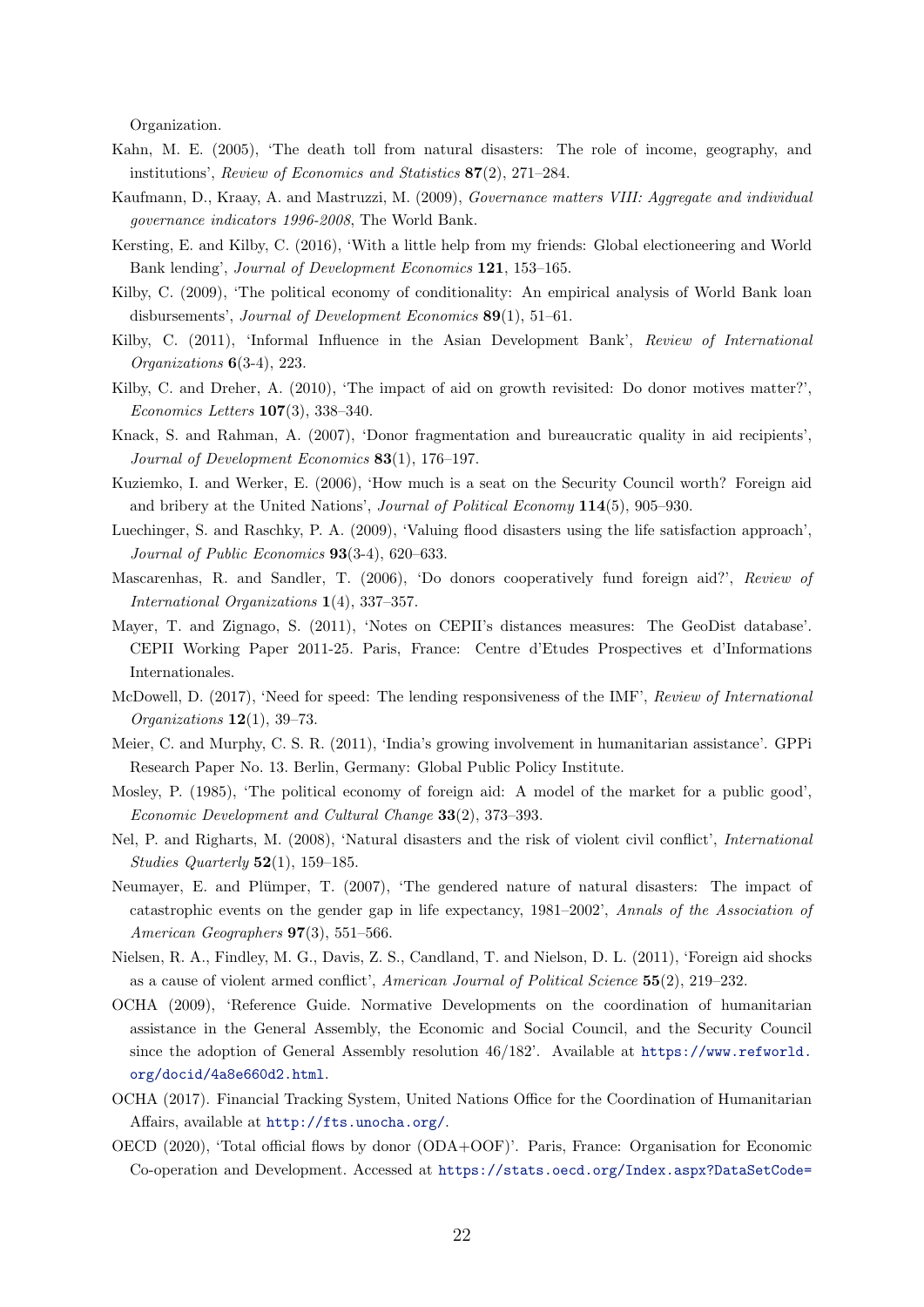[REF\\_TOTALOFFICIAL#](https://stats.oecd.org/Index.aspx?DataSetCode=REF_TOTALOFFICIAL#).

- <span id="page-23-13"></span>Ohler, H., Nunnenkamp, P. and Dreher, A. (2012), 'Does conditionality work? A test for an innovative ¨ us aid scheme', European Economic Review 56(1), 138–153.
- <span id="page-23-12"></span>Plümper, T. and Neumayer, E. (2009), 'Famine mortality, rational political inactivity, and international food aid', World Development  $37(1)$ , 50–61.
- <span id="page-23-1"></span>Raschky, P. A. and Schwindt, M. (2012), 'On the channel and type of aid: The case of international disaster assistance', European Journal of Political Economy 28(1), 119–131.
- <span id="page-23-2"></span>Round, J. I. and Odedokun, M. (2004), 'Aid effort and its determinants', International Review of Economics & Finance 13(3), 293-309.
- <span id="page-23-9"></span>Schweinberger, A. G. and Lahiri, S. (2006), 'On the provision of official and private foreign aid', Journal of Development Economics 80(1), 179–197.
- <span id="page-23-11"></span><span id="page-23-3"></span>Sen, A. (1991), 'Public action to remedy hunger', Interdisciplinary Science Reviews 16(4), 324–336.
- Steinwand, M. C. (2015), 'Compete or coordinate? Aid fragmentation and lead donorship', International Organization 69(2), 443–472.
- <span id="page-23-10"></span>Strange, A., Dreher, A., Fuchs, A., Parks, B. and Tierney, M. J. (2017), 'Tracking underreported financial flows: China's development finance and the aid-conflict nexus revisited', Journal of Conflict Resolution 61(5), 935–963.
- <span id="page-23-0"></span>Strömberg, D. (2007), 'Natural disasters, economic development, and humanitarian aid', *Journal of* Economic Perspectives 21(3), 199–222.
- <span id="page-23-7"></span>Thacker, S. C. (1999), 'The high politics of IMF lending', World Politics 52, 38–75.
- <span id="page-23-4"></span>Tierney, M. J., Nielson, D. L., Hawkins, D. G., Roberts, J. T., Findley, M. G., Powers, R. M., Parks, B., Wilson, S. E. and Hicks, R. L. (2011), 'More dollars than sense: Refining our knowledge of development finance using AidData', World Development 39(11), 1891–1906.
- <span id="page-23-6"></span>Tubilewicz, C. (2012), 'The politics of compassion: examining a divided China's humanitarian assistance to Haiti', International Relations of the Asia-Pacific 12(3), 449–481.
- <span id="page-23-8"></span>Vreeland, J. R. and Dreher, A. (2014), The Political Economy of the United Nations Security Council: Money and Influence, Cambridge University Press.
- <span id="page-23-5"></span>Zhang, F., Sun, Y. Q., Magnusson, L., Buizza, R., Lin, S.-J., Chen, J.-H. and Emanuel, K. (2019), 'What is the predictability limit of midlatitude weather?', Journal of the Atmospheric Sciences  $76(4)$ , 1077– 1091.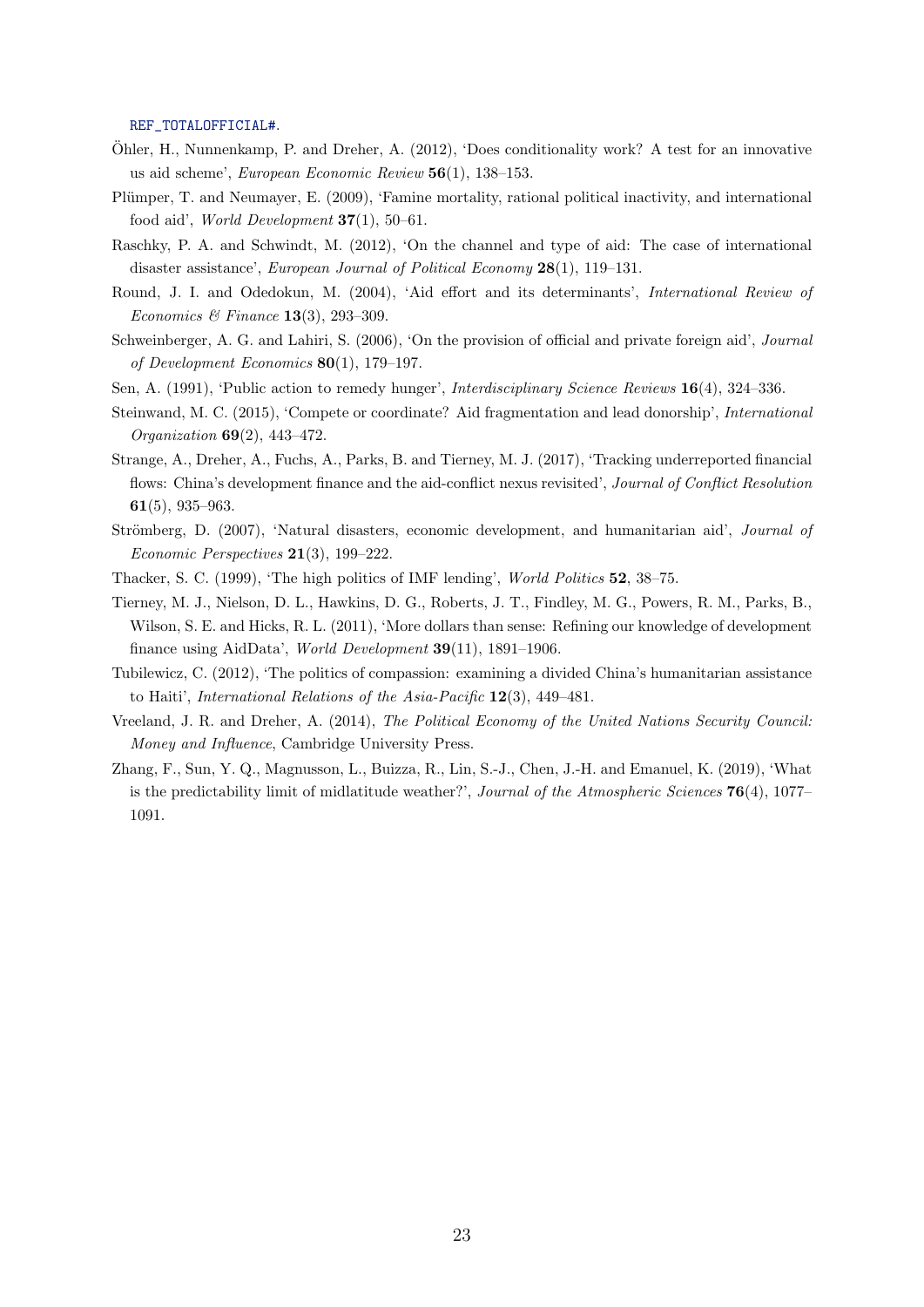## Appendix

## Additional Correlates of the Speed of Aid

In addition to the bilateral characteristics discussed in Section [2,](#page-3-0) we also analyze whether the variation in our measure of aid speed, Duration, is explained by recipient and donor characteristics.

#### A.1 Recipient Characteristics

The economic variables of interest in this case are recipient's GDP per capita (in logarithmic form) and trade (exports and imports) as a percentage of GDP—both taken from WDI. The former is not only a a measure of a country's economic importance, but also reflects its self-aid capacity.[46](#page-24-0) The latter is a measure of trade openness, which we expect to be positively correlated with the speed of aid.

To capture donor's political interests in the disaster-affected country, we add a dummy variable that takes a value of one if a recipient is a temporary member of the UNSC. In line with [Dreher et al.](#page-20-8)  $(2009a,b)$  $(2009a,b)$  $(2009a,b)$  $(2009a,b)$ , we expect donors to engage in vote-trading activities and thus to provide faster aid to UNSC members. Note, however, that a positive coefficient could be simply explained by the fact that disasterstruck UNSC members can arguably communicate their humanitarian needs to a greater audience of potential donors and thus mobilize faster disaster aid (again, see [Dreher et al.,](#page-20-8)  $2009a,b$  $2009a,b$  $2009a,b$ ). Moreover, we add recipient's UNGA ideal point to account for its foreign-policy preferences.

We include, in addition, an index that reflects the quality of electoral democracy in the recipient country.[47](#page-24-1) On the one hand, (democratic) donors may be more likely to provide aid to democracies faster in order to support the recipient's institutions. On the other hand, donors could also favor autocracies if they believe that countries with such a regime are less capable to handle disasters by themselves (see [Sen,](#page-23-11) [1991\)](#page-23-11).<sup>[48](#page-24-2)</sup> Moreover, aid effectiveness could differ in democracies and autocracies. Accordingly, Plümper [and Neumayer](#page-23-12) [\(2009\)](#page-23-12) find that, in the context of famines, autocracies need much more aid to reduce mortality. Finally, donors guided by commercial interests could provide faster support to autocracies to buffer trade reductions. As the evidence presented by [Gassebner et al.](#page-21-9) [\(2010\)](#page-21-9) suggests, trade with autocracies suffers more from disasters than commercial relationships of democracies.

There are several reasons to believe that the speed with which a country receives aid depends also on its institutional characteristics. For instance, donors may reward recipient merit (see [Ohler](#page-23-13) [et al.,](#page-23-13) [2012\)](#page-23-13) and, if this is the case, countries with a lower level of corruption should be more likely to receive timely support after a catastrophe. Besides, donor decisions may take recipients' institutional capacity into account and thus provide faster emergency aid to counteract the reduced self-aid capacity. More specifically, donors may anticipate that their humanitarian aid takes longer to arrive at the final destination in countries with high levels of corruption and thus donate faster to ensure prompt delivery. To at least partially capture these phenomena, we include a measure of control of corruption as a proxy of institutional quality [\(Kaufmann et al.,](#page-22-18) [2009\)](#page-22-18).[49](#page-24-3)

We follow [Raschky and Schwindt](#page-23-1) [\(2012\)](#page-23-1) and use population size (in logarithmic form) as a further control for the socioeconomic environment.<sup>[50](#page-24-4)</sup> Finally, this setting allows us to include disaster-type,

<span id="page-24-0"></span><sup>46</sup>A positive coefficient for recipient GDP per capita would not necessarily indicate foul intentions by donors, as poorer recipient countries are likely more difficult to reach.

<span id="page-24-1"></span><sup>47</sup>V-DEM's Electoral democracy index.

<span id="page-24-3"></span><span id="page-24-2"></span><sup>48</sup>Most of the 45 donors in our sample are democracies.

<sup>&</sup>lt;sup>49</sup>The control of corruption index "[r]eflects perceptions of the extent to which public power is exercised for private gain, including both petty and grand forms of corruption, as well as 'capture' of the state by elites and private interests" [\(Kaufmann et al.,](#page-22-18) [2009\)](#page-22-18).

<span id="page-24-4"></span><sup>50</sup>We had also included population density as an additional control variable, as different predictions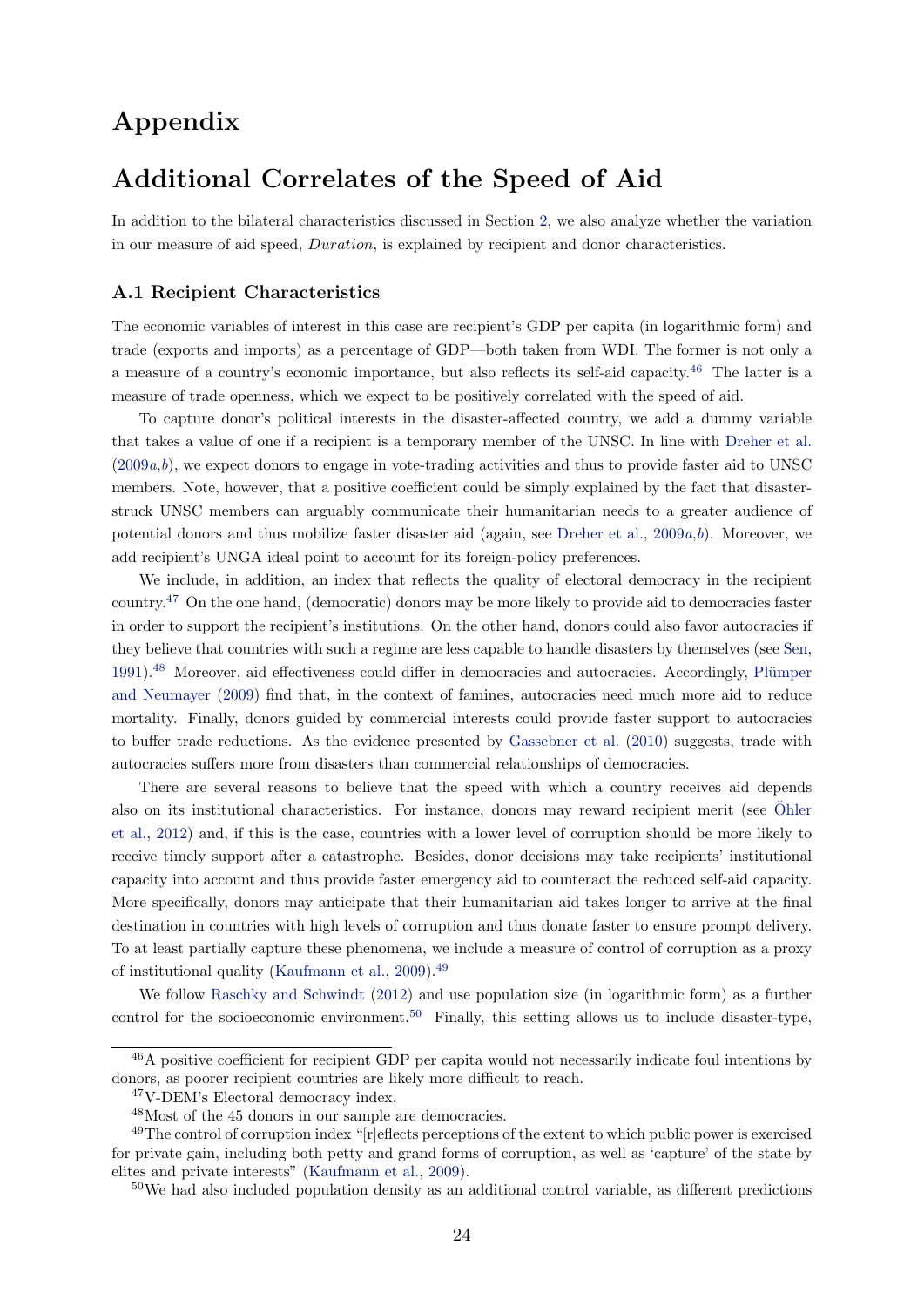donor-year, donor-disaster-type, recipient, and donor-recipient fixed effects.

#### A.2 Donor Characteristics

Finally, we analyze whether also donor characteristics are relevant to explain the speed of humanitarian assistance. Similarly to the recipient-level analysis, we include (the logarithm of) donor GDP per capita and trade as a percentage of GDP, as we expect donors that are richer and more active in international trade to provide aid faster—either because of self-interest or because they are in a position to act quicker. Besides, we also include donors' UNGA ideal point to account for political alignment.

Furthermore, we control for the size of donor population (in logarithmic form), and for the quality of donor democratic institutions. Donor population size proxies donor countries' aid capacity, which we thus expect to be negatively associated with decision time. With respect to the regime type of donors, decision-making processes in authoritarian donor countries are less constrained by veto players than in democracies, where checks and balances may slow down decisions. In Saudi Arabia and Morocco, for example, the king decides whether to provide emergency aid.<sup>[51](#page-25-0)</sup> At the same time, the need to satisfy veto players and different opinions represented in legislature and government could lead to quicker decisionmaking processes as different groups lobby for their interests.[52](#page-25-1) Which of these two effects dominates the other is an empirical question.

We include, additionally, a dummy variable indicating whether a donor country is part of the OECD Development Assistance Committee (DAC) in a given year. While all DAC donors endorse the GHD framework and thus the associated timely response requirements, non-DAC donors also highlight the rapidity of their response and emphasize their reaction time as being a key point of distinction with their DAC counterparts [\(Harmer and Martin,](#page-21-19) [2010\)](#page-21-19). Non-DAC donor Israel, for example, claims that "[n]o other country can dispatch search and rescue teams and field hospitals as fast and effectively."[53](#page-25-2) Similarly, India's government highlights its speedy assistance, which is tied to the country's ambition for increasing international visibility [\(Meier and Murphy,](#page-22-19) [2011\)](#page-22-19). While the comparative advantage of DAC donors may lie in their significant experience with aid delivery, non-DAC donors might be able to decide on aid provisions in a more flexible manner given their independence from a regulatory aid framework or the need for coordination with other donors (see [ECOSOC,](#page-21-20) [2008,](#page-21-20) for a discussion).<sup>[54](#page-25-3)</sup> At the same time, however, most non-DAC donors do not have dedicated facilities or capacities to quickly disburse funds after a shock. We include also emergency, donor, donor-disaster-type and donor-recipient fixed effects.

With respect to recipient characteristics, the results in Table [6](#page-26-0) show that not only need (measured by the total number of people killed by each disaster) explain aid speed. Our findings show that when disasters hit places that are richer and more democratic, it takes on average fewer days for donors to

exist with regards to its effect on humanitarian response (see [Fink and Redaelli](#page-21-3) [\(2011\)](#page-21-3)). On the one hand, densely populated areas may be in larger need of assistance as a greater density complicates evacuation of survivors, and may thus facilitate the spread of infectious diseases. On the other hand, areas with high population density may possess better networks that ease rescue efforts after a disaster. Nevertheless, it did not seem to play a role for the speed of aid.

<span id="page-25-1"></span><span id="page-25-0"></span><sup>&</sup>lt;sup>51</sup>See [Al-Yahya and Fustier](#page-20-19) [\(2011\)](#page-20-19) for an overview on Saudi Arabia's humanitarian aid.

<span id="page-25-2"></span> $52$ See [Round and Odedokun](#page-23-2) [\(2004\)](#page-23-2) for a discussion of the role of checks and balances on aid effort.

<sup>&</sup>lt;sup>53</sup>Israel also claims that its "200-strong relief team was the first on the scene in January 2010 after the earthquake hit Haiti" and that it "was one of the first countries to send aid according to the needs and request of the Japanese government" after the 2011 earthquake. See website of Israel's Ministry of Foreign Affairs, available at: <https://mfa.gov.il/MFA/ForeignPolicy/Aid/Pages/default.aspx> (accessed February 2021).

<span id="page-25-3"></span><sup>54</sup>India, for example, lacks a common humanitarian aid policy. [Meier and Murphy](#page-22-19) [\(2011,](#page-22-19) p.11) describe the country's humanitarian aid bureaucracy as "organically grown" with decisions made "in an ad hoc manner" and "on a case-by-case basis." They conclude that "such a flexible set up enables India to  $[\dots]$  provide aid quickly".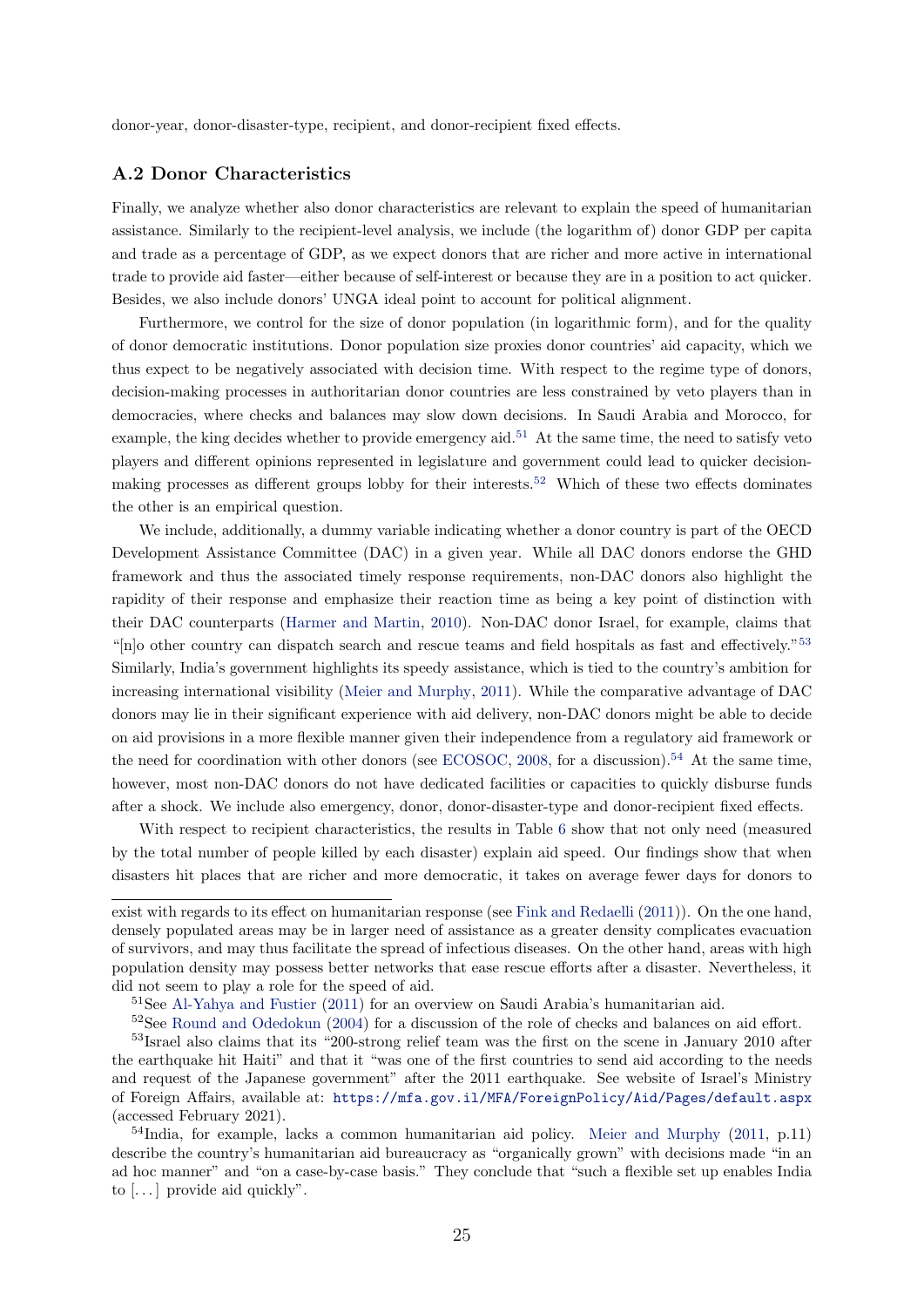commit to their first aid flow. Although this could be an indication of favoritism, it may just as well be the case (not necessarily less problematic) that these countries, due to being more developed, are simply able to vent their needs faster and more effectively. Nevertheless, it is remarkable that the result for democracy survives (and actually increases in magnitude after) the inclusion of donor-recipient fixed effects.

<span id="page-26-0"></span>

|                           | Dependent Variable: Duration (log) |                        |                                                              |                       |                |                |             |                                                                                                         |
|---------------------------|------------------------------------|------------------------|--------------------------------------------------------------|-----------------------|----------------|----------------|-------------|---------------------------------------------------------------------------------------------------------|
|                           | (1)                                | (2)                    | (3)                                                          | (4)                   | (5)            | (6)            | (7)         | (8)                                                                                                     |
| $(R)$ Trade (%GDP)        | 0.0009                             | 0.0008                 | 0.0012                                                       | 0.0007                | 0.0066         | 0.0074         | $0.0096*$   | $0.0095*$                                                                                               |
|                           | (0.0011)                           | (0.0013)               | (0.0012)                                                     | (0.0013)              | (0.0051)       | (0.0051)       | (0.0048)    | (0.0049)                                                                                                |
| $(R)$ UNSC                | $-0.1060$                          | $-0.0539$              | $-0.0733$                                                    | $-0.0121$             | $-0.2395$      | $-0.1214$      | $-0.3103*$  | $-0.3154*$                                                                                              |
|                           | (0.1180)                           | (0.1297)               | (0.1192)                                                     | (0.1344)              | (0.1678)       | (0.1662)       | (0.1536)    | (0.1567)                                                                                                |
| (R) UNGA Ideal Point      | $-0.0391$                          | $-0.0105$              | $-0.0377$                                                    | $-0.0211$             | 0.0723         | 0.2112         | 0.0895      | 0.1725                                                                                                  |
|                           | (0.0908)                           | (0.0831)               | (0.0900)                                                     | (0.0812)              | (0.2659)       | (0.2348)       | (0.2854)    | (0.2696)                                                                                                |
| (R) Democracy Index       |                                    |                        | $-0.5139**$ $-0.6991***$ $-0.5213**$ $-0.6921***$ $-1.2046*$ |                       |                | $-1.7837**$    | $-1.3687**$ | $-1.8939**$                                                                                             |
|                           | (0.2237)                           | (0.1881)               | (0.2256)                                                     | (0.1909)              | (0.6576)       | (0.6402)       | (0.5910)    | (0.6530)                                                                                                |
| $(R)$ GDP p.c. $(log)$    |                                    | $-0.2085***-0.1855***$ |                                                              | $-0.2158***-0.1897**$ | $-0.5934$      | $-0.8045$      | $-1.5431**$ | $-1.0983$                                                                                               |
|                           | (0.0724)                           | (0.0674)               | (0.0731)                                                     | (0.0686)              | (0.7530)       | (0.8266)       | (0.6777)    | (0.6287)                                                                                                |
| (R) Corruption index      | $0.2470**$                         |                        | $0.2374***0.2433**$                                          | $0.2353**$            | $-0.2167$      | $-0.3141$      | $-0.3020$   | $-0.3780$                                                                                               |
|                           | (0.0960)                           | (0.0811)               | (0.0967)                                                     | (0.0829)              | (0.2677)       | (0.3133)       | (0.2695)    | (0.3376)                                                                                                |
| $(R)$ Population $(\log)$ |                                    |                        | $0.1002***0.1082***0.1039***0.1036***3.2064*$                |                       |                | 2.2174         | 2.9308      | 2.7325                                                                                                  |
|                           | (0.0227)                           | (0.0244)               | (0.0233)                                                     | (0.0264)              | (1.7946)       | (1.9516)       | (1.9555)    | (2.0857)                                                                                                |
| Total killed (log)        |                                    |                        |                                                              |                       |                |                |             | $-0.1343***$ $-0.1303***$ $-0.1444***$ $-0.1357***$ $-0.1492***$ $-0.1338***$ $-0.1755***$ $-0.1483***$ |
|                           | (0.0164)                           | (0.0185)               | (0.0168)                                                     | (0.0177)              | (0.0144)       | (0.0188)       | (0.0183)    | (0.0209)                                                                                                |
| Disaster-type FE          | Yes                                | Yes                    | No                                                           | No                    | No             | No             | $\rm No$    | $\rm No$                                                                                                |
| Donor-Year FE             | Yes                                | Yes                    | Yes                                                          | Yes                   | Yes            | Yes            | Yes         | Yes                                                                                                     |
| Donor-Disaster FE         | No                                 | N <sub>o</sub>         | Yes                                                          | Yes                   | Yes            | Yes            | Yes         | Yes                                                                                                     |
| Recipient FE              | No                                 | N <sub>0</sub>         | No                                                           | No                    | Yes            | Yes            | No          | N <sub>o</sub>                                                                                          |
| Donor-Recipient FE        | No                                 | No.                    | No                                                           | No                    | No             | N <sub>0</sub> | Yes         | Yes                                                                                                     |
| Only G20 Donors           | N <sub>o</sub>                     | Yes                    | No                                                           | Yes                   | N <sub>o</sub> | Yes            | $\rm No$    | Yes                                                                                                     |
| N                         | 2404                               | 1250                   | 2370                                                         | 1234                  | 2360           | 1218           | 1444        | 882                                                                                                     |

Table 6 – Correlates of the Speed of Aid (Recipient)

Significance levels: \* p < 0.1, \*\* p < 0.05, \*\*\* p < 0.01. Two-way clustered (at donor and recipient level) standard errors in parentheses.<br>Dependent variable: *Duration* (log).

Lastly, as reported in Table [7,](#page-27-1) donor characteristics provide a more nuanced picture. In addition to the clear positive relationship between country size (in terms of population) and aid speed, among the subsample of G20 donors, we find that countries with foreign-policy preferences that are more liberal, or Western, are on average significantly slower to provide assistance. In fact, according to column 8, increasing a donor ideal point by one standard deviation would slow its aid provision by almost 80%. Moreover, our results indicate that DAC donors are faster, and more democratic donors are, if anything, slower to provide relief.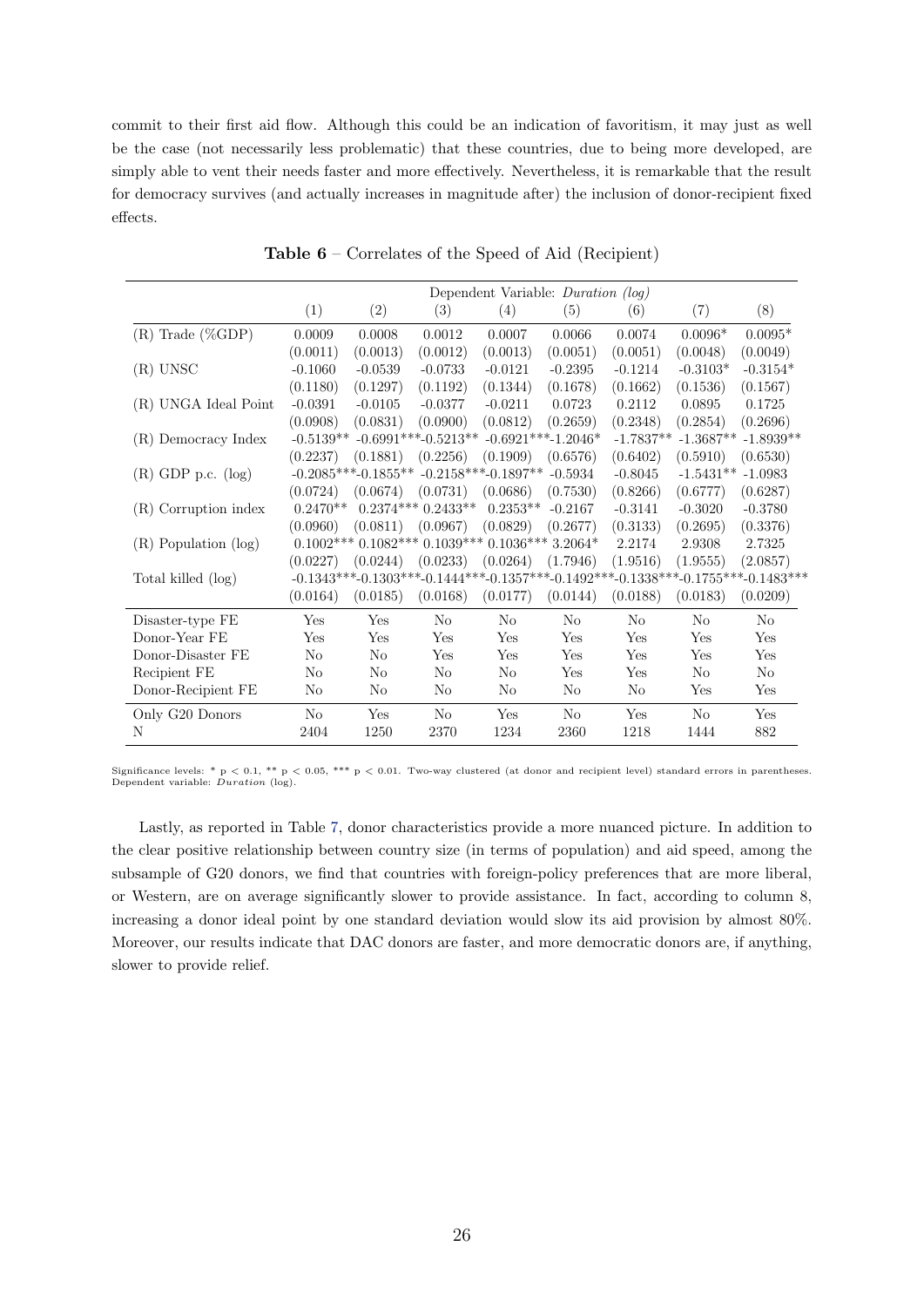<span id="page-27-1"></span>

|                        | Dependent Variable: <i>Duration</i> (log) |                     |                   |                       |                      |            |                     |                                           |
|------------------------|-------------------------------------------|---------------------|-------------------|-----------------------|----------------------|------------|---------------------|-------------------------------------------|
|                        | (1)                                       | (2)                 | $\left( 3\right)$ | (4)                   | (5)                  | (6)        | (7)                 | (8)                                       |
| $(D)$ DAC              | $-0.1669$                                 | $-0.3921**$         | $-0.2982*$        |                       | $-0.5747***-0.3262*$ |            | $-0.6024***-0.2176$ | $-0.5248$                                 |
|                        | (0.1186)                                  | (0.1726)            | (0.1556)          | (0.1961)              | (0.1660)             | (0.1887)   | (0.3862)            | (0.3891)                                  |
| $(D)$ Trade $(\%GDP)$  | $-0.0000$                                 | 0.0026              | 0.0025            | $0.0121**$            | $0.0037*$            | $0.0110**$ | $-0.0005$           | $0.0199**$                                |
|                        | (0.0005)                                  | (0.0025)            | (0.0019)          | (0.0044)              | (0.0020)             | (0.0050)   | (0.0033)            | (0.0071)                                  |
| (D) UNGA Ideal Point   | $-0.0505$                                 | $-0.0381$           | 0.0830            |                       | $0.4781***0.1202$    |            | $0.5714***0.3062$   | $0.7023***$                               |
|                        | (0.0532)                                  | (0.0587)            | (0.1894)          | (0.1010)              | (0.2185)             | (0.0953)   | (0.2777)            | (0.1927)                                  |
| $(D)$ GDP p.c. $(log)$ | $-0.1029$                                 | $-0.0323$           | $-0.2036$         | 0.3755                | $-0.1744$            | 0.3330     | $-0.1746$           | 0.9831                                    |
|                        | (0.0705)                                  | (0.0858)            | (0.3586)          | (0.4544)              | (0.3683)             | (0.4127)   | (0.4859)            | (0.7455)                                  |
| (D) Democracy Index    | $-0.2614$                                 | $-0.1317$           | 1.0738            | 0.5364                | 0.6516               | 0.0326     | 1.5978              | $3.6243**$                                |
|                        | (0.2369)                                  | (0.2921)            | (1.1192)          | (1.0231)              | (1.1197)             | (1.0888)   | (1.9208)            | (1.3425)                                  |
| (D) Population (log)   |                                           | $-0.1219***-0.0749$ |                   | $-1.5068***-1.6754**$ |                      |            |                     | $-1.2780***-1.3223***-2.5617***-3.3163**$ |
|                        | (0.0372)                                  | (0.0433)            | (0.4353)          | (0.7359)              | (0.4359)             | (0.4262)   | (0.7239)            | (1.4999)                                  |
| Emergency FE           | Yes                                       | Yes                 | Yes               | Yes                   | Yes                  | Yes        | Yes                 | Yes                                       |
| Donor FE               | No                                        | No                  | Yes               | Yes                   | No                   | No         | N <sub>o</sub>      | N <sub>o</sub>                            |
| Donor-Disaster FE      | No                                        | No                  | No                | No                    | Yes                  | Yes        | Yes                 | Yes                                       |
| Donor-Recipient FE     | N <sub>0</sub>                            | No                  | No                | No                    | No                   | No         | Yes                 | Yes                                       |
| Only G20 Donors        | N <sub>o</sub>                            | Yes                 | No                | Yes                   | No                   | Yes        | N <sub>o</sub>      | Yes                                       |
| N                      | 2737                                      | 1345                | 2737              | 1345                  | 2708                 | 1333       | 1672                | 879                                       |

Table 7 – Correlates of the Speed of Aid (Donor)

Significance levels: \* p < 0.1, \*\* p < 0.05, \*\*\* p < 0.01. Two-way clustered (at donor and recipient level) standard errors in parentheses.<br>Dependent variable: *Duration* (log).

<span id="page-27-0"></span>

Figure 4 – Average and Median Duration across Disasters over Time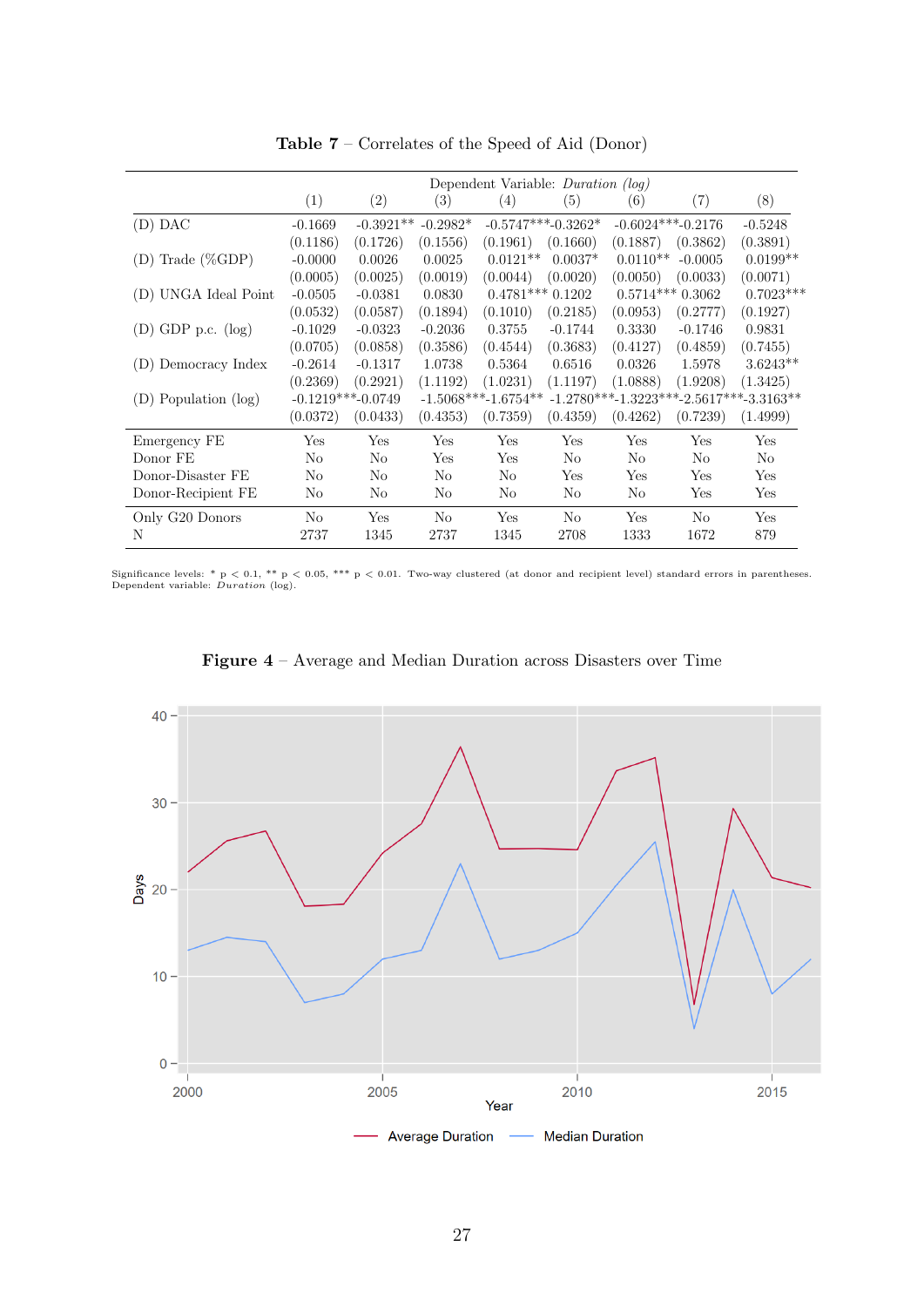<span id="page-28-0"></span>

|                      | No. of contributions | Total amount contributed (USD million) | Average duration (days) |
|----------------------|----------------------|----------------------------------------|-------------------------|
| Argentina            | 20                   | 0.10                                   | 24.40                   |
| Australia            | 98                   | 53.16                                  | 22.40                   |
| Austria              | 46                   | 13.71                                  | 34.43                   |
| Belgium              | 50                   | 25.29                                  | 33.58                   |
| <b>Brazil</b>        | 31                   | 4.91                                   | 23.90                   |
| Canada               | 124                  | 23.78                                  | 22.44                   |
| China                | 41                   | 38.71                                  | 18.17                   |
| Cyprus               | 19                   | 0.90                                   | 56.68                   |
| Czech Republic       | 50                   | 6.74                                   | 27.70                   |
| Denmark              | 75                   | 9.24                                   | 25.76                   |
| Estonia              | 28                   | 1.89                                   | 16.18                   |
| Finland              | 43                   | 15.69                                  | 25.70                   |
| France               | 110                  | 31.45                                  | 20.10                   |
| Germany              | 178                  | 35.72                                  | 28.71                   |
| Greece               | 38                   | 5.91                                   | 21.50                   |
| Hungary              | 23                   | 0.75                                   | 24.83                   |
| India                | 14                   | 12.22                                  | 17.93                   |
| Indonesia            | 8                    | 5.53                                   | 10.75                   |
| Ireland              | 78                   | 18.15                                  | 30.47                   |
| Israel               | 18                   | 2.82                                   | 17.17                   |
| Italy                | 116                  | 27.87                                  | 22.00                   |
| Japan                | 153                  | 27.36                                  | 15.23                   |
| Korea, Republic of   | 67                   | 9.67                                   | 20.96                   |
| Luxembourg           | 96                   | 10.23                                  | 37.24                   |
| Monaco               | 24                   | 1.65                                   | 50.42                   |
| Netherlands          | 66                   | 40.62                                  | 26.55                   |
| New Zealand          | 67                   | 20.18                                  | 26.13                   |
| Norway               | 124                  | 37.78                                  | 33.07                   |
| Poland               | 23                   | 2.00                                   | 19.87                   |
| Portugal             | 17                   | 3.03                                   | 19.06                   |
| Russian Federation   | 34                   | 40.84                                  | 17.88                   |
| Saudi Arabia         | 47                   | 513.06                                 | 35.77                   |
| Singapore            | 38                   | 1.21                                   | 24.61                   |
| Slovakia             | 18                   | 5.22                                   | 19.28                   |
| Slovenia             | 19                   | 1.23                                   | 14.37                   |
| South Africa         | 11                   | 0.93                                   | 26.73                   |
| Spain                | 95                   | 53.36                                  | 21.62                   |
| Sweden               | 146                  | 27.72                                  | 27.68                   |
| Switzerland          | 97                   | 22.49                                  | 39.21                   |
| Thailand             | 18                   | 1.10                                   | 19.22                   |
|                      | 61                   | 57.64                                  | 33.31                   |
| Turkey               | 55                   |                                        |                         |
| United Arab Emirates |                      | 19.43                                  | 41.13                   |
| United Kingdom       | 86                   | 68.58                                  | 25.60                   |
| United States        | 295                  | 54.38                                  | 20.71                   |
| Venezuela            | 21                   | 0.42                                   | 20.90                   |

**Table 8** – List of Donors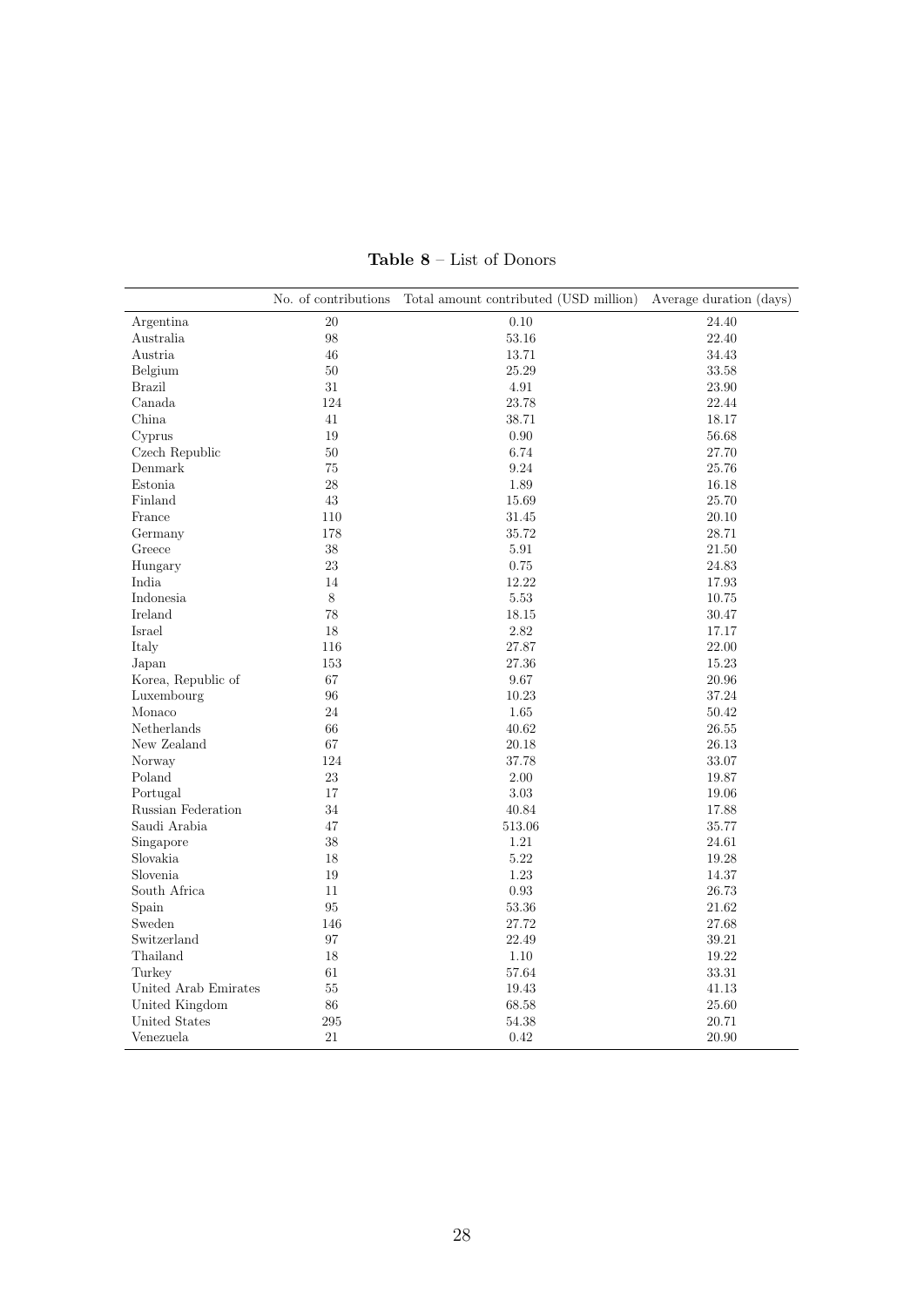<span id="page-29-0"></span>

|                                |         |       |                | Disaster-Level Analysis |         |
|--------------------------------|---------|-------|----------------|-------------------------|---------|
|                                | mean    | sd    | min            | max                     | count   |
| Duration (days)                | 25.91   | 31.01 | 1.00           | 178.00                  | 2,886   |
| Total killed (log)             | 5.03    | 3.04  | 0.00           | 12.31                   | 2,886   |
| $(R)$ Trade (%GDP)             | 66.02   | 32.54 | 0.17           | 277.14                  | 2,693   |
| (R) UNSC                       | 0.09    | 0.28  | 0.00           | 1.00                    | 2,886   |
| (R) UNGA Ideal Point           | $-0.45$ | 0.60  | $-2.07$        | 2.33                    | 2,822   |
| (R) Democracy Index            | 0.49    | 0.22  | 0.08           | 0.91                    | 2,745   |
| $(R)$ GDP p.c. $(log)$         | 7.62    | 0.99  | 5.46           | 10.85                   | 2,814   |
| (R) Corruption index           | $-0.54$ | 0.60  | $-1.72$        | 2.34                    | 2,881   |
| Population (log)<br>(R)        | 16.89   | 1.99  | 9.30           | 21.01                   | 2,878   |
| Trade $(\%GDP)$<br>(D)         | 83.10   | 67.49 | 19.80          | 437.33                  | 2,862   |
| (D) UNGA Ideal Point           | 1.06    | 0.84  | $-1.37$        | 2.94                    | 2,871   |
| $(D)$ GDP p.c. $(log)$         | 10.50   | 0.71  | 6.77           | 12.15                   | 2,886   |
| (D) Democracy Index            | 0.81    | 0.20  | 0.02           | 0.92                    | 2,862   |
| (D) Population (log)           | 17.03   | 1.76  | 10.38          | 21.04                   | 2,886   |
| Exports, $D$ to $R$ (log)      | 13.39   | 3.16  | 0.00           | 20.99                   | 2,814   |
| Imports, from $R$ to $D$ (log) | 12.96   | 3.72  | 0.12           | 22.00                   | 2,765   |
| UNGA delta                     | 1.58    | 0.88  | 0.00           | 4.36                    | 2,808   |
| Distance $(\log)$              | 8.78    | 0.70  | 5.63           | 9.88                    | 2,853   |
| Common language                | 0.16    | 0.37  | 0.00           | 1.00                    | 2,853   |
|                                |         |       | Daily Analysis |                         |         |
|                                | mean    | sd    | min            | max                     | count   |
| Aid                            | 0.04    | 0.19  | 0.00           | 1.00                    | 74,780  |
| Aid Lead (3d)                  | 0.01    | 0.12  | 0.00           | 1.00                    | 129,780 |
| Aid Lead (7d)                  | 0.03    | 0.17  | 0.00           | 1.00                    | 129,780 |
| Aid Lead (30d)                 | 0.14    | 0.34  | 0.00           | 1.00                    | 129,780 |
| ESI Lead                       | 0.07    | 0.16  | 0.00           | 0.75                    | 519,480 |
| ISI Lead                       | 0.08    | 0.19  | 0.00           | 0.95                    | 519,480 |
| PSI Lead                       | 0.76    | 0.20  | 0.00           | 1.00                    | 129,240 |
| InfoSI Lead                    | 0.85    | 0.18  | 0.00           | 1.00                    | 105,480 |
| Aid USA (3d)                   | 0.01    | 0.12  | 0.00           | 1.00                    | 519,480 |
| ESI USA                        | 0.28    | 0.19  | 0.00           | 0.75                    | 519,480 |
| Aid SWE (3d)                   | 0.01    | 0.10  | 0.00           | 1.00                    | 519,480 |
| ESI SWE                        | 0.25    | 0.18  | 0.00           | 0.84                    | 519,480 |

Table 9 – Descriptive Statistics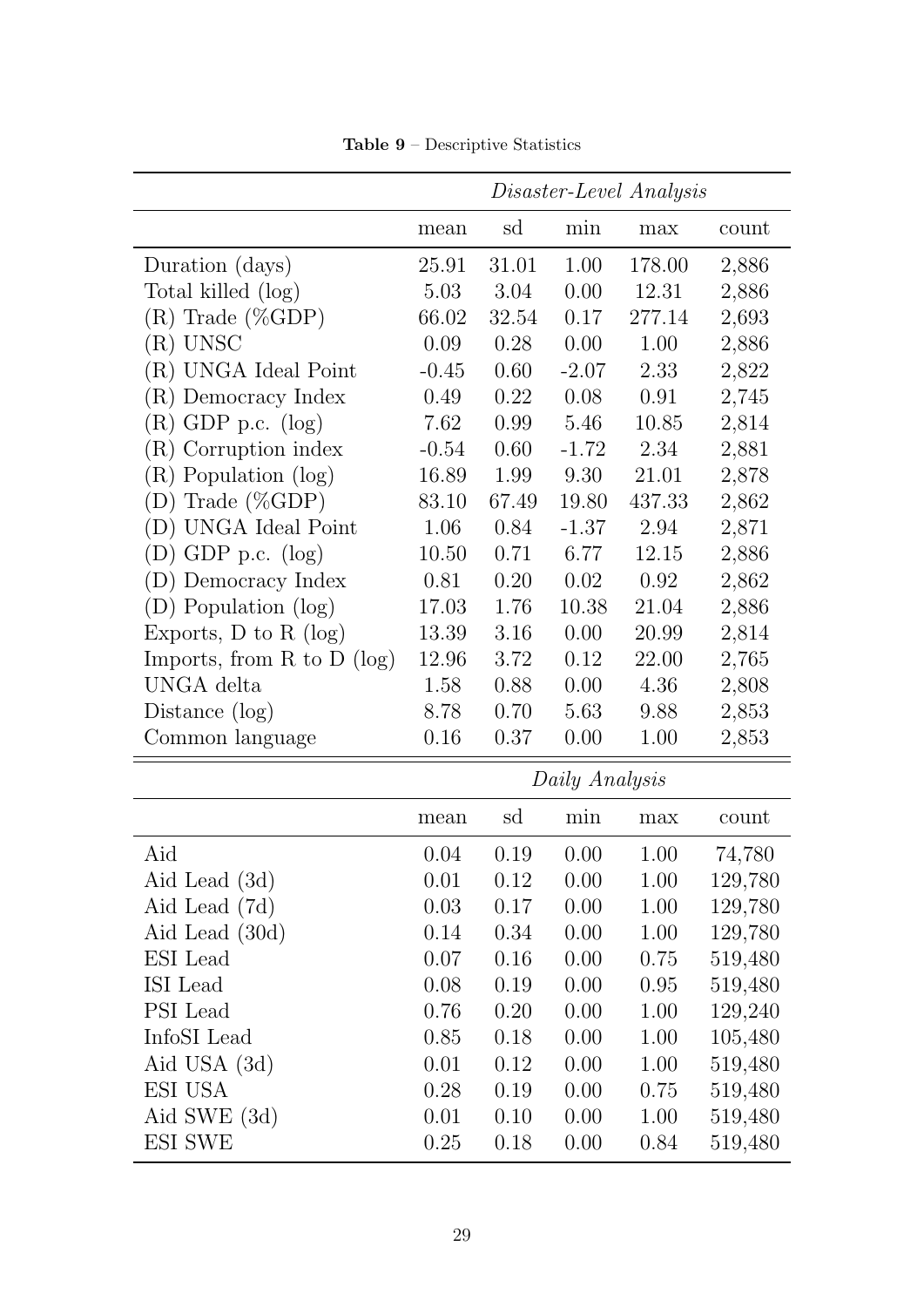<span id="page-30-0"></span>Figure 5 – Export and Import Similarity Indices of Japan and the United States (2000-2016 Average)